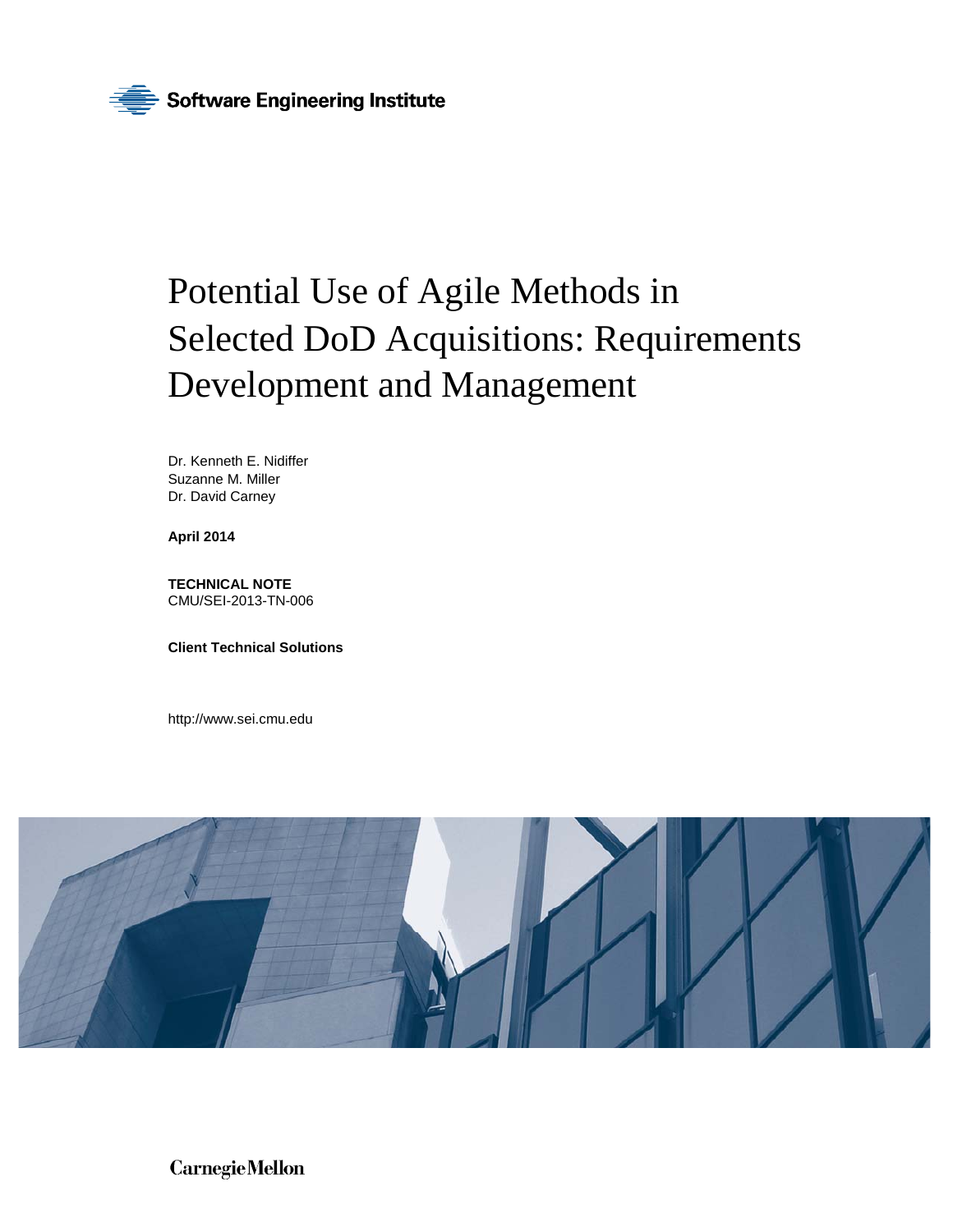Copyright 2014 Carnegie Mellon University

This material is based upon work funded and supported by the Department of Defense under Contract No. FA8721-05-C-0003 with Carnegie Mellon University for the operation of the Software Engineering Institute, a federally funded research and development center.

Any opinions, findings and conclusions or recommendations expressed in this material are those of the author(s) and do not necessarily reflect the views of the United States Department of Defense.

References herein to any specific commercial product, process, or service by trade name, trade mark, manufacturer, or otherwise, does not necessarily constitute or imply its endorsement, recommendation, or favoring by Carnegie Mellon University or its Software Engineering Institute.

This report was prepared for the SEI Administrative Agent AFLCMC/PZM 20 Schilling Circle, Bldg 1305, 3rd floor Hanscom AFB, MA 01731-2125

NO WARRANTY. THIS CARNEGIE MELLON UNIVERSITY AND SOFTWARE ENGINEERING INSTITUTE MATERIAL IS FURNISHED ON AN "AS-IS" BASIS. CARNEGIE MELLON UNIVERSITY MAKES NO WARRANTIES OF ANY KIND, EITHER EXPRESSED OR IMPLIED, AS TO ANY MATTER INCLUDING, BUT NOT LIMITED TO, WARRANTY OF FITNESS FOR PURPOSE OR MERCHANTABILITY, EXCLUSIVITY, OR RESULTS OBTAINED FROM USE OF THE MATERIAL. CARNEGIE MELLON UNIVERSITY DOES NOT MAKE ANY WARRANTY OF ANY KIND WITH RESPECT TO FREEDOM FROM PATENT, TRADEMARK, OR COPYRIGHT INFRINGEMENT.

This material has been approved for public release and unlimited distribution except as restricted below.

Internal use:\* Permission to reproduce this material and to prepare derivative works from this material for internal use is granted, provided the copyright and "No Warranty" statements are included with all reproductions and derivative works.

External use:\* This material may be reproduced in its entirety, without modification, and freely distributed in written or electronic form without requesting formal permission. Permission is required for any other external and/or commercial use. Requests for permission should be directed to the Software Engineering Institute at [permission@sei.cmu.edu.](mailto:permission@sei.cmu.edu) 

\* These restrictions do not apply to U.S. government entities. Carnegie Mellon® is registered in the U.S. Patent and Trademark Office by Carnegie Mellon University. DM-0000785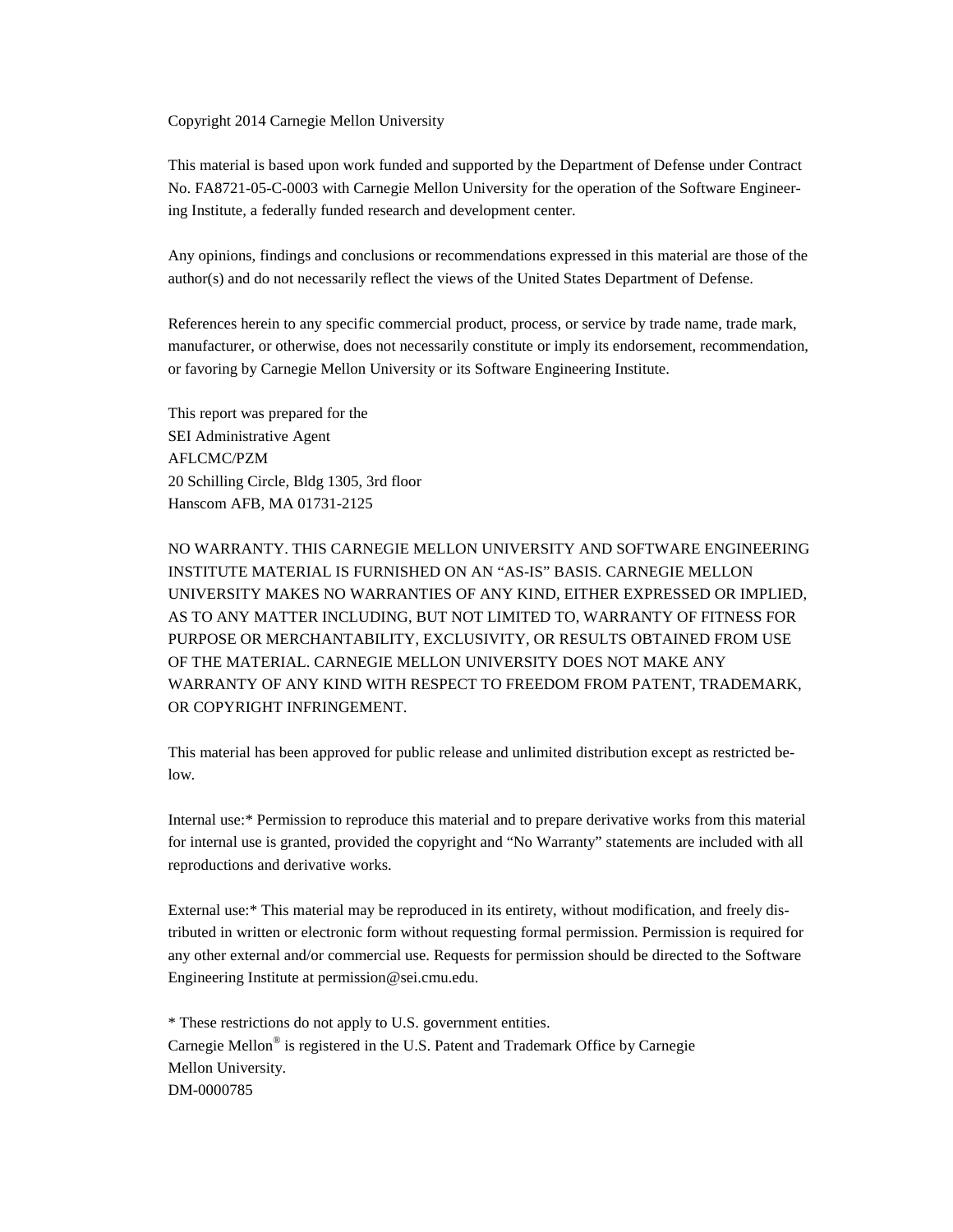# **Table of Contents**

| <b>Acknowledgments</b><br>vii  |                                                                                                                                                                                                                                                                                                                                                                                                                                         |                                                                        |  |  |
|--------------------------------|-----------------------------------------------------------------------------------------------------------------------------------------------------------------------------------------------------------------------------------------------------------------------------------------------------------------------------------------------------------------------------------------------------------------------------------------|------------------------------------------------------------------------|--|--|
| <b>Executive Summary</b><br>iх |                                                                                                                                                                                                                                                                                                                                                                                                                                         |                                                                        |  |  |
| <b>Abstract</b>                |                                                                                                                                                                                                                                                                                                                                                                                                                                         | xiii                                                                   |  |  |
| 1                              | <b>Introduction</b><br>1.1<br>Background and History<br>1.2<br>Agile and the DoD<br>1.3<br>The Document-Centric Approach to Requirements<br>1.4<br>The Implementation-Driven (Agile) Approach to Requirements<br>1.5<br><b>Summary and Document Contents</b>                                                                                                                                                                            | 1<br>1<br>$\mathbf{1}$<br>$\mathbf{3}$<br>3<br>$\overline{\mathbf{4}}$ |  |  |
| $\mathbf{2}$                   | The Agile View of Requirements<br>2.1<br>What We Mean by "Requirement"<br>2.2<br>The Agile Manifesto, Principles, and Life Cycle<br>2.3<br>Requirements Development and Management in Agile SW Development<br>Basics of Agile Requirements Development in Small Projects<br>2.3.1<br>Scaling Agile Requirements Analysis from Small Settings to Larger Contexts<br>2.3.2                                                                | 6<br>6<br>6<br>8<br>8<br>11                                            |  |  |
| 3                              | Differences Between Document-Centric and Implementation-Driven Approaches with<br>regard to Requirements Development and Management<br>3.1<br>Strengths and Weaknesses of each Approach<br>3.2<br>Problems Inherent in each Approach<br>What Kinds of DoD Programs Would Benefit from Agile and Which Would Probably Not<br>3.3                                                                                                         | 15<br>15<br>16<br>17                                                   |  |  |
| 4                              | Potential Barriers to use of Agile Requirements Methods in DoD Acquisition<br>4.1<br>DoD Guidance<br>4.2<br><b>Translation of Progress Measures</b><br>4.3<br><b>Risk Averse Culture</b><br>4.4<br>Work Breakdown Structure<br>4.5<br>Effect of Requirements Change on Contracts<br>4.6<br>Perception That Reduced Documentation Is a Cause for Concern<br>4.7<br>Moving Beyond Document-Centric Requirements Definition and Management | 18<br>18<br>19<br>20<br>21<br>23<br>24<br>25                           |  |  |
| 5                              | Interview Results: Effective Application of Requirements Development and Management<br><b>Approaches for DoD Programs</b><br>27                                                                                                                                                                                                                                                                                                         |                                                                        |  |  |
| 6                              | <b>Summary</b>                                                                                                                                                                                                                                                                                                                                                                                                                          | 32                                                                     |  |  |
| Appendix:                      | <b>The DoD Acquisition Challenge</b>                                                                                                                                                                                                                                                                                                                                                                                                    | 34                                                                     |  |  |
|                                | References/Bibliography                                                                                                                                                                                                                                                                                                                                                                                                                 | 36                                                                     |  |  |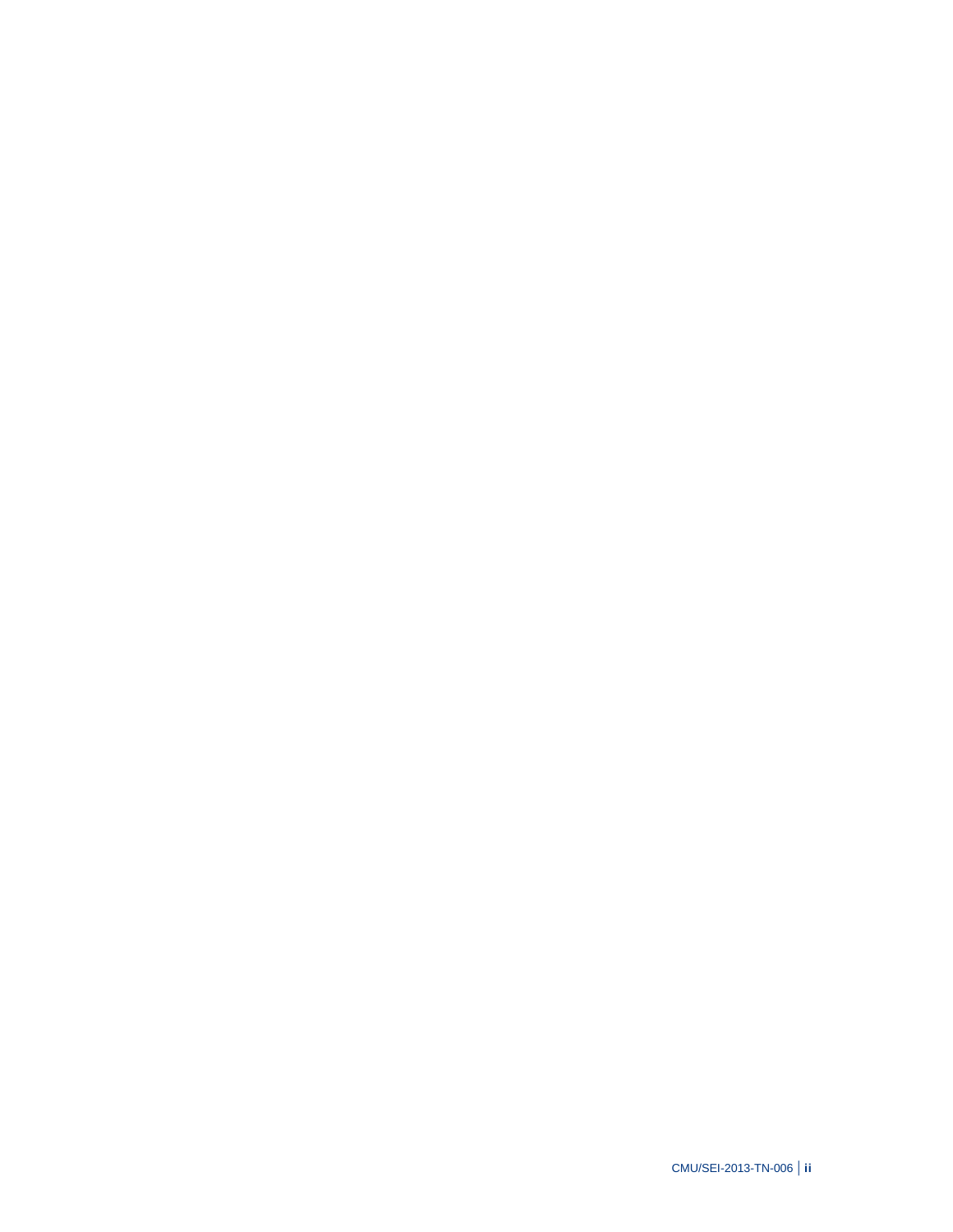# **List of Figures**

| Figure 1: | Agile Development for Small Projects                         |    |
|-----------|--------------------------------------------------------------|----|
| Figure 2: | Dynamic View of Work in Progress via an Information Radiator | 11 |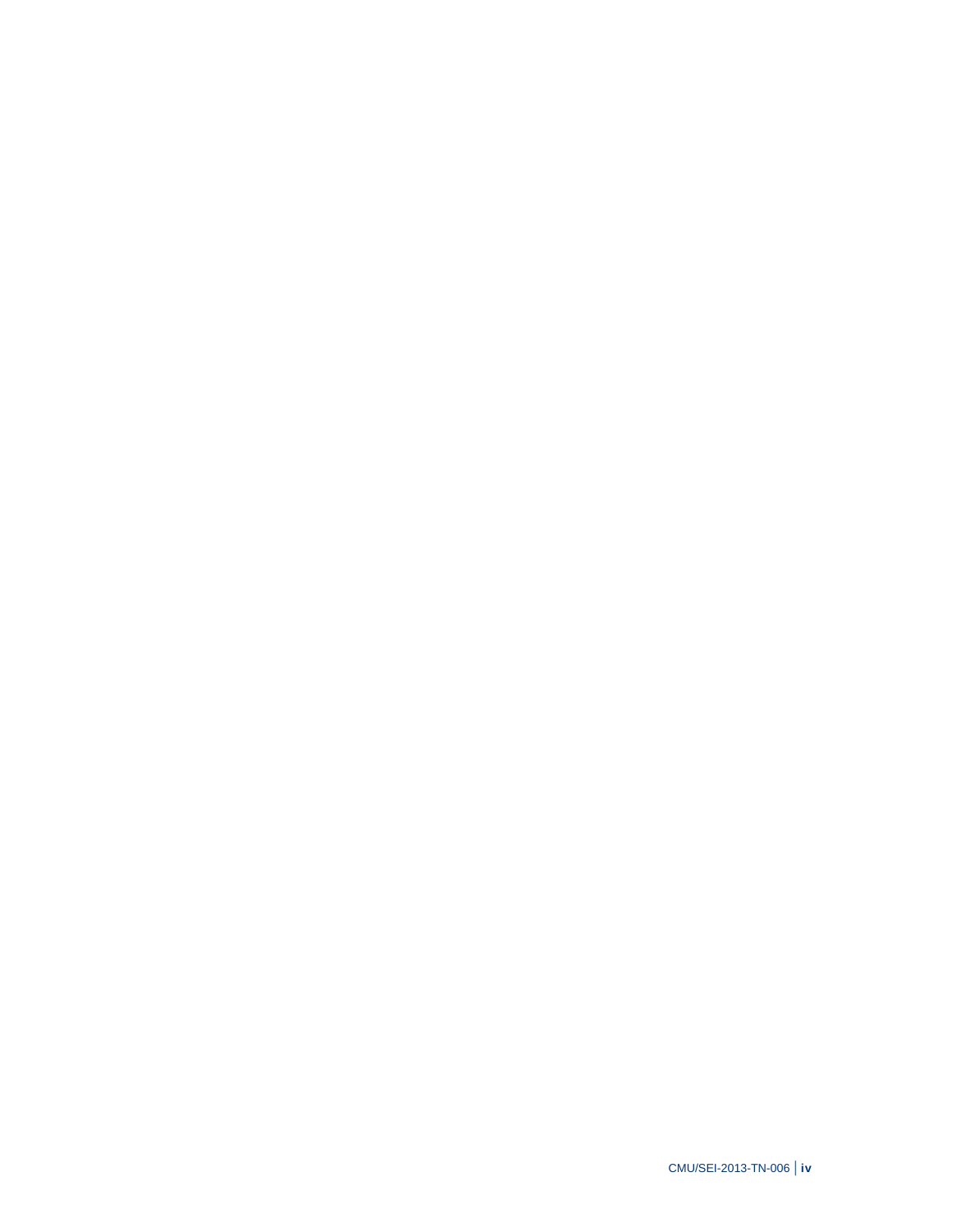# **List of Tables**

| Table 1: | Document-Centric and Implementation-Driven Requirements Problems | 16 |
|----------|------------------------------------------------------------------|----|
| Table 2: | Interview Results                                                |    |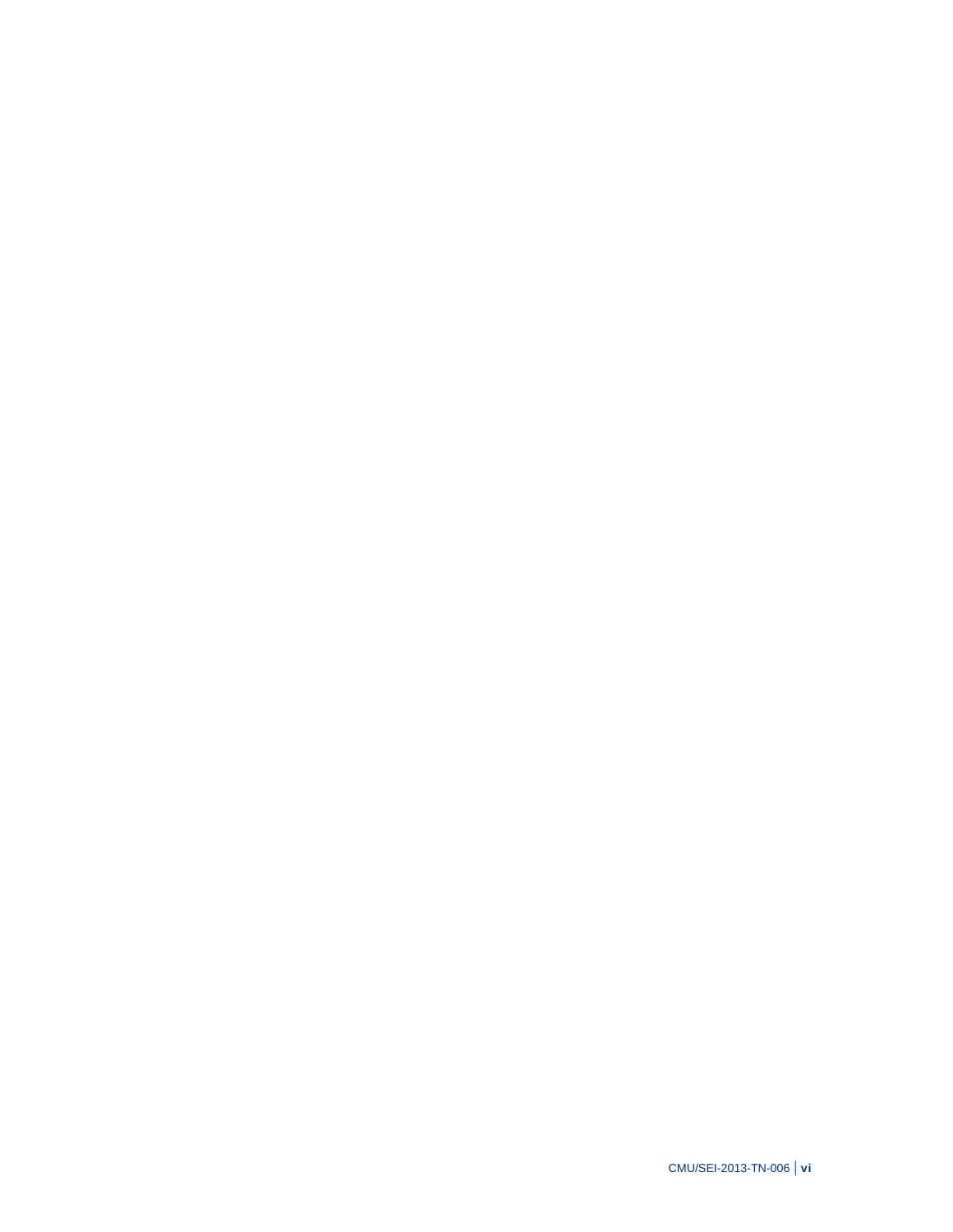### **Acknowledgments**

The authors would like to express our appreciation to all those who took time out of their busy schedules to participate in one or more of the following: (1) structured interviews, (2) technical reviews, (3) collaborative discussions and (4) information exchanges via providing articles, graphics, blogs and encouragement. Their thoughtful and precise insights added great value, which we greatly appreciated. We extend our sincerest thanks to the following individuals:

- Dr. Alistair Cockburn, Signer of the Agile Manifesto
- Mary Ann Lapham, SEI
- Ceci Albert, SEI
- COL Pat Flanders, U.S. Army Project Manager, Army Enterprise Systems Integration Program
- Dr. Richard Turner, Stevens Institute of Technology
- Carmen Graver, USMC, Civilian
- Don Firesmith, SEI
- Colleen Regan, SEI
- Dick Carlson
- Dr. Dick Fairley, Software and Systems Engineering Associates
- Mike Janiga, MITRE
- Scott Anderson, Lincoln Labs
- Pete Modigliani, MITRE
- Jesse Fewell, LeadingAgile, LLC

There are always others who helped that we can't publicly acknowledge. We appreciate all your efforts on our behalf.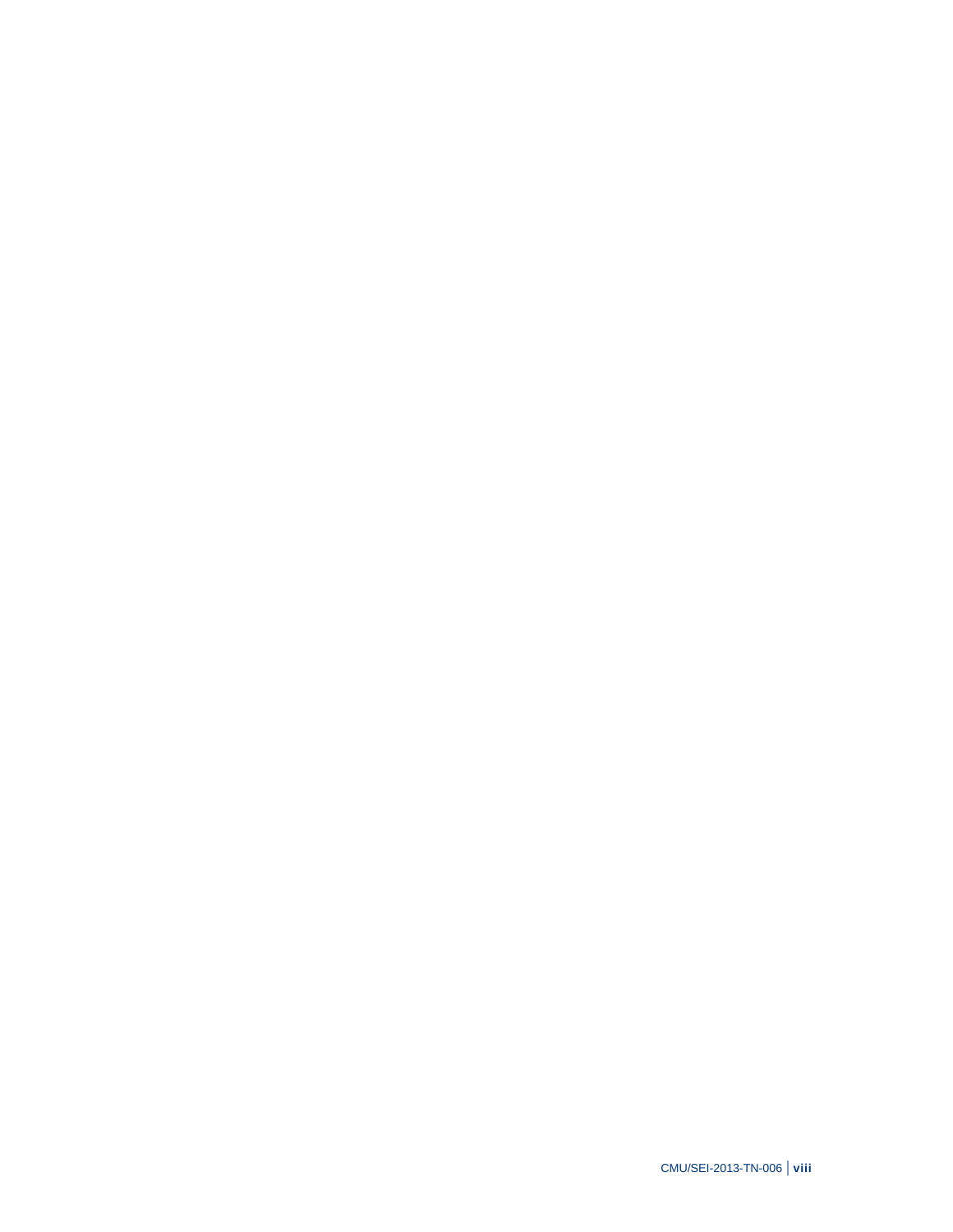### **Executive Summary**

Organizations in the U.S. Department of Defense (DoD), as well as other federal agencies, are beginning to make greater use of Agile methods to build and evolve software-reliant systems. Some Agile practices, especially those that relate to software implementation—design, code, and unit test—translate in a relatively straightforward manner into regulated settings like the Department of Defense. Other practices, particularly those related to how requirements are treated in Agile settings, are more challenging to adopt in regulated settings. Adding to the complexity of adopting Agile requirements practices in software implementation settings is the interaction between Agile software teams and systems engineering and other development teams in a complex software-reliant system development that includes custom hardware.

This technical note is one of several SEI technical notes that Carnegie Mellon's Software Engineering Institute has produced that investigate Agile adoption issues in DoD and other regulated settings. It focuses on challenges inherent in using Agile requirements approaches in DoD and federal software-reliant systems, and offers a few potential solutions when Agile practices are in use within a regulated setting. In truth, in our investigation we did not find as many success stories related to using Agile requirements approaches in software-reliant development settings as we have in some of the other topics we have investigated. We address some of the possible reasons for that in the technical note.

In this technical note we differentiate most Agile approaches to requirements from traditional approaches. We call traditional approaches "document-centric" approaches because the early development and management of requirements depends heavily on the creation and review of documents to communicate needs and intent. When contrasting directly with document-centric approaches, call Agile approaches "implementation-driven" approaches because they rely less on documents to communicate requirements and more on conversation that occurs as part of implementing less granular requirement or feature descriptions, often through an Agile concept called stories. This dichotomy of focus is at the crux of the challenge in adapting Agile requirements approaches into programs that are accustomed to traditional systems requirements development, management, and allocation.

In conducting this research, we used accepted qualitative research techniques, particularly a method called grounded theory, to move beyond traditional literature searches and anecdote collection. In grounded theory, we focus on gathering information across the broad boundaries of a topic, then affinitize the information from literature reviews, subject matter expert interviews, and practitioner interviews into the themes that we found in the collected information.

The following six themes were elicited from this study:

- Accepted DoD-level guidance for tracking progress
- Translating potential Agile measures of progress to earned value measures
- A risk-averse acquisition culture
- Work breakdown structure as a tool to manage task assignments
- Effect of requirements change on contracts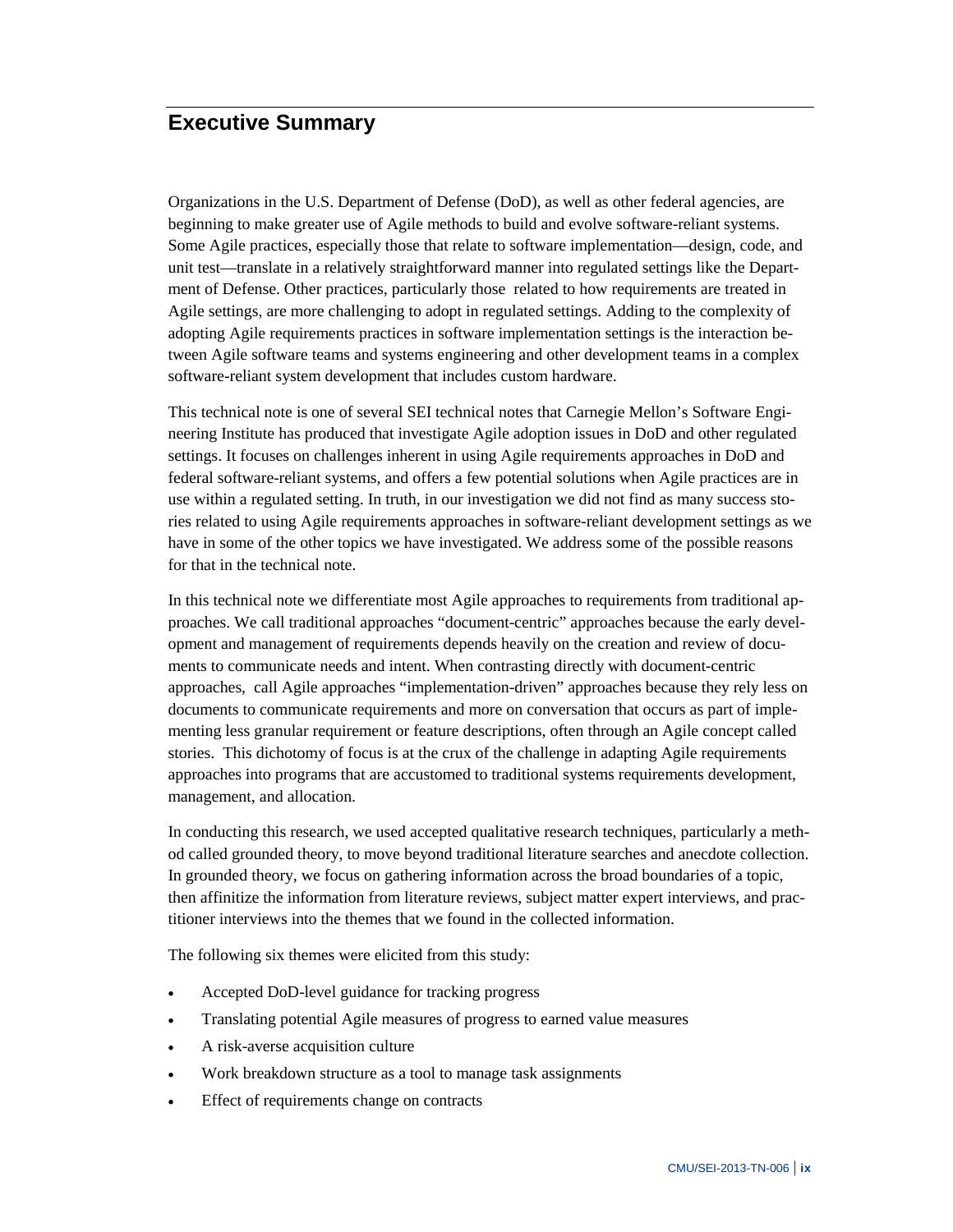Perception that reduced documentation is a cause for concern

For each of these themes, the document

- describes the issue that the interviews revealed, and why it poses a barrier to use of implementation-centric approaches
- characterizes both the implementation-driven and Agile aspects of the issue
- where possible, provides a sanitized example of how this was manifest in specific programs
- provides suggestions for potential solutions

This set of themes and how they manifest in DoD settings trying to apply Agile requirements approaches is the main focus of the technical note. We also provide a small amount of tutorial information on how typical Agile requirements approaches work in both small and larger settings.

Our most significant finding was that it will require a significant cultural shift for DoD to better align and change its existing Planning, Programming, Budgeting and Execution (PPBE), Joint Capabilities Integration and Development System (JCIDS), and Major Acquisitions System (MAS) document-centric acquisition support systems from a requirements top-down prescriptive delivery focus to a more agile, implementation-driven focus where requirement changes are more welcome across the entire acquisition life cycle [Lapham 2011].

Even though commercial industry has successfully made this transition and documents such as the 2010 and 2011 Defense Authorization Acts use wording that heads in this direction, progress has been slow, partly because this change represents a dramatic change in requirements development and management approaches and an associated cultural shift [DAA 2010, 2011]. Namely, a document-centric orientation focuses the various activities to generate and baseline the full set of requirements in a specification document and associated documentation required throughout the acquisition life cycle, while the implementation-driven orientation focuses on the delivery of required capabilities via executable software. In the former, governance is achieved through measurement of artifact production and activity completion, and in the latter, governance is achieved through measurement of incremental outcomes and progress and quality trends. This governance change represents a significant cultural shift in terms of DoD oversight responsibilities.

An increasing number of commercial organizations have embraced one or more of the Agile method approaches, producing software with less documentation under conditions of rapid change to the high satisfaction of the user. However, DoD is one of the largest and most complex organizations on the planet, which, for some good reasons, has instantiated a risk averse acquisition framework. As a result, DoD acquisition decision makers are perplexed about the risks involved in using Agile methods on large programs even though the potential benefits (as seen at least in unregulated commercial settings) are very attractive. In an effort to support DoD acquisition professionals in the use of Agile methods, this research investigation disclosed a set of requirement development and management acquisition issues that inhibit Agile method usage within DoD. Note that some of these requirements issues also plague acquisition practitioners in documentcentric programs. The difference is that, over time, conventions have arisen for dealing with requirements development issues in traditional software-intensive acquisition environments that, though not covered by DoD guidance, are generally accepted in practice.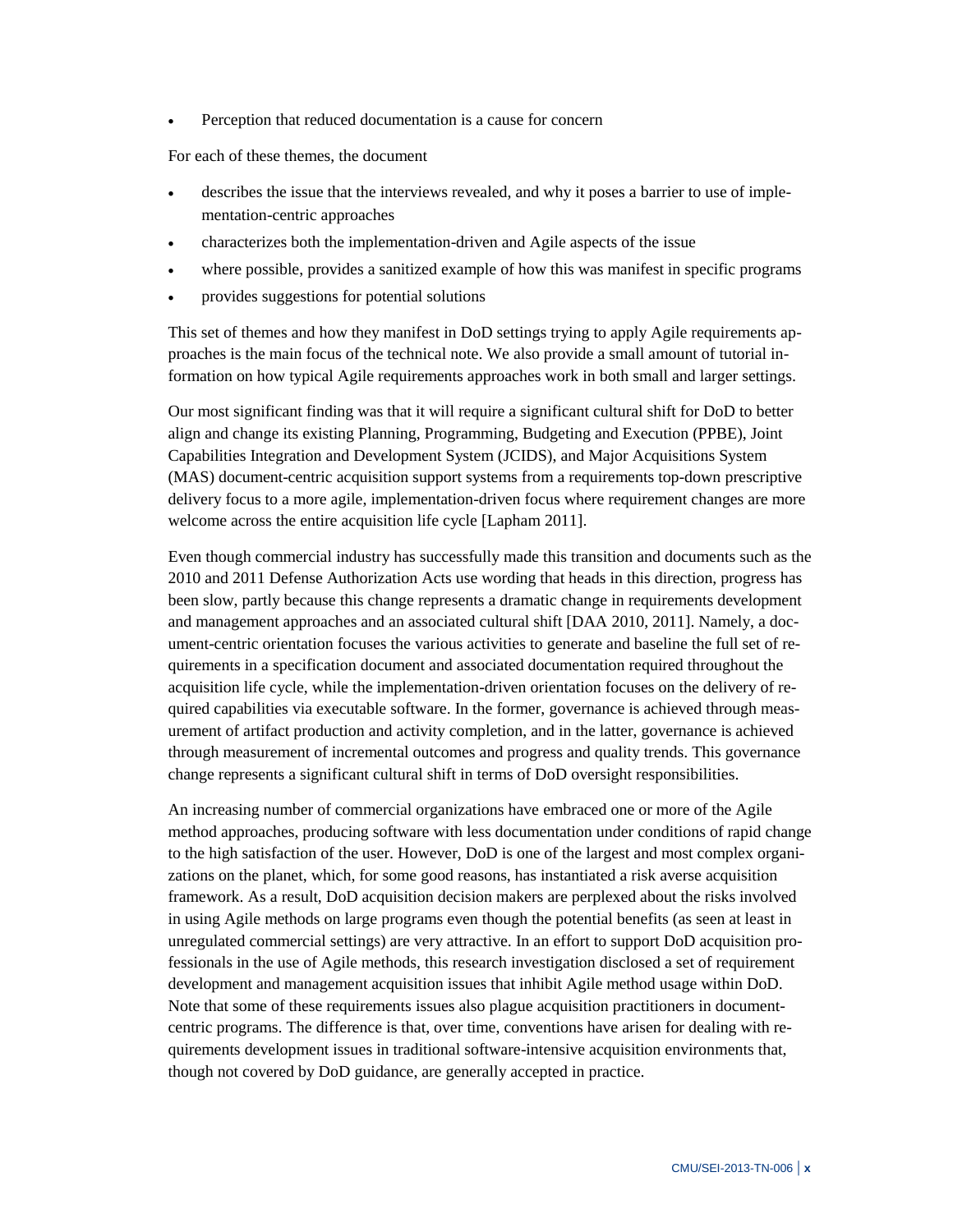The acquisition issues we raise in this paper are most productively considered when a program is formulating its acquisition strategy, and we are seeing cases across the military services where projects that want to effectively use Agile methods are being given waivers to some regulatory constraints so that they have the opportunity to demonstrate their ability to deliver needed capabilities in an implementation-driven setting. As mentioned in relation to several of the themes, longer term solutions to the issues that negatively affect DoD adoption of Agile requirements development and management techniques suggest changes will be needed in DoD-level policy and guidance, and those who have embraced a risk averse acquisition culture will surely wait until those changes occur to change their own behavior. Early adopters such as the U.S. Food and Drug Administration and Department of Homeland Security have already published local guidance for use of Agile methods as an alternative to their traditional life cycle approaches. In addition, interaction with individuals from the SEI Agile Collaboration Group and interaction with other government staff who are implementing Agile in their settings make us hopeful that their successful use of Agile methods will speed the guidance transitions that will make Agile methods use easier for the programs to which they are most relevant.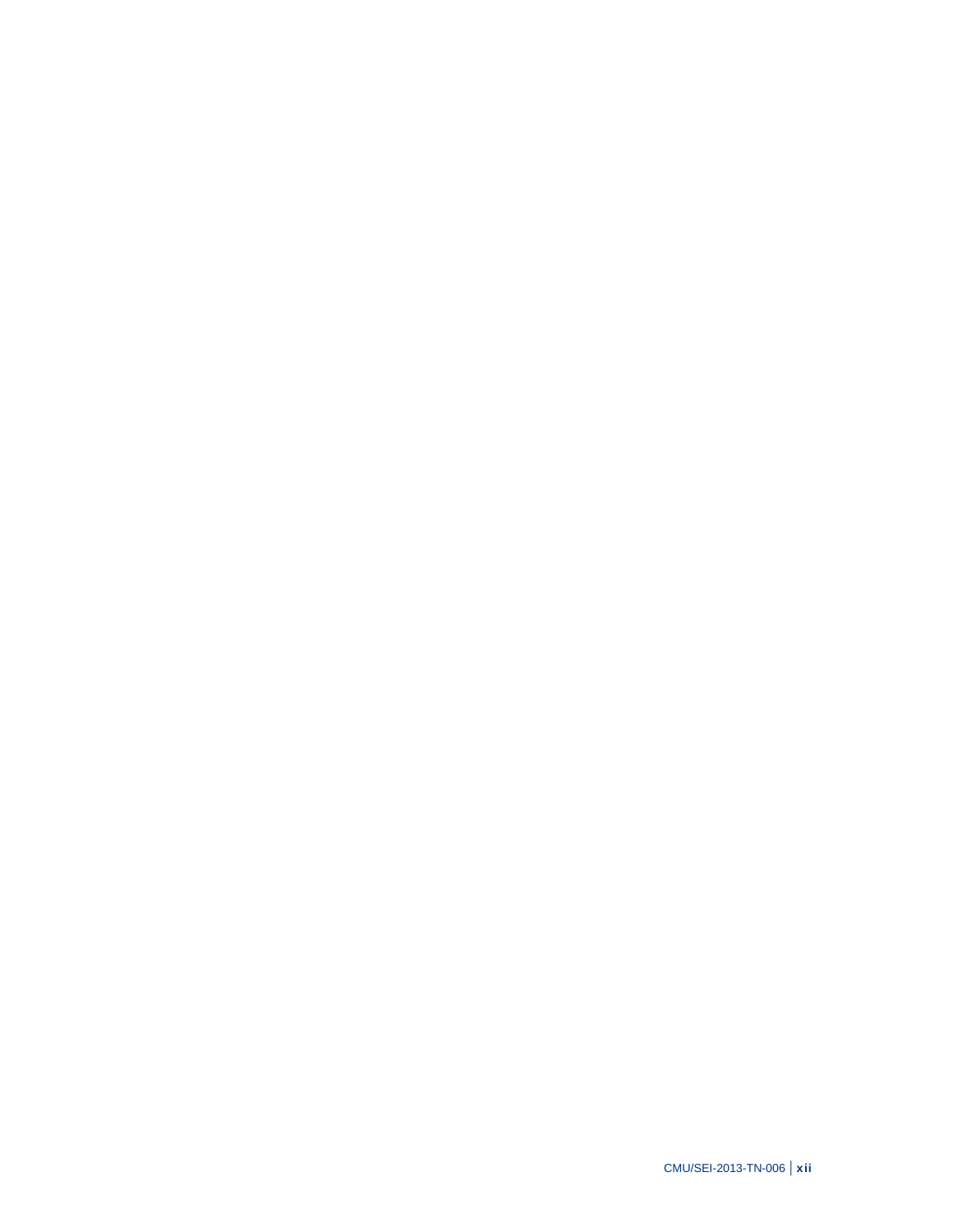### **Abstract**

Adoption of methodologies that generally come under the umbrella of "Agile" in the software development community includes consideration of how those adopting Agile methods interface with elements of the acquisition community who provide the requirements and other constraints that govern how the software part of a system will be developed. Several Agile methods have expectations about how requirements are handled that are different from the typical approach used in government acquisition settings. This qualitative research study from the Software Engineering Institute explores issues that practitioners in the field who are actively adopting Agile methods have identified in our interviews about their experience in defining and managing requirements.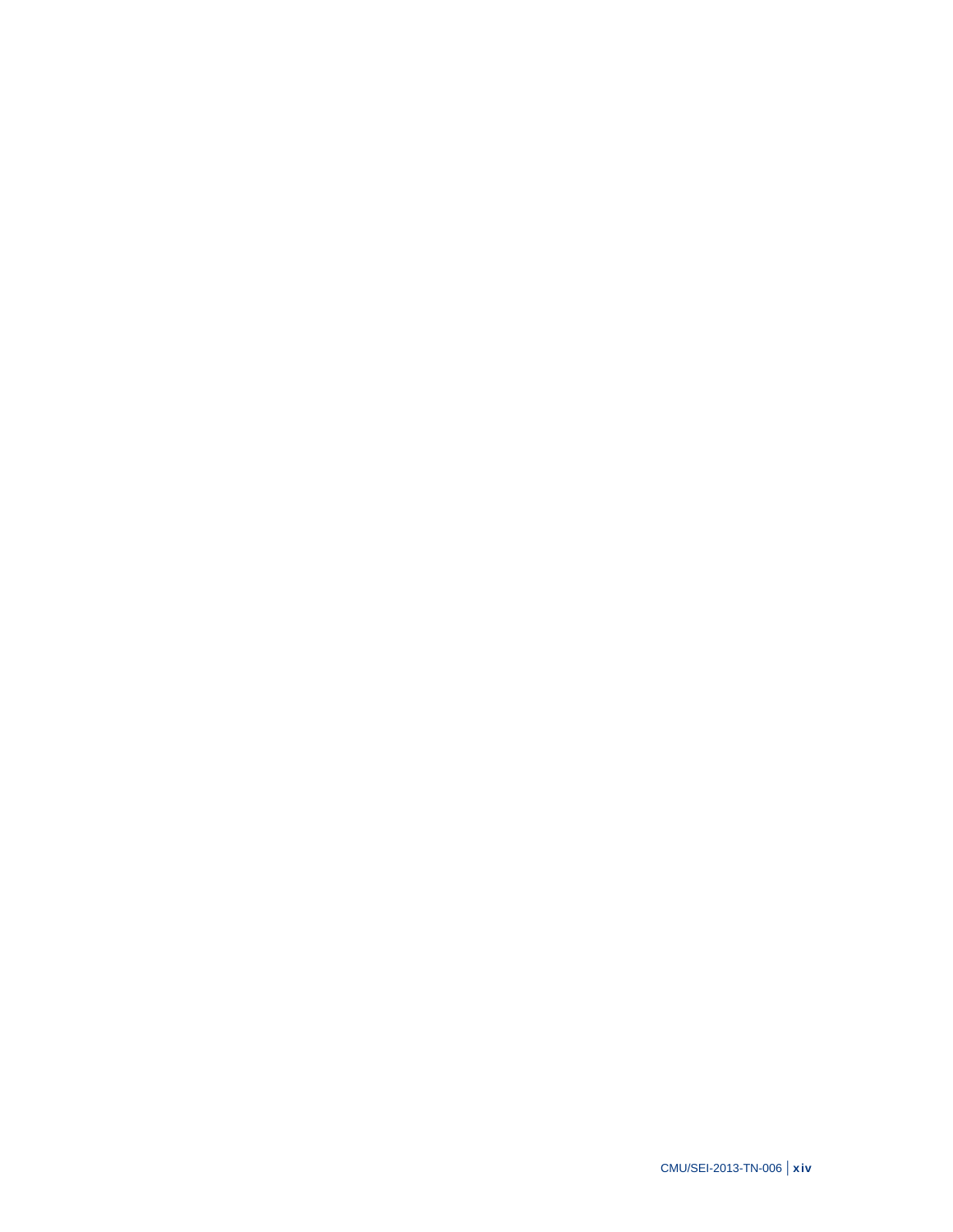### **1 Introduction**

#### **1.1 Background and History**

In recent years, the field of software engineering has witnessed a broad transformation in management philosophy that has produced significant successes in commercial software engineering practice. The term for this philosophy, embodied by a set of methods and principles, is *Agile*. The successes in using Agile methods have occurred largely in relatively unconstrained environments (i.e., unconstrained by regulation). Recently, Agile methods have started to be used in the DoD acquisition environment, initially in experimental fashion, more recently by larger, more mainstream programs.

Consequently, while there is considerable literature on most aspects of Agile (e.g., methods, tools), there is little written with respect to adopting Agile approaches in large government programs [DAR 2010, Larman 2010, MITRE 2012a], particularly with regard to software requirements, either their development or management. In this technical note, we report on an investigation into this issue, namely in what ways Agile methods relating to requirements development and requirements management, could be used by Department of Defense (DoD) acquisition professionals in selective settings. We argue that these methods could, in fact, prove of great value. However, achieving the possible benefits suggests that considerable change in DoD policy, practice, and culture will be needed.<sup>1</sup> A bibliography for readers who wish to investigate this subject matter further is provided at the end of this technical note.

The processes used to gather information in this investigation included:

- interviews with government and contractor staff who have been, or are currently engaged in, requirements definition or management activities using Agile principles
- discussions with experts in the application of Agile methods in the commercial space, some of whom also have significant experience applying them in highly regulated environments like the DoD
- literature reviews
- participation in government and industry groups that are attempting to provide guidance for Agile methods implementation in the DoD or other federal government agencies

#### **1.2 Agile and the DoD**

The DoD is becoming more dependent on using software to deliver needed capabilities both from an initial development perspective and in sustainment. Improvements in software life-cycle models and software best practices have followed a difficult journey that accelerated in the 1980s as the engineering roots of software management methods continued to fail to deliver acceptable software in a timely manner. The turn of the millennium also generated a turning point in software engineering and management philosophy that first produced success in relatively unconstrained

<sup>1</sup> Addressing some of the cultural disconnects between Agile and DoD culture is addressed in SEI 2011-TN-02, *Agile Methods: Selected DoD Management and Acquisition Concerns,* Lapham et al.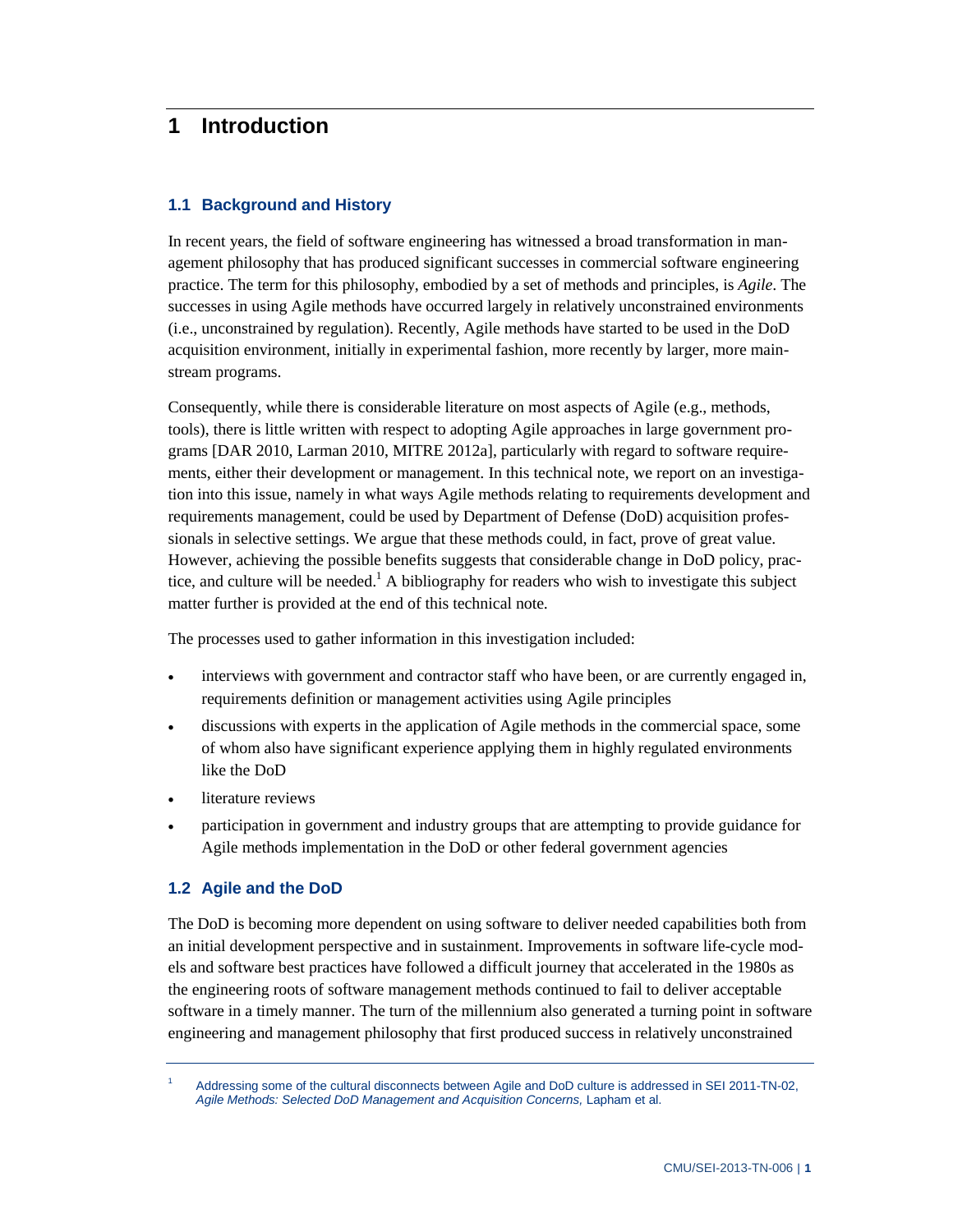(at least by regulation) commercial software engineering environments but also started to be used on the edges of the DoD acquisition environment. The community term for this set of methods and principles is Agile.

This technical note provides results of an investigation into Agile methods with a special focus on requirements development and management in support of DoD acquisition professionals. It leveraged relationships with industry and DoD early adopters of Agile method approaches to address the effective application of requirements development and management approaches for large and small DoD programs, in addition to leveraging an extensive literature search.

A frequently cited document on this topic from the Defense Science Board Task Force, *Department of Defense Policies and Procedures for the Acquisition of Information Technology*, was published in March 2009. It highlighted several recommendations targeted at encouraging use of Agile methods in the DoD [DSB 2009]. The report also raised several concerns regarding existing requirements approaches in traditional DoD acquisition programs, including:

- 1. programmatic-centric "up-front" processes that only capture "user needs" as specific requirements in approved documents (100 percent solutions)
- 2. the lengthy Joint Capabilities Integration and Development System (JCIDS) requirements process for approvals and changes
- 3. user requirements specified by the Pentagon staff rather than operational users
- 4. independent requirements processes managed by each of the armed services, potentially resulting in conflicting processes, especially for joint programs

The net results of these existing approaches are that:

- 1. requirements are outdated even before they are approved
- 2. there is minimal support for commercial off-the-shelf (COTS) information technology (IT) solutions
- 3. interfaces among acquirers, developers, and users are insufficient
- 4. too many urgent requirements (time-urgent needs) are handled outside institutionalized processes

We assert that some of these issues can be addressed effectively by adopting Agile methods within particular programs. For example, using a method that includes significant face-to-face interaction among developers and real end-users could help to address Concern 3 and Result 4 above. Others will be far more difficult, and will require DoD policy-level agreement on changes to acquisition guidance. For example, in today's DoD, some types of requirements changes, even if agreed to by program stakeholders, still need additional approval to comply with JCIDS guidance.

One additional issue that arises regarding a DoD adoption of Agile methods is the concern that Agile is simply the latest silver bullet. And although there are many claims about the efficacy of Agile throughout many industrial domains, there are also many critics who doubt that Agile is as valuable as its proponents suggest. For instance, a recent and highly optimistic report from the Standish Group indicated that Agile projects show a success rate of 42% while traditional projects show a success rate of  $14\%$ <sup>2</sup> However, this report also has been widely criticized; in an IEEE

2 <http://www.sds-consulting.com/blog/agile-projects-successful-3x-more-non-agile-projects>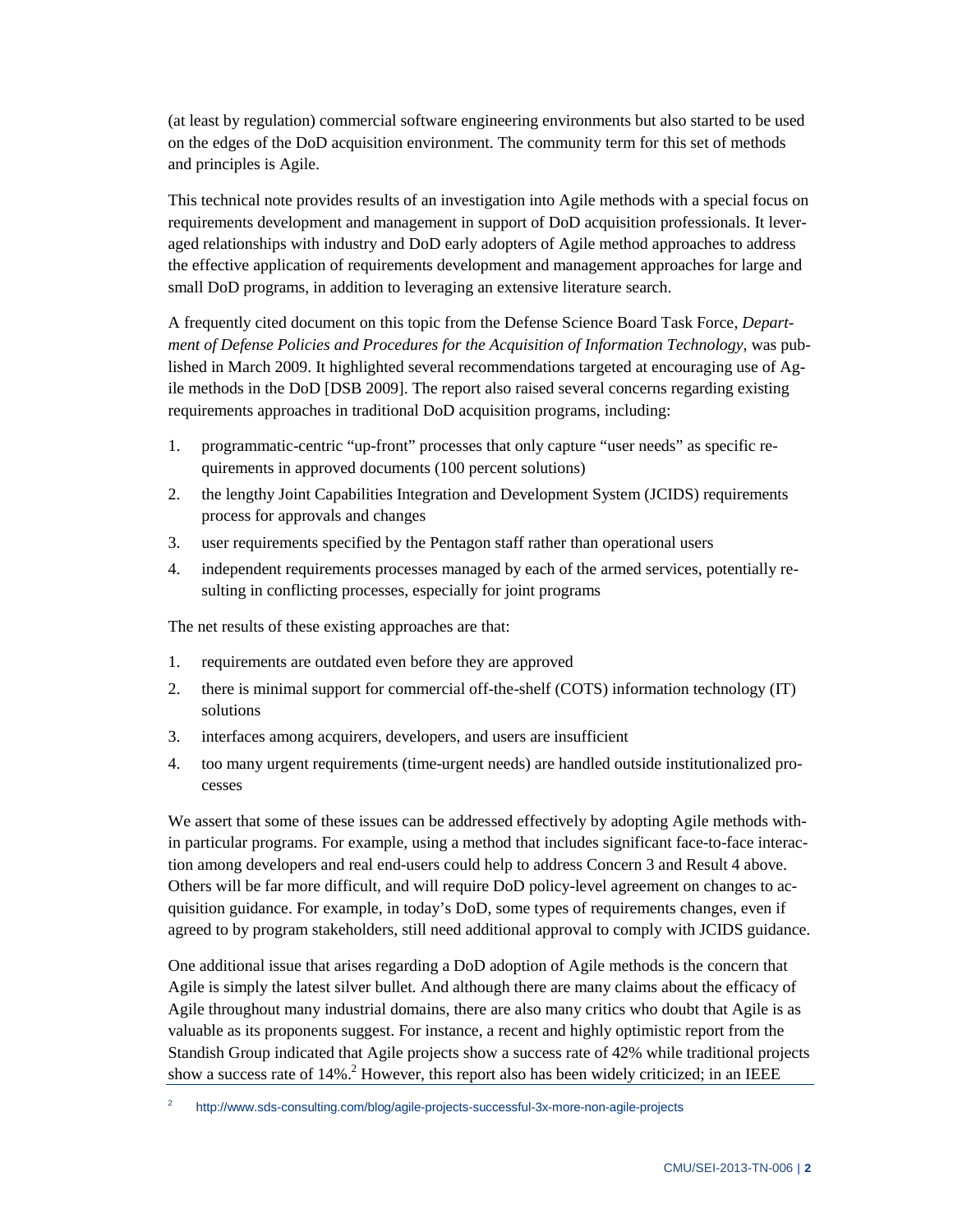paper by J. Laurenz Eveleens and Chris Verhoef, they state that the figures in the Standish report are "misleading, one-sided, pervert the estimation practice, and result in meaningless figures."<sup>3</sup>

The authors of the present report are aware of this dilemma. But while it is true that there is little compelling empirical evidence, there is abundant anecdotal evidence that Agile methods can be effective in multiple settings of differing scales. There is also the clear recommendation of the Defense Science Board for adoption of methods with Agile properties by DoD. Hence, we have focused this report on acquisition professionals who are already planning on using Agile methods (whether voluntarily or as a result of a mandate) rather than trying to either justify or condemn the use of Agile methods.

#### **1.3 The Document-Centric Approach to Requirements**

One major characteristic of present DoD practice, labeled a "document-centric" approach, is that requirements are exhaustively defined, documented, and ostensibly frozen before any substantive development begins. To aid in this task, there is a complex and lengthy process, the Joint Capabilities Integration and Development System requirements process, through which approvals of and changes to the requirements documents must be made. As noted above, the length and complexity of this process was one of the chief concerns of the DSB Report on IT acquisition.

In truth, one reason for the DoD's desire to discourage requirements changes at any point after approval is that such changes usually affect contract terms (and usually negatively); this is a fate that has plagued and derailed many large projects. Another reason is that requirements changes, especially the addition of many new requirements, have often been associated with unnecessary wish lists; this phenomenon is referred to as "requirements creep." Hence, a methodical, formalized, document-centric approach that attempts to define and then freeze requirements is an attempt to prevent such occurrences. This need for stability of requirements is magnified in system development settings that involve custom hardware that must be manufactured for the system rather than procured off the shelf. But in so doing, the focus on completeness and stability of requirements has had unfortunate side-effects, most notably those called out by the DSB: user requirements specified by the Pentagon staff rather than operational users, and outdated requirements resulting from long delays in system delivery.<sup>4</sup>

#### **1.4 The Implementation-Driven (Agile) Approach to Requirements5**

By contrast, Agile methods adhere to a principle of *welcoming* changing requirements as developers and users learn more about what is feasible and desirable, and as they respond to everchanging threat and mission environments [BENS 2009, NRC 2010, Tech America 2010]. Requirements changes are welcomed even late in development; this philosophy is typically discouraged in a document-centric approach.

<sup>3</sup> <http://agile.dzone.com/articles/industry-report-project>

<sup>4</sup> Note that the document-centric approach to requirements is undergoing considerable research in the business community; the European Commission is proposing its use in several "virtual enterprise" projects. See "A Document Centric Approach for User Requirements in BIVEE," Sinavi et al, 2013.

<sup>5</sup> This section provides only a brief overview of Agile methods; in Section 2 we provide a fuller description of the principles of Agile, and further details on its practice.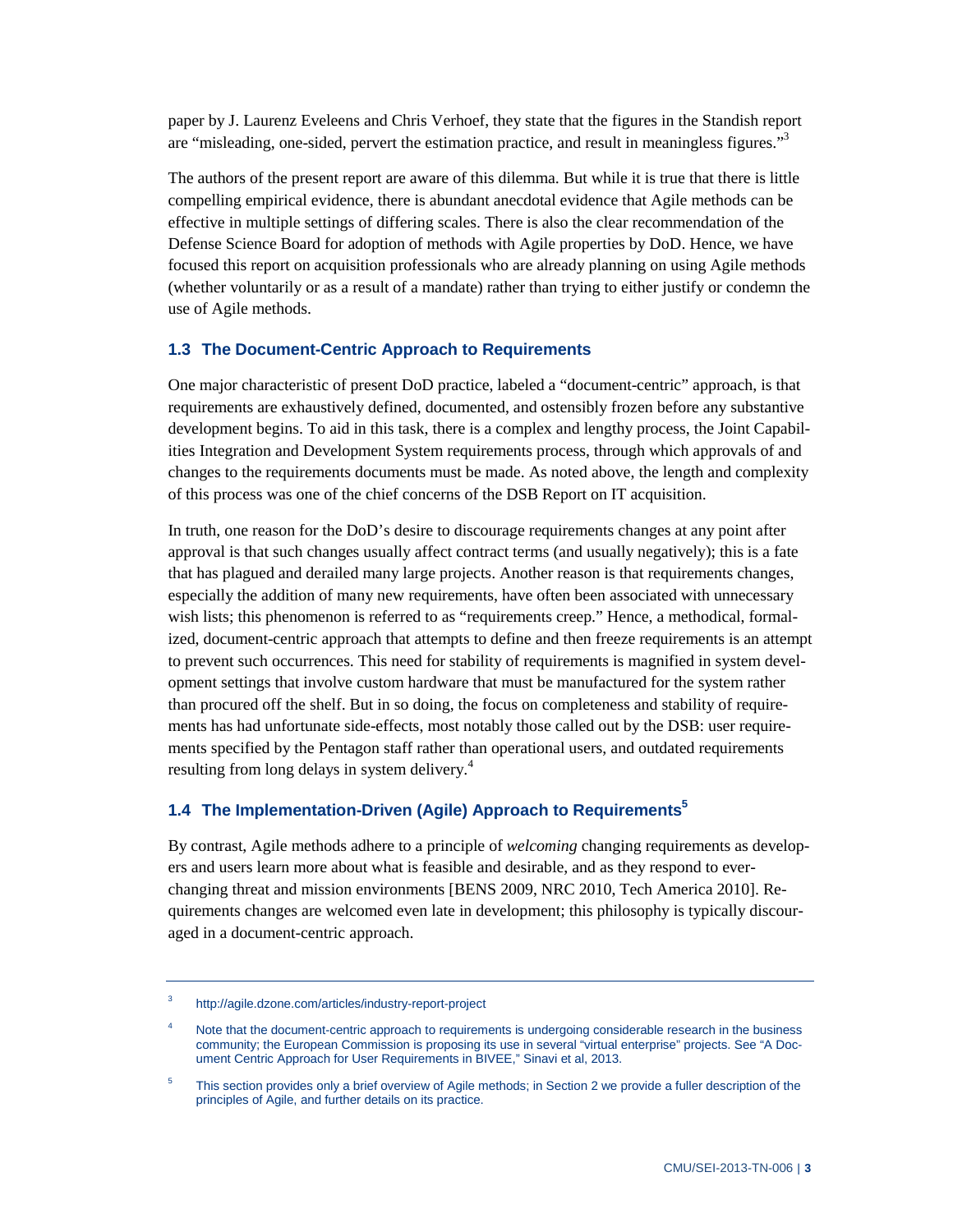Agile methods specifically incorporate a system's real end users into the processes of establishing, prioritizing, and verifying requirements, which are typically formalized at the "last responsible moment." Precisely when that point occurs will differ across development contexts, but generally, requirements are formalized just prior to design and implementation. Agile proponents have a worldview that organizations are complex adaptive systems, in which requirements are *emergent* rather than *prespecified* [Boehm 2004].

Using an Agile method, a program would embark on a development project with a product vision that bounds the requirements, and a general roadmap of major evolutions towards the vision, but without explicitly documenting most of the *detailed* functional and nonfunctional requirements for the system. Agile methods have various mechanisms for specifying higher level product vision and operational needs, and we have seen multiple cases where system-level requirements are specified in the traditional way, with the software requirements not being detailed until close to design time. Above all, Agile relies on empowered teams to perform many of the tasks that, in current DoD practice, are performed early in the life cycle by acquisition personnel who are not themselves end users of the prospective system. The Agile teams determine which subsets of requirements are needed to start and how detailed the requirements need to be specified for the team to be able to begin its design and implementation work. That work explicitly includes frequent conversations with end users or knowledgeable surrogates to ensure developer understanding is sufficient to meet the users' needs. Teams produce working code as early as possible, and (at least informal) releases of code are frequent, even possibly daily (daily release, though not uncommon in industrial settings, is not something we have seen in our research in DoD settings).

In sum, the biggest shift in the Agile philosophy on requirements is that the development team is expected to directly include the end users, testers, and other stakeholders, in order to interpret and refine the requirements at a point in time that is close to the design and implementation activities of the software development. This is in stark contrast to a development team that simply implements a set of requirements approved earlier, conceivably years earlier, by a requirements approval authority with variable connections to the operational users.

#### **1.5 Summary and Document Contents**

Having described, albeit briefly, some key characteristics of both the document-centric approach to requirements and that of Agile, we need to consider in more detail the similarities and differences between them, and also to consider the strengths and weaknesses observed for each. Before doing so, however, we first provide in Section 2 a fuller description of how the Agile approach actually works. Following that, Section 3 will compare and contrast the two approaches, and Section 4 will discuss in detail some of the issues that might arise if DoD were to consider broadly using Agile methods, and speculate on the types of projects for which that approach would be optimal. These issues primarily arose via the interviews we conducted, the literature search conducted for the study, and the authors' experiences with both traditional and Agile development contexts.

In Section 5, we examine various ways in which Agile methods would fit with existing DoD acquisition structures. Section 6 describes the details from our interviews, and Section 7 is a summary of the entire document. In the course of our interviews, there was often discussion about some of the more fundamental requirements-related acquisition issues that software-reliant systems face. As a reminder that these are also part of the environment in which software acquisition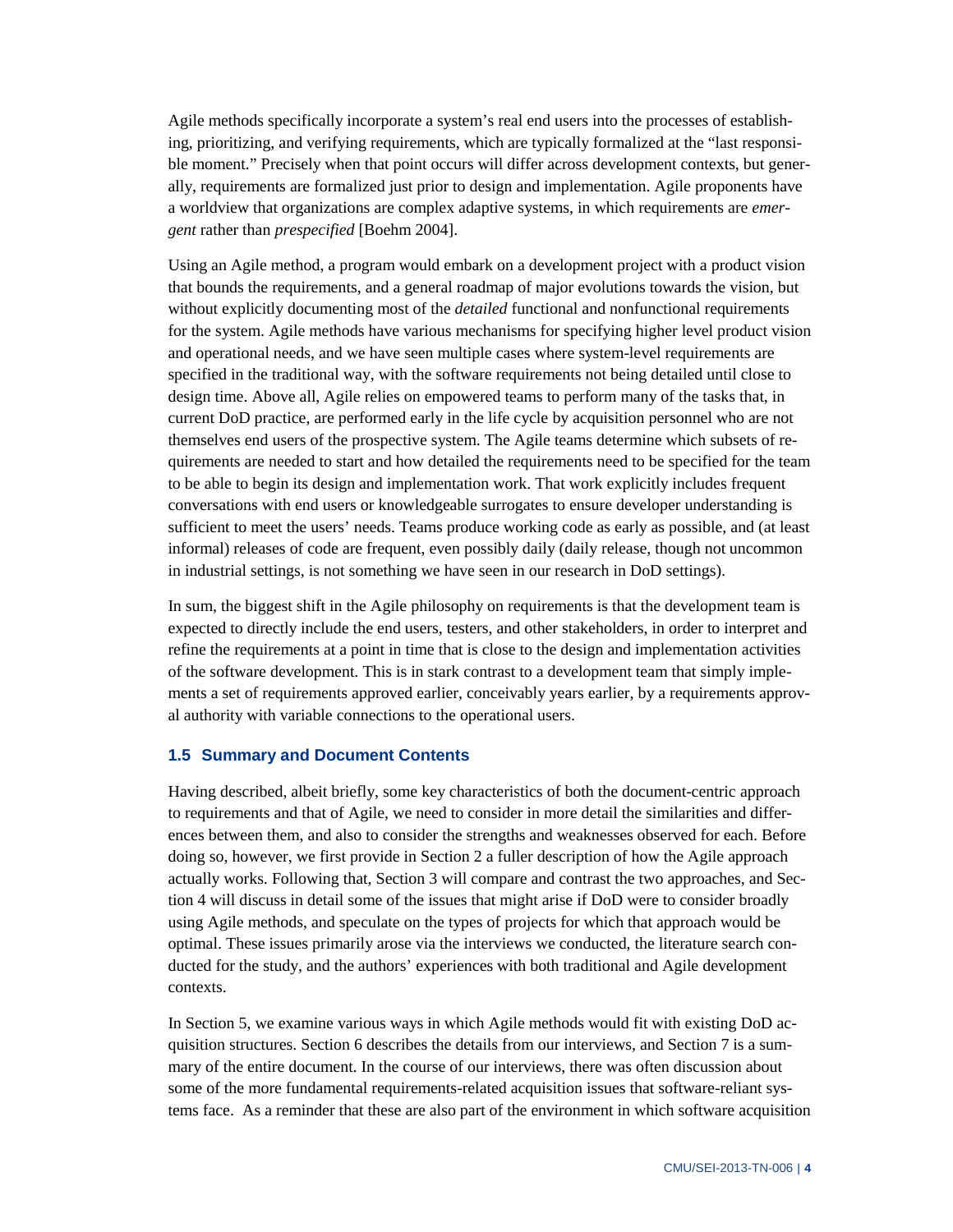must operate, the appendix summarizes requirements-related acquisition issues that are neutral to Agile or document-centric approaches, but which are unique to developing software within a larger acquisition context.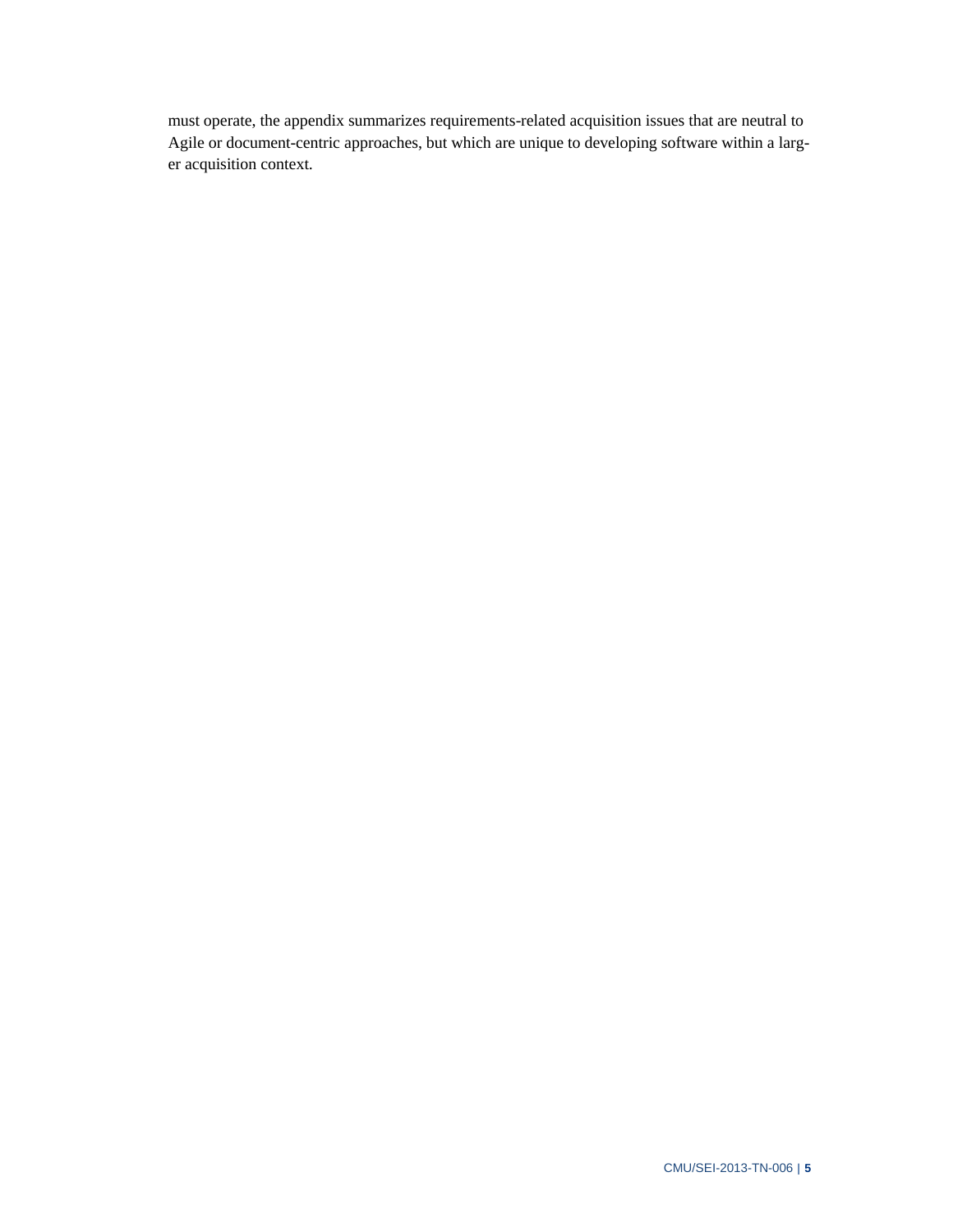### **2 The Agile View of Requirements**

#### **2.1 What We Mean by "Requirement"**

The term *requirement,* as used in this document, connotes "a condition or capability needed by a user to solve a problem or achieve an objective." This definition is consistent with DoD definitions [DoD 2012]. Other definitions found in DoD policy and guidance documents include

- 1. Requirements are characteristics that identify the accomplishment levels needed to achieve specific objectives under a given set of conditions [Vannucci 2010].
- 2. A requirement states what the system is supposed to accomplish but does not specify how the system is to perform [Vannucci 2010].
- 3. Requirements are binding statements in a document or in a contract [Fairley 2009, Mistrik 2010].

There has been considerable research into requirements, both from the software as well as the larger system perspective. Requirements can be viewed from many different perspectives, e.g., user requirements, product requirements, system requirements. Requirements are often divided into functional and non-functional requirements [Leffingwell 2007].The latter class consist of such qualities as usability, dependability, (i.e., the "ilities"), and are often called "quality attributes," rather than non-functional requirements. Requirements can also be *derived*, that is, requirements that are implied or transformed from higher-level requirements. For example, a requirement for long range or high speed may result in a derived design requirement for low weight.<sup>6</sup>

Requirements are critical for engineers in general because they represent everything the engineer cannot change—everything else is in the engineer's design space [Larman 2003]. As a result, the important questions for an engineer at any point in the development life cycle are "What decisions are locked down?" and "Who can change those decisions?" From a software engineer's perspective in particular, there is a set of decisions at each level of decomposition of the software that resulted in the requirements for that level of decomposition. Those cannot be changed, but there is also a set of design decisions that need to be made to further the implementation. These design decisions will impose a set of requirements for the next levels of decomposition, and so forth.

#### **2.2 The Agile Manifesto, Principles, and Life Cycle**

To understand the Agile view of "requirement," it is necessary to refer to a foundational document for the Agile community, the Agile Manifesto, published in 2001. This document, and documents that succeeded it, lay out the key tenets and principles of the approach, together with a view of the life cycle it requires. The text of the Manifesto:

"We are uncovering better ways of developing software by doing it and helping others do it.

Through this work we have come to value:

<sup>6</sup> *Systems Engineering Fundamentals,* Defense Acquisition University Press, 2001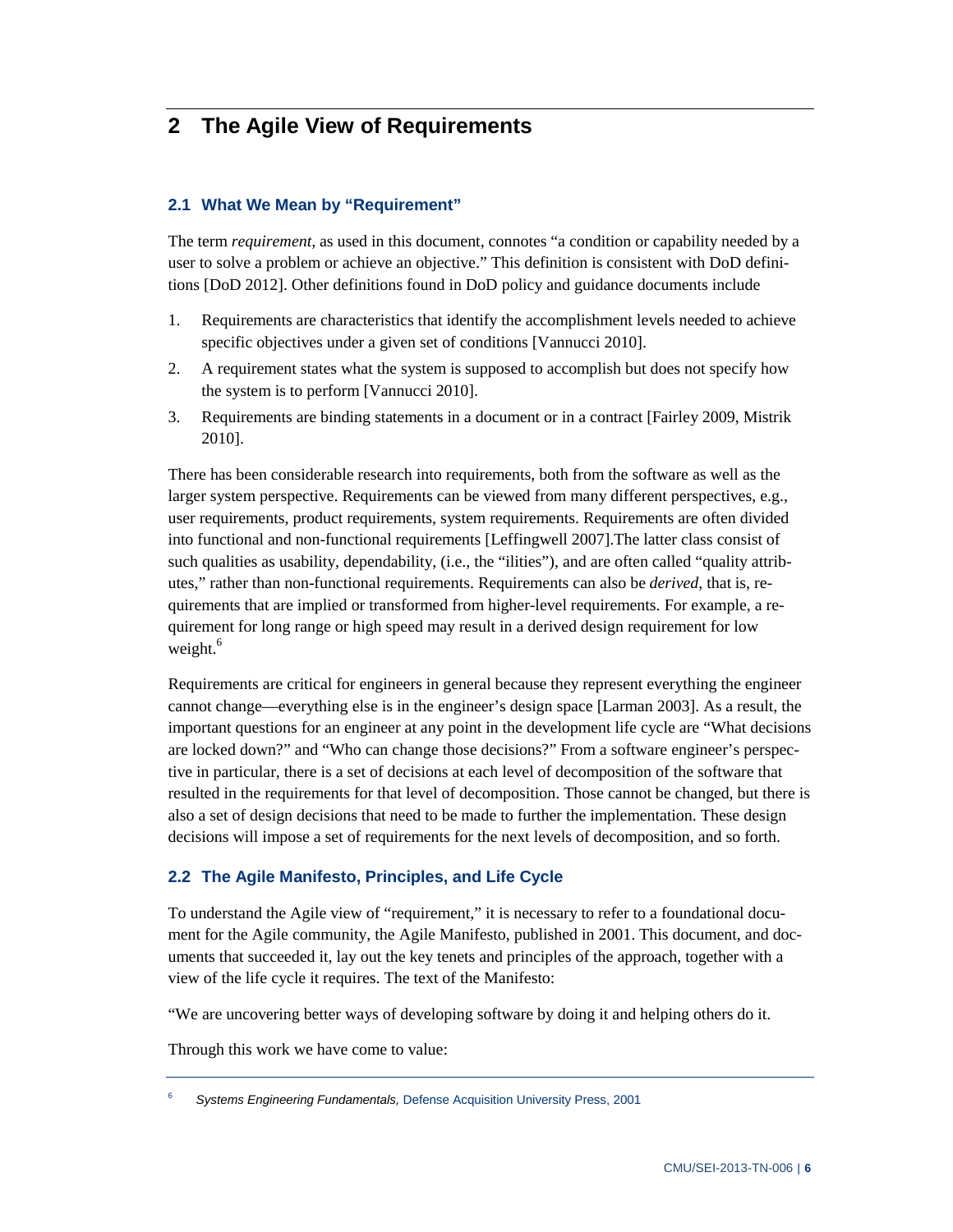Individuals and interactions over processes and tools

Working software over comprehensive documentation

Customer collaboration over contract negotiation

Responding to change over following a plan

That is, while there is value in the items on the right, we value the items on the left more." [Agile Manifesto 2001]

An important, but often overlooked statement in the manifesto that appears after the four tenets is: "Though we value those things on the right, we value the ones on the left more." This statement reinforces the perspective of the signators that elements like "working software" are not meant to *replace* "comprehensive documentation" but when faced with a choice of how to communicate progress, for example, working software would be the favored approach.

Based on these tenets, the following 12 Agile principles are

- 1. Our highest priority is to satisfy the customer through early and continuous delivery of valuable software.
- 2. Welcome changing requirements, even late in development. Agile processes harness change for the customer's competitive advantage.
- 3. Deliver working software frequently, from a couple of weeks to a couple of months, with a preference to the shorter timescale.
- 4. Business people and developers must work together daily throughout the project.
- 5. Build projects around motivated individuals. Give them the environment and support they need, and trust them to get the job done.
- 6. The most efficient and effective method of conveying information to and within a development team is face-to-face conversation.
- 7. Working software is the primary measure of progress.
- 8. Agile processes promote sustainable development. The sponsors, developers, and users should be able to maintain a constant pace indefinitely.
- 9. Continuous attention to technical excellence and good design enhances agility.
- 10. Simplicity—the art of maximizing the amount of work not done—is essential.
- 11. The best architectures, requirements, and designs emerge from self-organizing teams.
- 12. At regular intervals, the team reflects on how to become more effective, then tunes and adjusts its behavior accordingly.

And finally, the Agile life cycle, necessarily an evolutionary development life cycle, has the following five characteristics from our viewpoint: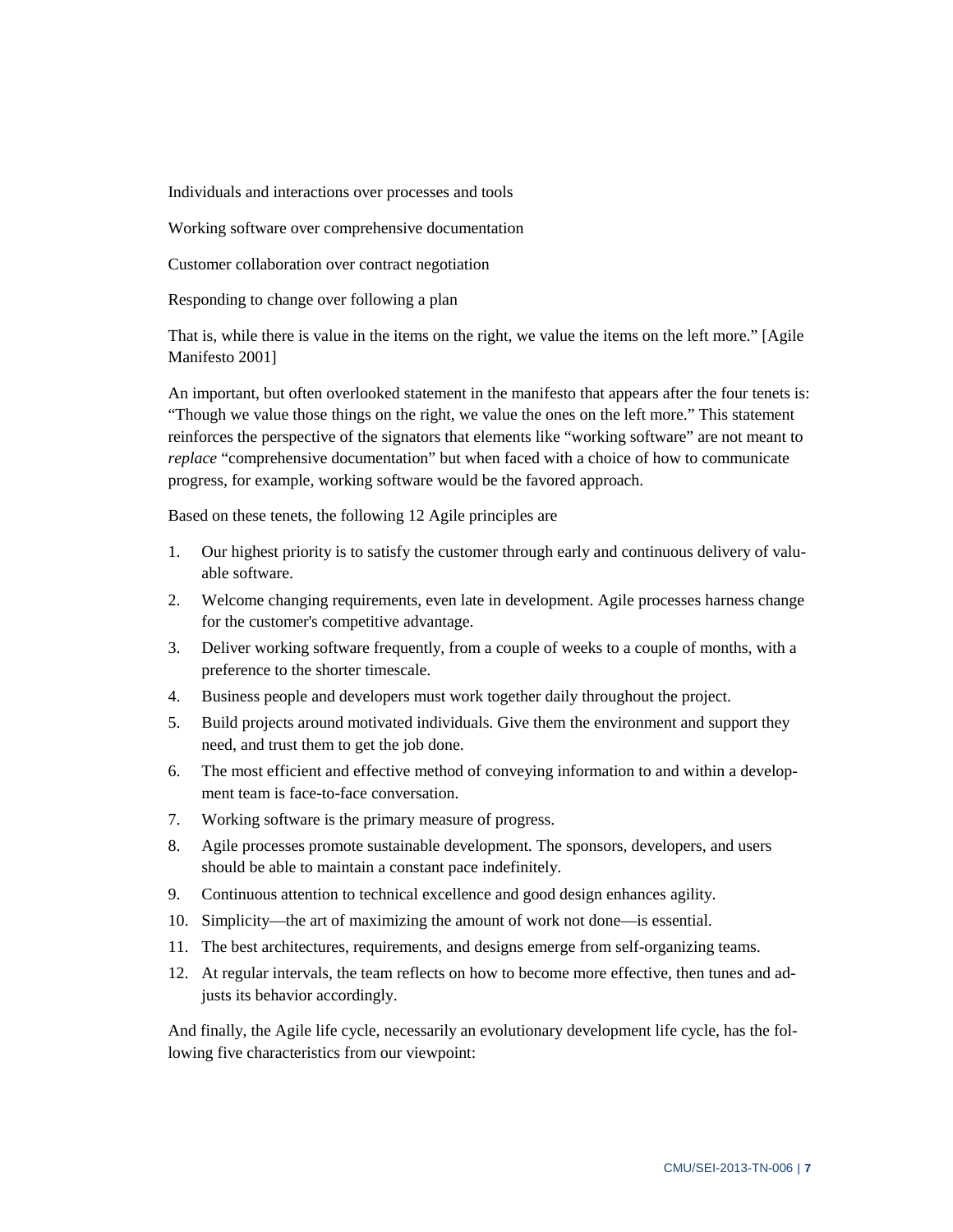- *iterative*—elements are expected to move from skeletal to completely fleshed out over time, not all in one step
- *incremental*—delivery doesn't occur all at once
- *collaborative*—progress is expected to be made by stakeholders and the development team working collaboratively throughout the development time frame
- *parallel*—multiple self-organizing, cross-functional teams work concurrently on multiple product elements (e.g., requirements, architecture, design, and the like for multiple loosely coupled product components)
- *time-boxed*—relatively short-duration development cycles that permit changes in scope rather than changes in delivery time frame

These tenets, principles, and life cycle enable:

- adaptive planning
- iterative development and delivery
- a time-boxed iterative approach, and
- rapid and flexible responses to requirement changes

They provide a conceptual framework that promotes expected interactions in changing requirements, which are welcomed for either the customer's competitive advantage or the warfighter's combative advantage throughout the development cycle.

We will describe in a later section how applying these principles to DoD requirements development and management would necessarily bring about significant changes in current practice. For the moment, we will now examine how Agile development projects are conducted, both for small as well as large projects.

#### **2.3 Requirements Development and Management in Agile SW Development**

This section describes general practices related to requirements development and management in Agile settings. Our assumption is that readers have a basic understanding of common Agile methods, particularly Scrum and eXtreme Programming. For those unfamiliar with the basics of Agile development, the SEI's first technical note in this series, *Considerations for Using Agile in DoD Acquisition,* provides definitions of commonly used Agile terms and provides, for the DoD reader, a perspective on various general opportunities and issues associated with the use of Agile development in DoD settings.

Agile development was initially used primarily in smaller development projects, but in more recent years larger projects and programs in both commercial and government settings are adopting or adapting Agile methods. We describe Agile requirements in small projects first, since this is the most common context. We then describe the significant differences between requirements in small settings and larger Agile settings.

#### **2.3.1 Basics of Agile Requirements Development in Small Projects**

This section presents basic concepts of Agile software requirements development in small projects. In order to illustrate various aspects of the approach, we use selected features of two widely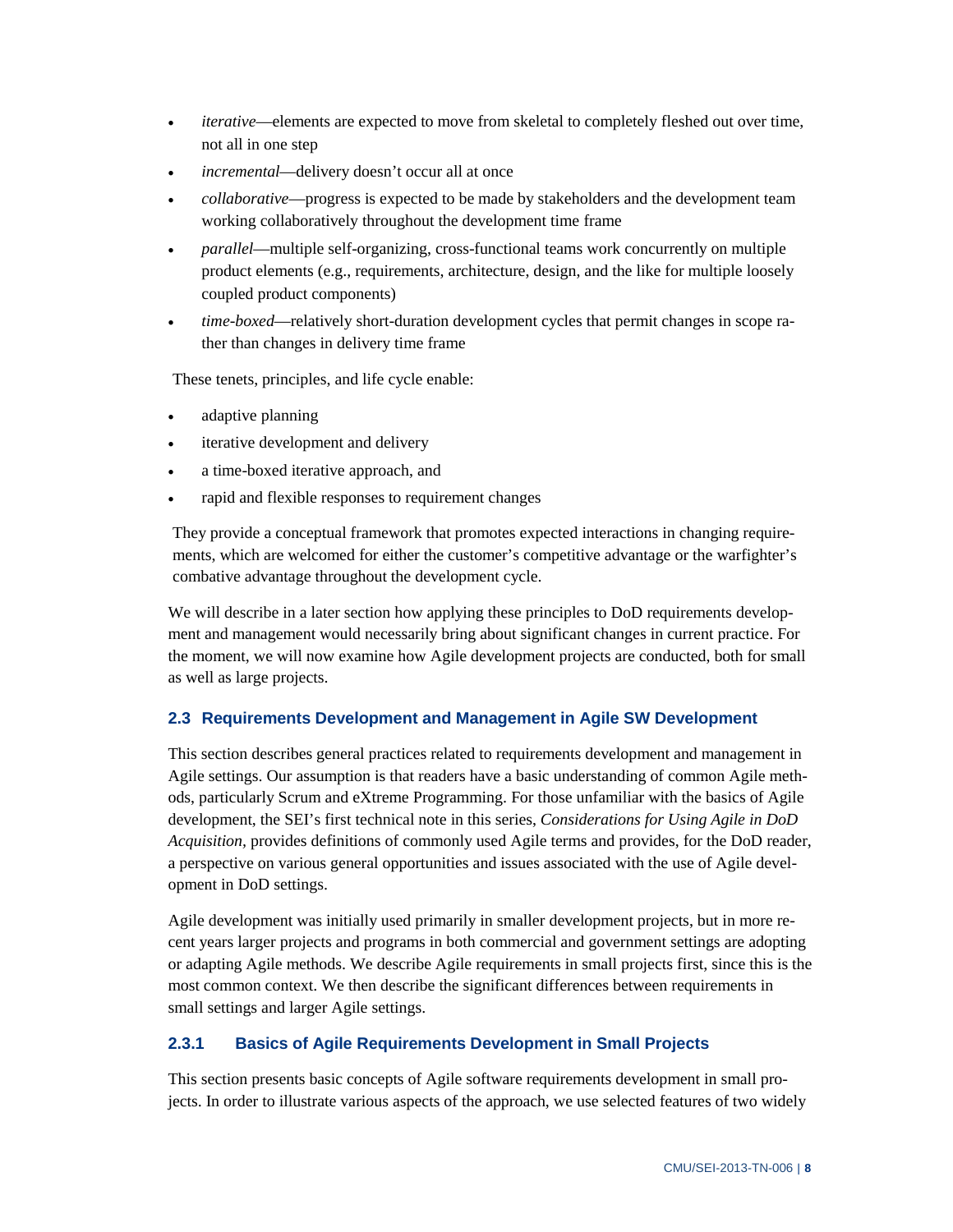used Agile approaches: *Scrum* (namely, the concepts of *product owner*, *product backlog* and *selforganized teams*) and *eXtreme Programming* (*epics* and *user stories*). These concepts are often used together on a single project.

Agile development, as currently applied in industry and government, has always been well suited to small applications projects [VersionOne 2012]. This is the context in which Agile methods originated and it is still a context in which they excel. The approach assumes the presence of a knowledgeable customer/user who has a clear understanding of the prioritized needs to be satisfied by the system to be built. The approach also assumes that a number of small teams will exist, and that they are empowered and are largely self-organizing and self-managing. In accordance with the Agile Manifesto, self-organization is the optimum mechanism for incentivizing and motivating a team to produce the best results [Agile Manifesto 2001]. A common organizational construct in industry and government development settings, an integrated product team (IPT), could be configured to resemble an Agile development team. IPTs vary in purpose and implementation, particularly in the degree and approach to decision-making granted to the team. IPTs have been used in at least one government setting (Department of Homeland Security (DHS)), with explicit roles configured to accommodate Agile principles and practices. Where IPTs would not reflect the norms of Agile teams is when the members of the IPT do not have decision-making authority for making requirements changes (at the level agreed to by the organization's management or charter) during the development iterations. Agile teams include a number of defined roles. The role that is key to understanding how Agile approaches to requirements development and management work is the product owner.

The product owner's role is to provide the development team with significant insight into the user problem space. Though this individual often is an end user, this is not mandatory, so long as he or she has a sufficiently clear vision of user needs to get started on designing and building the solution [Beck 1999, Cockburn 2000, Cohn 2004].

At the beginning of a project, only the very high-level requirements are known, and high-level concept documents, or groups of known user and technical requirements, would be formulated into what is generally called a "product backlog." One of the tasks of the product owner, in conjunction with rest of the development team, is to determine which subsets of requirements are needed to start and how detailed the requirements need to be specified for the team to be able to begin its design and implementation work. An assumption in this work is that the product owner will be available to answer development team questions as they go through the design and implementation process.

Product backlog items could be traditional requirements statements at an appropriate level of abstraction. They are more frequently expressed as "user stories."<sup>7</sup> As shown in Figure 1, they are the basic unit of work. The technique is a popular way of collecting data and communicating about stakeholders' needs. An "epic" is a group of related user stories. Stories are a means to describe "features," which loosely parallel the notion of requirements: a unit of functionality that delivers specific business value. When planning an iteration of work, an Agile team decides on some number of features to be implemented, and defines the tasks necessary to complete them.

User stories have also been adopted as a requirements specification mechanism by many teams using Scrum, even if those teams don't use other aspects of eXtreme Programming.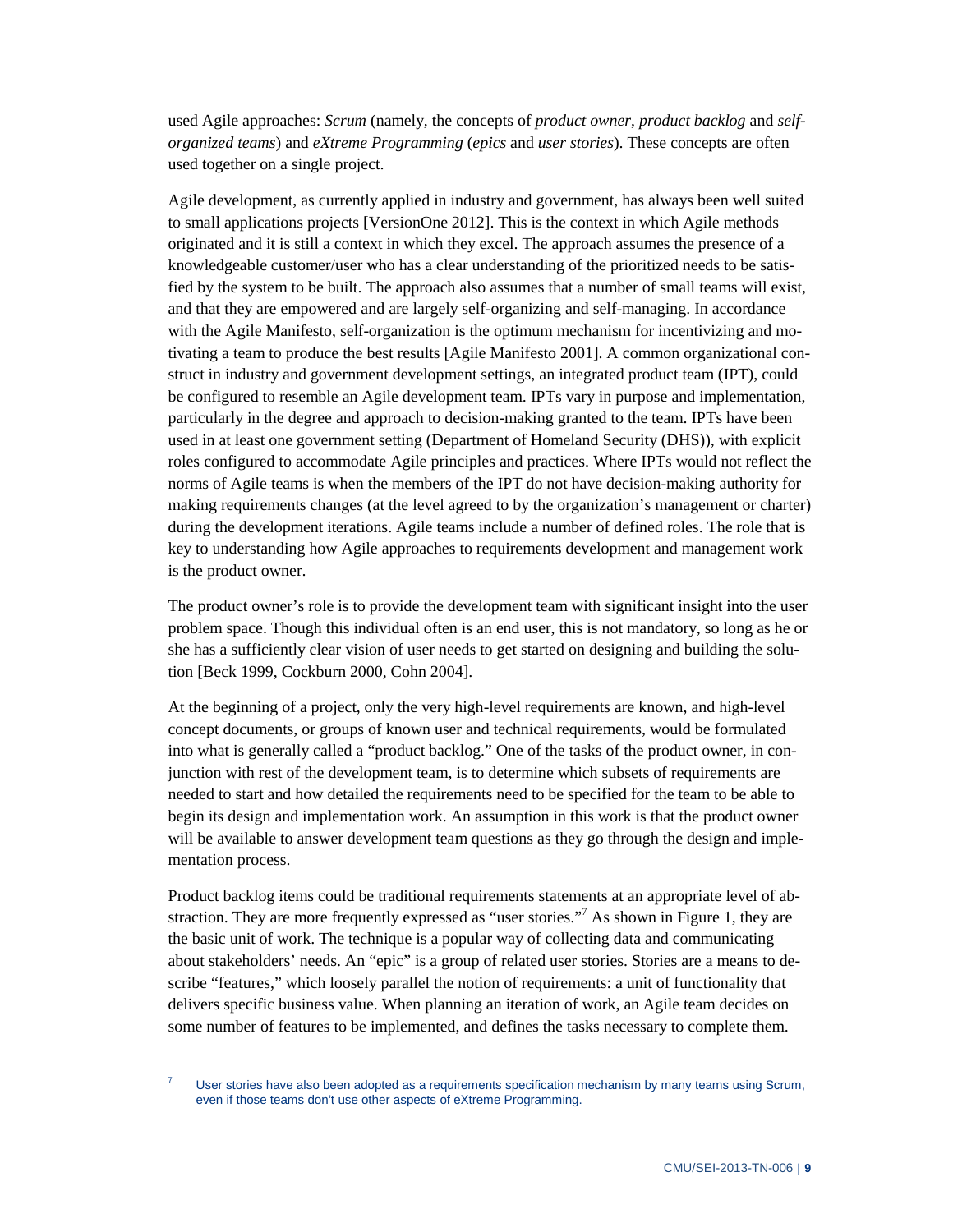Note that Figure 1 is highly simplified; these relationships are commonly considerably more complex than shown here.

The team's objective is to define, build, and test some number of features within the time box of the iteration, typically one to two weeks. Each iteration has a short, sometimes intensive, development cycle. In Agile, the organization of the requirements and the organization of the team itself are not independent: teams organize around the requirements (the backlog) to optimize the efficiency of defining, building, testing, and integrating the code that delivers value to the customers. The entire team is involved in defining requirements, optimizing requirements and design tradeoffs, implementing them, testing them, integrating them into a new baseline, and then seeing to it that they are delivered to the customer.



*Figure 1: Agile Development for Small Projects*<sup>8</sup>

For example, the requirements for a given Agile project could be to build an "official" demonstration version every week. Developers may do more frequent "sandbox" builds, thus several ongoing tasks are ready and in progress. Product versions (what story to take on next) are built according to the priority of requirements set by the product owner in conjunction with the team's knowledge of inter-task dependencies, which would have been discussed and accounted for in the iteration planning session.

Another common Agile practice is to explicitly use "information radiators" that provide detailed information on the status of the work to all stakeholders in the project. Often, these take the form of wall murals and sticky notes, but most online Agile support tools have electronic versions that perform the same function. The information radiator is a place where any team member or stakeholder can see the progress of requirements they are interested in. It also visually highlights stories that are blocked. Often this has a beneficial effect of getting engagement from the parties that are needed to resolve the blocked story so that progress can be resumed.

In Figure 2, it is easy to see which tasks and User Stories are Ready, In Process, Done, or Blocked (the tasks with italic burgundy sticky notes attached). Team members can pull from the board tasks that they are capable of performing from any of the tasks in the "ready" column.

<sup>8</sup> From Fairley, Richard. Managing & Leading SW Projects, Wiley, 2009. Used with permission.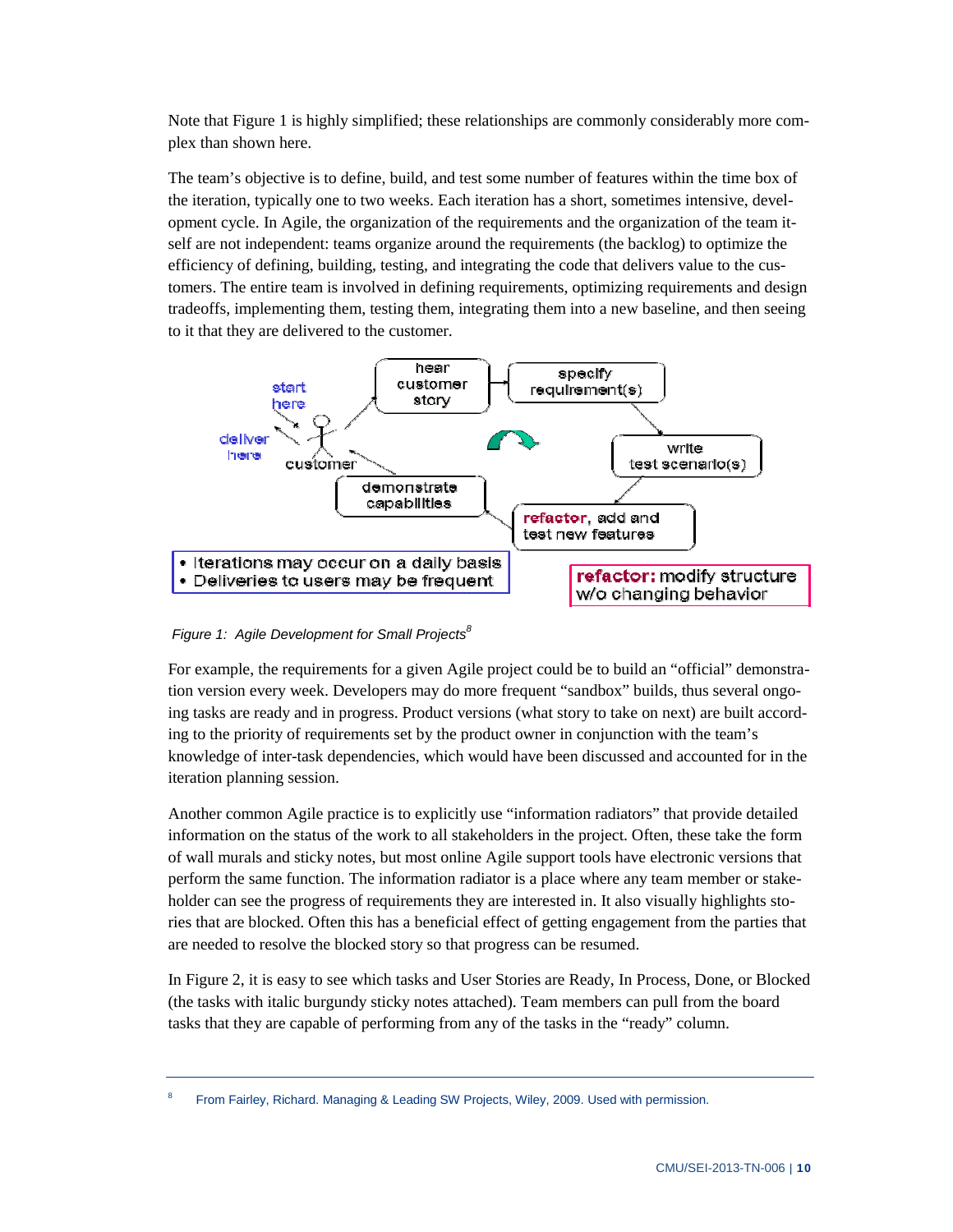

*Figure 2: Dynamic View of Work in Progress via an Information Radiator* 

The integration of requirements analysis into each iteration is a hallmark of Agile methods and is relatively easily achieved in small team settings.

In a small acquisition context, the management of requirements via a product backlog and user stories can be accommodated by contracting constructs like task orders. Some of our interviewees are able to use task orders within a larger indefinite delivery, indefinite quantity (IDIQ) contract to specify the product vision for a release, which is then, as part of the task order, collaboratively decomposed into a product backlog. Frequent iteration reviews and daily interactions between the development team and product owner have proven to be a successful approach for oversight. In at least one case, a small United States Air Force program evolved over several years into a very successful, self-sustaining system using the requirements approach described above. The approach also scaled successfully up to a 100-person development organization.

#### **2.3.2 Scaling Agile Requirements Analysis from Small Settings to Larger Contexts**

In successful small Agile settings, the close collaboration between developer and end user visibly speeds the time it takes to move from product concept to working software. In larger settings, there are typically more teams, more layers of management between the teams and their stakeholders, and more communication complexity inherent in ensuring that relevant stakeholders have the information they need to make decisions that progress the product. Industry and government organizations alike have had challenges in retaining the close collaboration aspect of Agile approaches while managing the increased complexity of a large product design and implementation.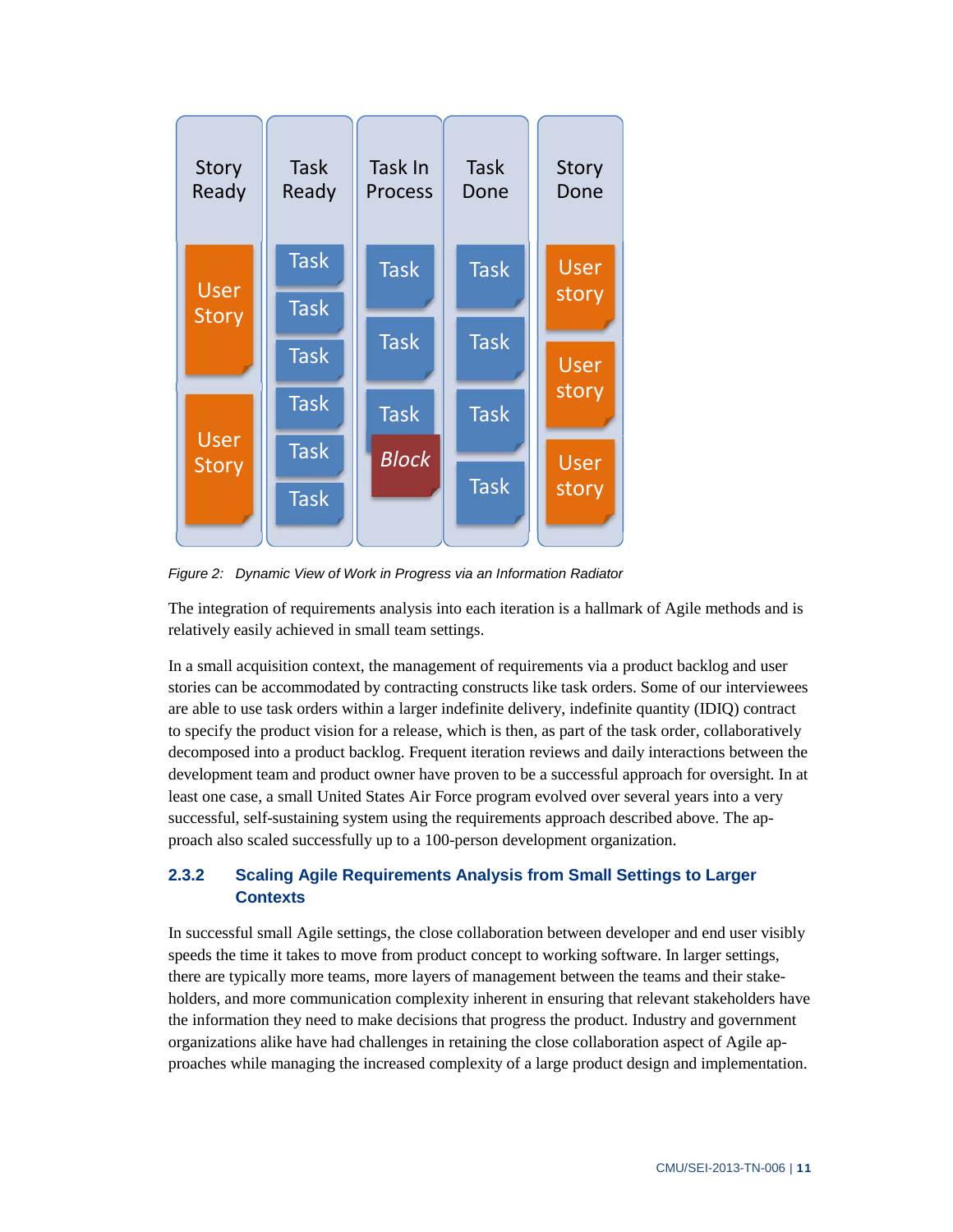Several well-known authors in the Agile community have documented approaches to scaling. Two of these represent two ends of the thinking on how best to scale Agile practices and norms beyond a single team. Craig Larman uses a bottom-up approach, focusing on adding just enough structure at each layer of the architecture to ensure communication and stakeholder involvement, while minimizing non-value-added organizational structures and practices. [Larman and Vodde, 2010]

Dean Leffingwell and his team, the creators of SAFe, the Scaled Agile Framework, have envisioned more of a comprehensive organizational transformation that incorporates lean concepts like kanban<sup>9</sup> at the business/portfolio level, a construct called a "release train" that organizes teams to deliver an element of a product vision, and traditional iteration teams at the lowest layer. SAFe incorporates additional roles at the release train and portfolio levels of the organization, and explicitly addresses architecture as an ongoing aspect of the product life cycle. Figure 3 shows the Scaled Agile Framework as of this writing. Currently, it is in greater use in commercial industry than government settings. However, some of our interviewees had begun using SAFe to organize their larger Agile developments.



*Figure 3. Scaled Agile Framework Big Picture. Used with permission per website guidelines.* 

<sup>9</sup> Kanban is a technique for managing workflow originating from the lean engineering methods pioneered by Toyota. [Reinertsen 2009]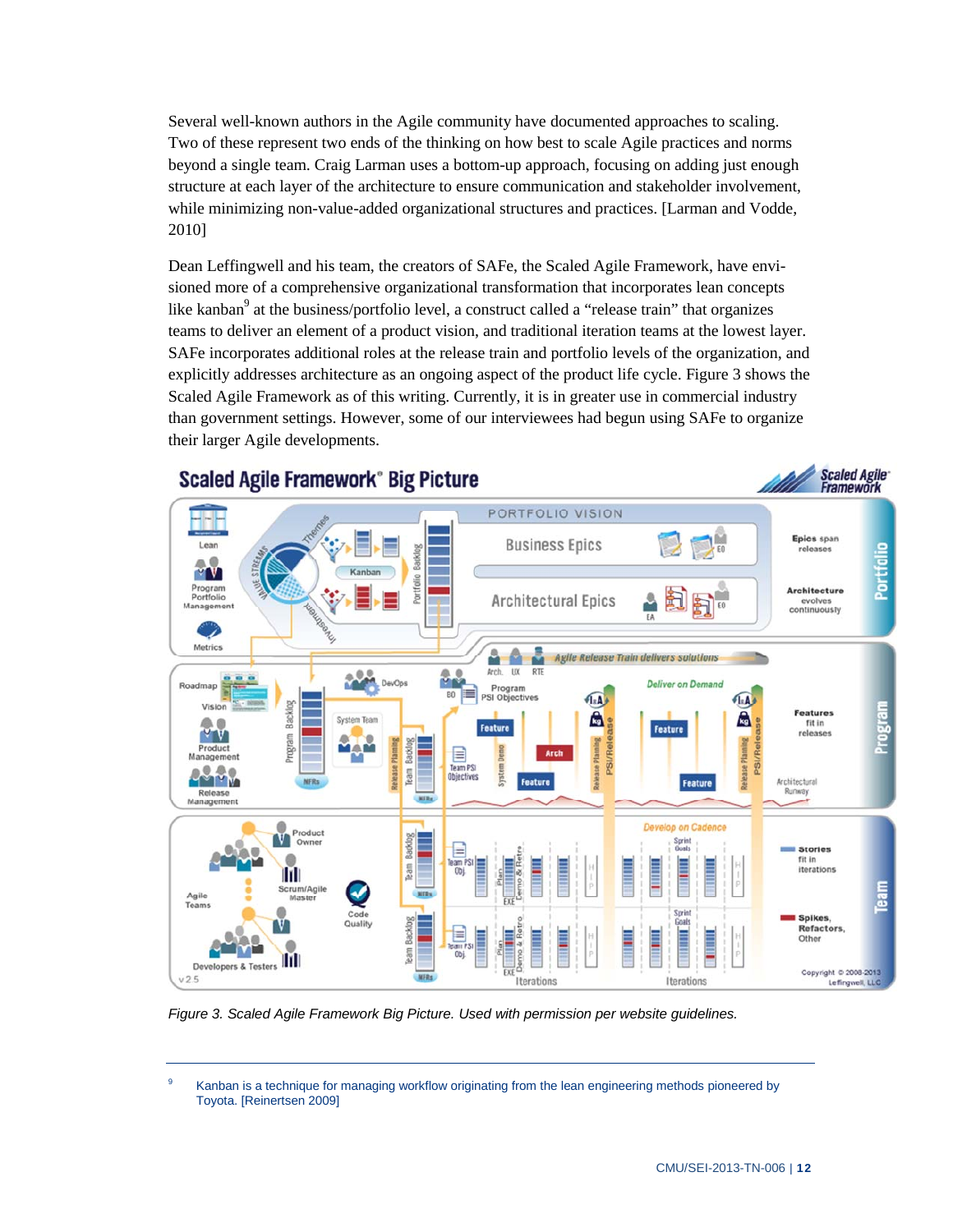SAFe in particular looks at the flow of requirements into Agile release trains and teams as a kanban-ish pull function. The concept is that a business (or operations unit) knows what themes it is willing to invest in, and using portfolio management approaches that incorporate lean thinking, the organization can construct the large-grained user and architecture stories that release teams can then organize around to deliver useful incremental deliveries of products that reflect the organization's mission and product vision.

Key differences in requirements development and management between small and large settings include the following:

- how the role of the product owner is organized
- how technical (i.e. architectural and platform), as opposed to business or user, requirements of large systems are accounted for
- how requirements are organized across multiple elements of an overall program or project

The first difference is about how the product owner role is organized. In small teams, the product owner is usually a single individual who is interacting with one or a few teams. In a large program with potentially dozens of development teams, a single product owner is impractical for multiple reasons. A product owner team is often the construct used to organize and coordinate the efforts of multiple product owners across teams.

The second difference relates to the increased importance of the role of system and software architecture, as well as technology platform, in constraining the software solution. Although some agilists favor the concept of allowing the software architecture to evolve via the implementation, several Agile authors (Ambler and Leffingwell among them) cite the importance of architectural roadmaps and/or architectural on-ramps as part of the overall system life cycle. Larger projects have the potential for accumulating large amounts of technical debt<sup>10</sup> and postponing addressing architectural issues can have significant implications for a large system, especially one with custom-built hardware that interacts with the software.

The third difference relates to how the software requirements are treated within the context of a larger system development, especially one with custom hardware. In some larger Agile settings, requirements dependencies among teams are treated via constructs like "scrum of scrums" meetings, where team-level facilitators raise issues to others facilitating teams and getting resolutions to potential conflicts that they take back down to the smaller teams. Others use organizational constructs like the product management team to pull together the product owners across multiple releases and ensure that the relevant dependencies are being dealt with at the right time. Some Agile support tools contain visualizations of dependencies across user stories and epics that make clear some of the stories that need to be handled earlier, before dependencies constrain the overall solution.

 $10$  Technical debt refers to the work that a team knows needs to be done to maintain the stability of the system or improve its performance that is deferred until after higher-priority user needs are implemented . For more information on technical debt, see the SEI's blog post, "Strategic Management of Architectural Technical Debt," <http://blog.sei.cmu.edu/post.cfm/strategic-management-of-architectural-technical-debt>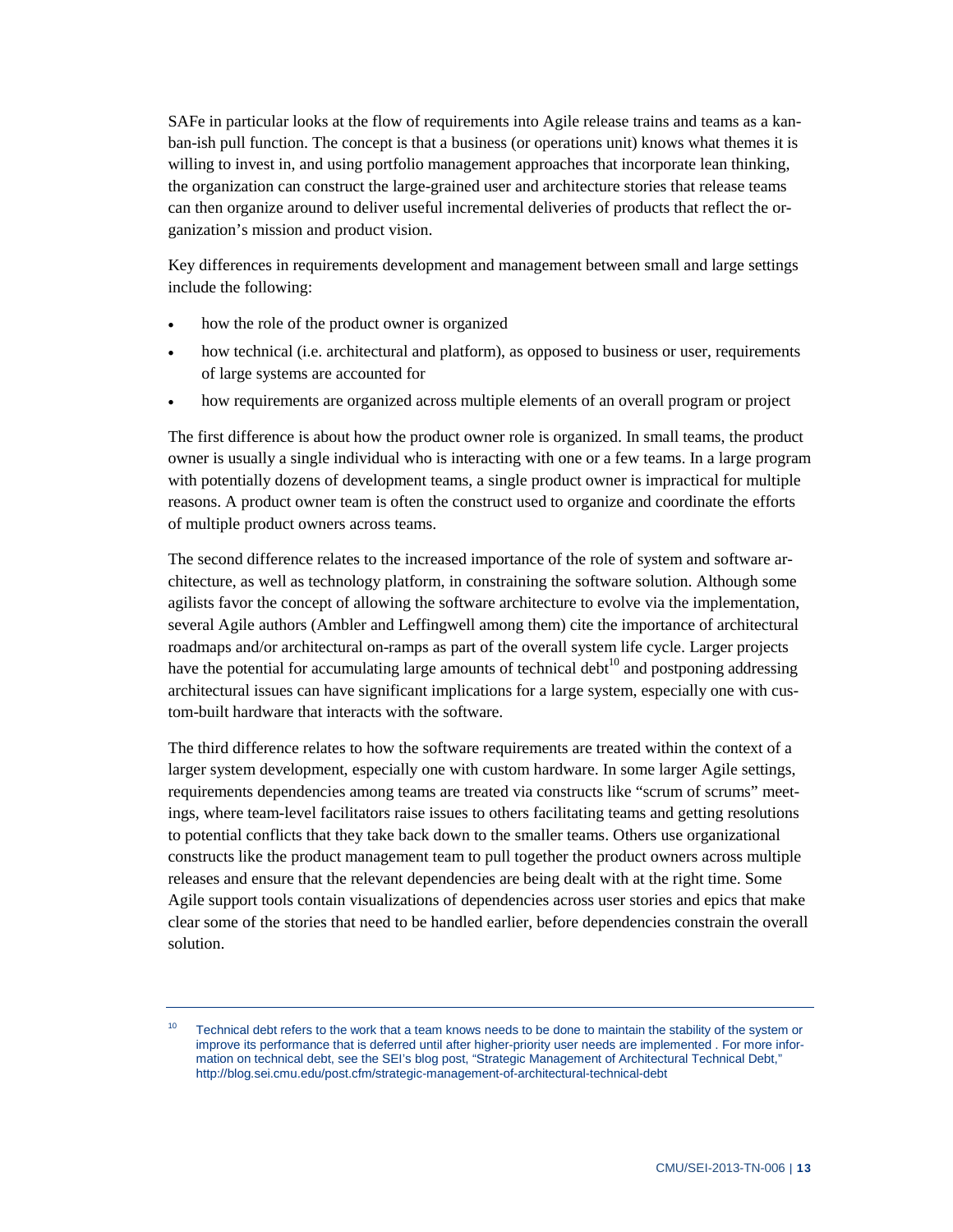A struggle for scaling Agile requirements practices in industry and government is deciding how much documentation is enough. Requirements documentation has traditionally been used as a primary communication vehicle during the early evolution of a system concept, and is used in government to define acceptance criteria for the system, then as an approval gate to proceed further in the development. We use the term "document-centric" to describe approaches that follow this philosophy, while we use "implementation-driven" to describe approaches, particularly those from the Agile community, that favor producing working software as a communication vehicle and progress measure.

In the next section, we highlight the conceptual and philosophical differences between documentcentric and implementation-driven requirements approaches. These differences underlie many of the issues that we saw in our interviews and other research activities.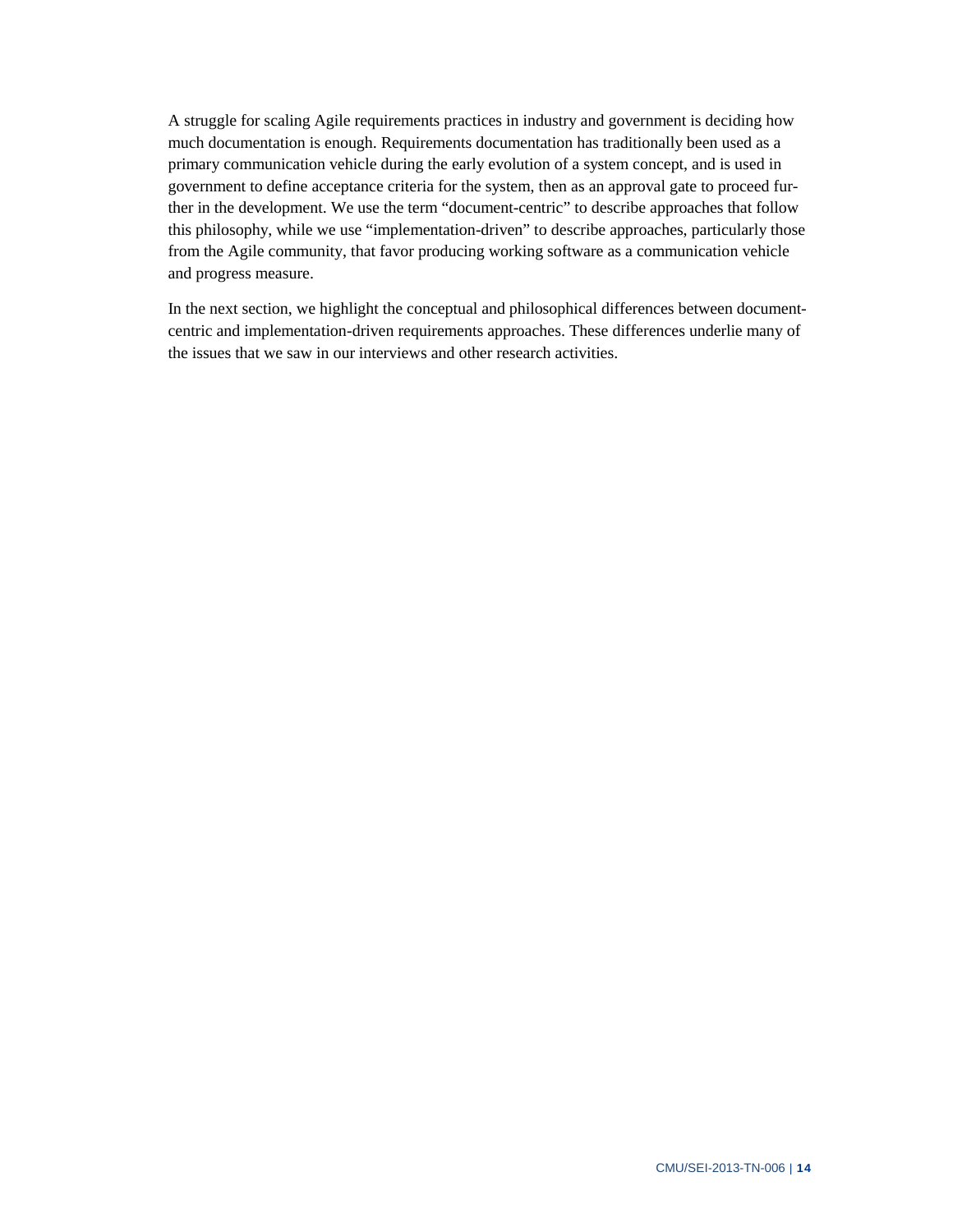### **3 Differences Between Document-Centric and Implementation-Driven Approaches with regard to Requirements Development and Management**

In Section 1 we considered, at least briefly, the different ways that requirements are developed and managed in document-centric and Agile approaches. We can summarize those differences as follows:

For the document-centric approach:

- assigned stakeholders create formal documents as the expression of "what to build" that must be approved prior to use in further design and implementation
- verification and validation of the requirements occurs as a (generally) complete set prior to substantive design and implementation
- changing the requirements, regardless of source, is a time-consuming and expensive process designed to aggressively control change

For the implementation-driven, Agile approach:

- emphasize direct, face-to-face communication about requirements between the stakeholder group (end users, acquisition personnel, systems engineers, etc.) and the development team
- use devices such as user stories that focus on the user or business need to be met and provide a place to start a conversation versus a detailed specification of exactly what to build
- use the direct interaction of the development team and stakeholders to verify and validate that the requirements being worked are valued and relevant
- permit the stakeholders and development team to informally change what is being built to take advantage of learning about the system characteristics and evolution in the stakeholder's knowledge about the environment

#### **3.1 Strengths and Weaknesses of each Approach**

The document-centric approach to requirements in the DoD is a fundamentally hierarchical approach to capturing the user's operational requirements and codifying them via increasing detail in a requirements specification document or requirements databases. It provides the obvious benefits of visibility at a point in time when the documents are signed and placed under configuration control, thus providing a means to control requirements changes based on an identified baseline. Completion contracts can then be written against that baseline with some degree of certainty, thereby limiting the DoD's risk of incurring additional costs. If the requirements, and the environment in which the system is meant to operate, do not significantly change, the documentcentric approach reduces cost and risk associated with requirements change management.

In sum, the strengths of the document-centric requirements approach are

enables the comparability and repeatability that standardization provides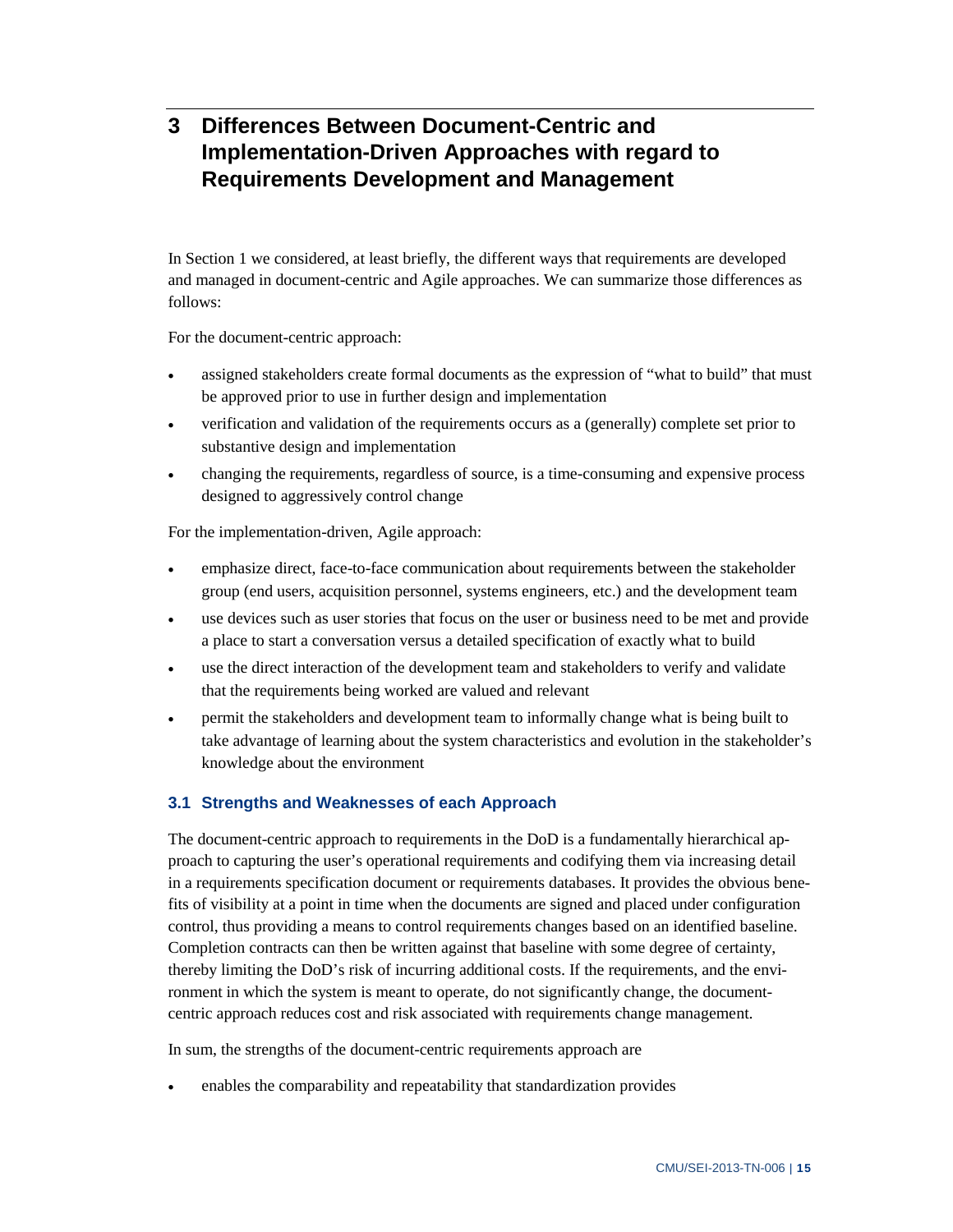- enables a contractually verifiable definition of completed intermediate work products
- reduces risks by means of contractually assured baselines

Weaknesses of the document-centric approach include:

- the process drives measurement of compliance with itself as a primary measure of success (i.e., rather than measuring success as deploying a workable solution) [Fairley 2009]
- it depends on documents as the basis to verify and validate the requirements, the architecture, and the detailed design
- most of the requirements are completed before any code is written, thus extending development timelines

Agile methods employ short, iterative development cycles; actively involve users and other stakeholders to establish, prioritize, and verify requirements; and verify implementation of requirements in working software within the short iterations [Highsmith 2000]. The strengths of this approach include

- early insight by the users into the shape of the solution
- early course correction
- "fail fast" (If the early solution ideas turn out to be flawed, little time or money is spent before that learning occurs.)
- explicit understanding that the requirements are expected to evolve

Weaknesses of Agile requirements approaches (particularly in large acquisition settings) include

- $\bullet$  more dependence on tacit knowledge (e.g., lack of explicit documentation) as the basis for decision-making than is comfortable for most acquisition organizations
- dependence on availability of actively engaged user/customers
- difficulty in aligning implementation-driven artifacts and measures with those of the larger traditional acquisition setting.

#### **3.2 Problems Inherent in each Approach**

The strengths of the two approaches detailed above would suggest that each has certain situations for which it is an especially appropriate choice. However, the weaknesses listed above also suggest that each approach will bring with it certain problems. We list the problems of each of these perspectives, particularly for large programs, in the table below.

| Document-Centric Requirements Problems in Large                                                                                               | <b>Implementation-Driven Requirements Problems in</b>                                                                |
|-----------------------------------------------------------------------------------------------------------------------------------------------|----------------------------------------------------------------------------------------------------------------------|
| <b>Development</b>                                                                                                                            | <b>Large Development</b>                                                                                             |
| Likelihood of disconnects between those eliciting and<br>documenting requirements and stakeholders who will<br>operate and sustain the system | Finding authoritative product owners who can adequate-<br>ly represent stakeholder needs and priorities              |
| Different stakeholders in the process have more privi-                                                                                        | Managing the conflicting priorities of multiple product                                                              |
| lege, in terms of approval rights, than others, which can                                                                                     | owners across a complex system                                                                                       |
| reduce the overall veracity of the requirements                                                                                               | Getting the attention of verification and validation agents<br>early and often to ensure early versions are workable |

*Table 1: Document-Centric and Implementation-Driven Requirements Problems*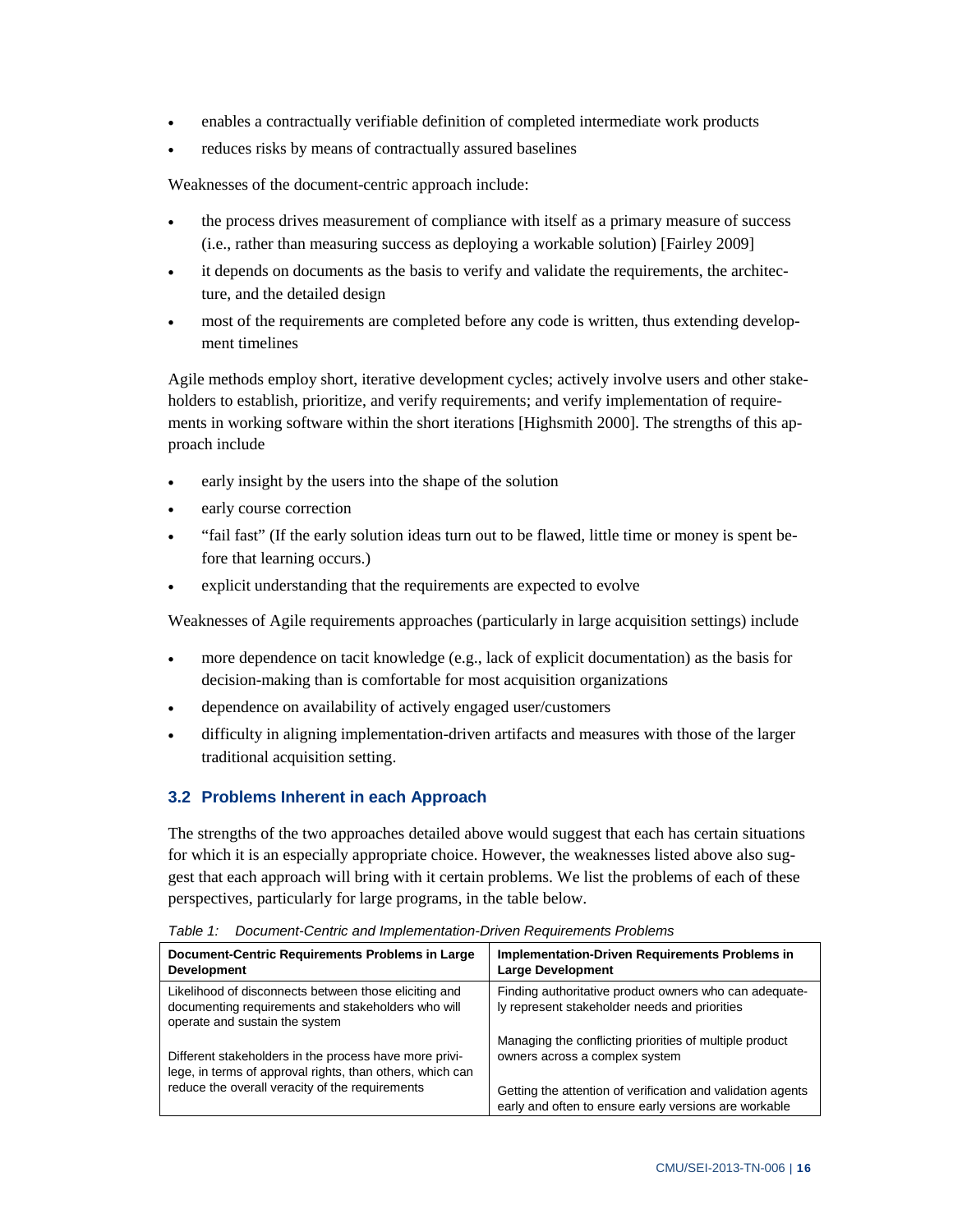| Document-Centric Requirements Problems in Large                                                                                                                      | <b>Implementation-Driven Requirements Problems in</b>      |
|----------------------------------------------------------------------------------------------------------------------------------------------------------------------|------------------------------------------------------------|
| <b>Development</b>                                                                                                                                                   | <b>Large Development</b>                                   |
| Fast pace of technology and environment evolution                                                                                                                    | Creating a rhythm of deployment of the evolving system     |
| obviates some requirements prior to implementation                                                                                                                   | that is tolerable by operations and logistics stakeholders |
| Requirements management processes that inhibit                                                                                                                       | Coordinating the rhythm and expectations of the different  |
| change reduce likelihood that obviated requirements will                                                                                                             | Agile teams with the systems engineering teams that        |
| be eliminated or replaced                                                                                                                                            | they are interacting with                                  |
| Extended review times for requirements in an attempt to<br>assure their completeness, even though it is known that<br>they cannot be perfect prior to implementation |                                                            |

#### **3.3 What Kinds of DoD Programs Would Benefit from Agile and Which Would Probably Not**

From the discussions in Section 2 and Sections 3.1 and 3.2, a picture begins to emerge of the types of acquisition contexts for which each approach—document-centric or implementationdriven—might be more appropriate.

Based on our interviews and other research, the following contexts appear to be adequately served by the document-centric approach. An inherent advantage to the document-centric approach in today's DoD acquisition context is that this approach is consistent with the acquisition life cycle guidance provided in the DoD Acquisition Deskbook and its supporting documents.

- programs with stable requirements and environment, with known solutions to the requirements
- programs with a homogeneous set of stakeholders who communicate well via documents
- programs for which the technology base is evolving slowly (technology is not expected to be refreshed/replaced within the timeframe of the initial development)

The acquisition contexts that appear to be best served with an implementation-driven, Agile approach include:

- programs with volatile requirements and environment
- programs where solutions are sufficiently unknown that significant experimentation is likely to be needed
- programs for which the technology base is evolving rapidly
- programs with stakeholders who can engage with developers in ongoing, close collaboration

When looking at the above list, our team concluded that, in reality, no acquisition context that we have seen is "ideal" for either the document-centric or implementation-driven approach. Often, acquisition programs with volatile requirements have limited access to the stakeholders that they need to engage with to assure requirements validity. Further, programs with stable requirements are not only few and far between, but often do not have homogeneous stakeholders nor do they communicate well via documents. These observations argue that the requirements context is not a sufficient determinant alone of which approach is more suitable. The SEI's 2011 Technical Note, *Agile Methods: Selected DoD Management and Acquisition Concerns,* addresses many of the other factors that should be considered [Lapham 2011].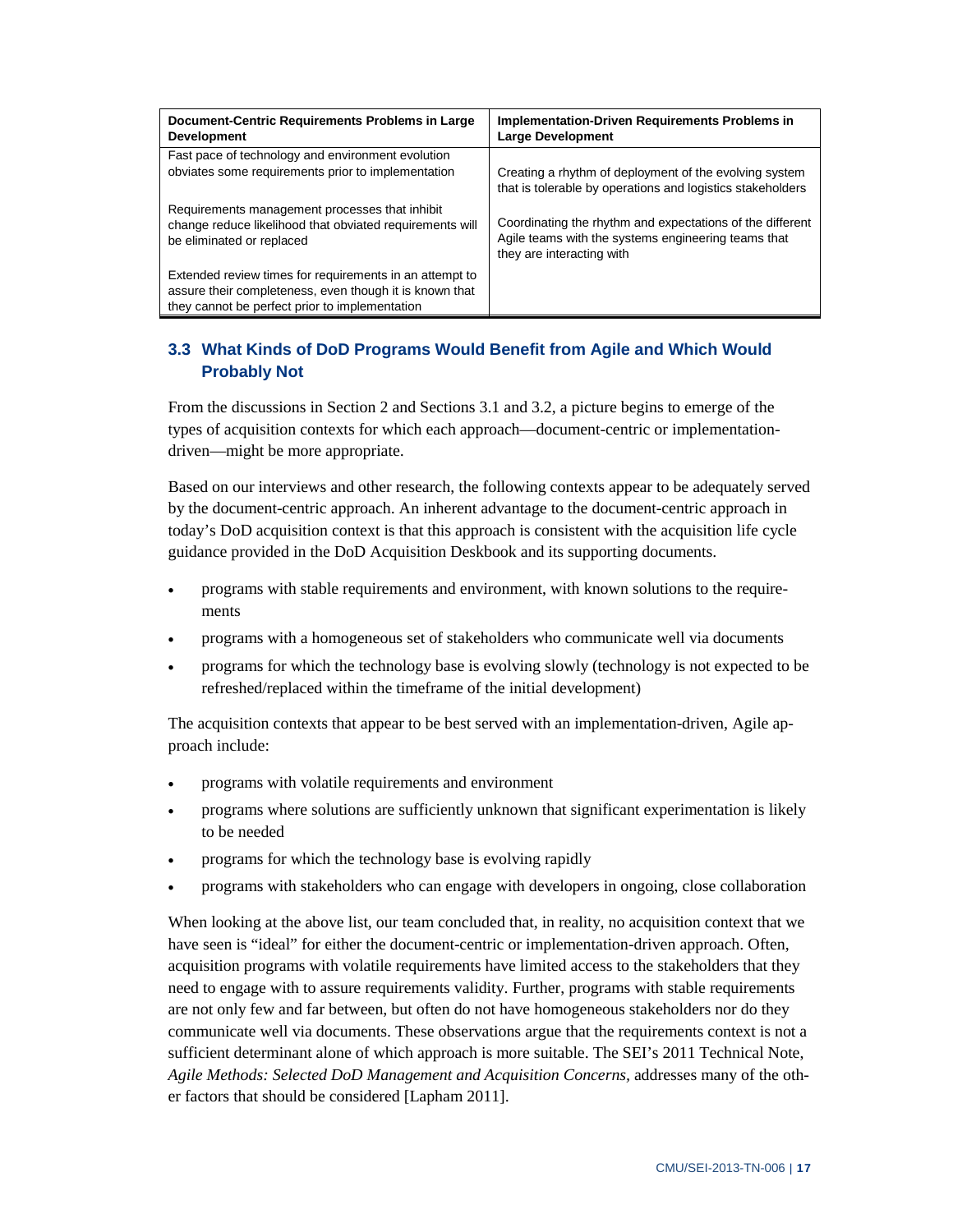### **4 Potential Barriers to use of Agile Requirements Methods in DoD Acquisition**

In the interviews we carried out with numerous acquisition professionals, a number of issues came to light that could (and often did) pose barriers to using Agile methods, particularly those relating to requirements, on DoD acquisition programs. Several of these issues are described below. They are not completely discrete, as is the case with many aspects of acquisition practice. Our goal is to shed light on both the policy issues that are currently under debate in the acquisition community (i.e., those related to Agile methods) and some of the challenges that practitioners in actual acquisition program offices are facing when trying to implement Agile requirement approaches.

The six most significant issues that were raised were:

- accepted DoD-level guidance for tracking progress
- translating potential Agile measures of progress to earned value measures
- a risk-averse acquisition culture
- work breakdown structure as a tool to manage task assignments
- effect of requirements change on contracts
- perception that reduced documentation is a cause for concern

For each of these issues, the following sections:

- describe the issue that the interviews revealed, and why it poses a barrier to use of Agile methods
- characterize both the implementation-driven and Agile aspects of the issue
- where possible, provide a sanitized example of how this was manifest in specific programs
- provide suggestions for potential solutions

#### **4.1 DoD Guidance**

#### *Issue*: Accepted DoD-level guidance for tracking progress

*Discussion:* Current DoD acquisition guidance is manifestly targeted to a document-centric approach; in particular, all of the approved methods for tracking progress on a project are based on documentation. And though the need for an alternative to the current approach was stressed by many of the persons we interviewed, until Agile tracking methods are standardized and proven in a multitude of DoD environments, they will not be accounted for in DoD acquisition guidance. While Agile methods have demonstrated success in varied DoD environments, those methods are still evolving in many ways. This presents, in effect, a "chicken-or-the-egg" problem.

The obvious answer is that it is time for agreement on a widely-accepted Agile life-cycle approach that satisfies DoD's need for tracking progress, preferably within the DoD 5000 series approach. Some of the thought leaders of the Agile community are sympathetic to this need. They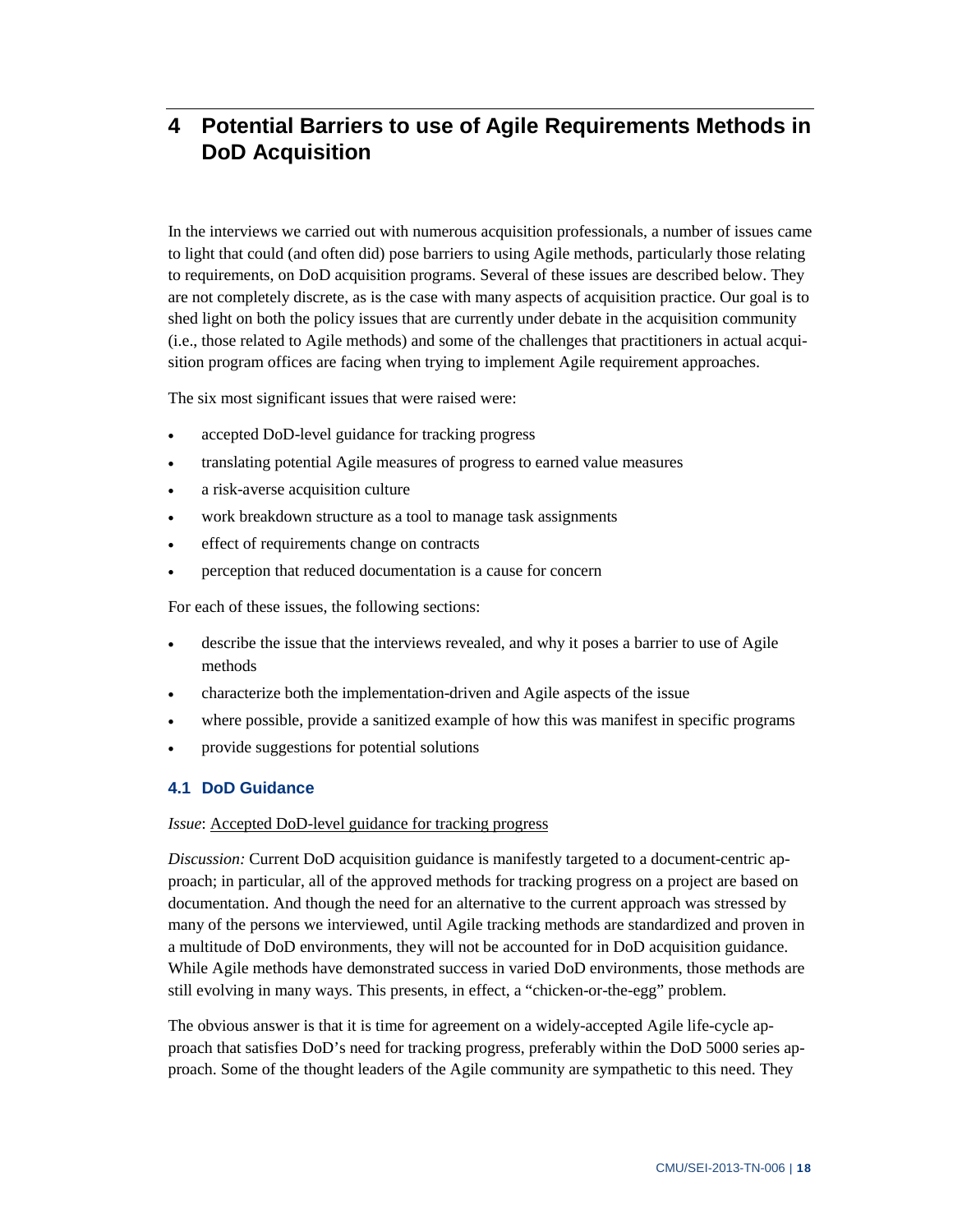offer an increasingly wide variety of methods, all of which reflect the Agile tenets and principles. [Leffingwell 2010, Ambler 2013]

However, there are difficulties that must be overcome. The variety of methods and practices that are associated with the Agile principles makes it challenging to create a set of "generic Agile" progress measures and tracking mechanisms that can be acceptable for DoD acquisition programs. Partly this is because a fundamental theme underlying the Agile approach is trust. In contrast, the DoD acquisition guidance has been built (for a variety of reasons) upon the principle of verification, which has the unfortunate side effect of reducing trust.

*Example*: One successful Air Force program that has been using Agile methods is trying to move into a program-of-record status after several years of being outside the mainstream acquisition process. Its acquisition office wants to retain the high quality and high user satisfaction that the program has been able to achieve while meeting current DoD acquisition guidance. The trust level between the acquisition office, the development team, and the 600-plus user organizations for the software is very high, so many of the document-based verifications that might be useful in another environment represent wasted effort for this community. So far, compliance has been accomplished through waivers of certain prescriptive elements that the program has demonstrated are not necessary for it to meet the programmatic and user goals.

*Potential solutions*: All the programs the authors talked to and interacted with agreed that having appropriate DoD 5000-level policy guidance would make application of Agile methods easier for both the acquisition program office and the developers, whether in-house or contractor. Some programs we spoke with have been given approval by the systems engineering or other oversight groups to keep the requirements baseline at a higher level of abstraction than is typical, provided that they have sufficient user and stakeholder involvement during implementation (documented by informal meeting notes or even through digital photos of working diagrams on flip charts). These informal mechanisms assure those in oversight that developers get a sufficient understanding of both user needs and technical constraints.

The program cited above shows at least a partial solution: it has reviewed its oversight guidance and has made explicit requests for waivers of clauses that it knows, from its multiyear successful experience of using Agile methods, do not provide sufficient value add to their customers in comparison to the amount of work required to comply.

In sum, creating Agile-aware mechanisms for tracking progress that have the same level of sponsorship as those currently in DoD 5000.02 would provide the blessing that some programs feel is needed before actively embarking on Agile method adoption. Note that this solution eventually must go beyond just tracking progress, or requirements development and management, but is needed in many other project areas as well.

#### **4.2 Translation of Progress Measures**

#### *Issue*: Translating potential Agile measures of progress to earned value management

*Discussion:* In a wide variety of programs, earned value management (EVM) approaches as usually practiced have emphasized document-centric measures as the primary evidence of program progress, particularly in the early parts of a program. Reporting progress using EVM is an accepted practice for both developers and acquisition personnel. But in Agile methods, the lack of focus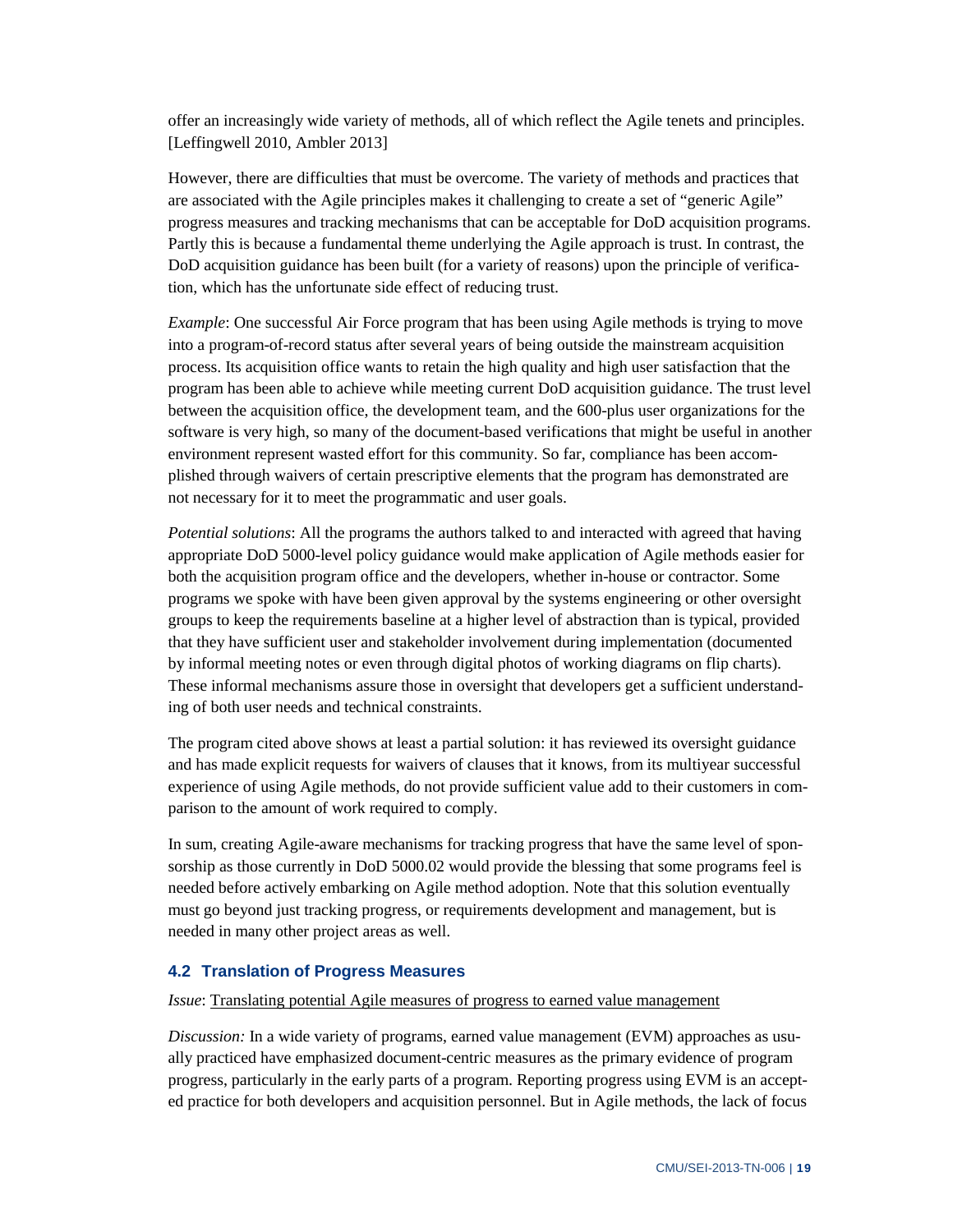on detailed requirements generation before design and implementation makes the traditional translation of progress into EVM (which is very often mandated) awkward and challenging. There are three aspects where Agile has a poor fit with EVM: communication, measurement, and decisionmaking.

In Agile methods, communication is achieved via frequent meetings and face-to-face (even if sometimes that face-to-face is over a network connection) dialogues. Similarly, Agile methods demand that measurement be team-focused and uses such devices as information radiators to communicate critical project information and decisions. Teams are expected to self-monitor and act based on what they learn from implementation and from measuring their progress. And finally, Agile decisions are team-based with frequent retrospectives $11$  to improve practices. All of these manifest some variance with an EVM approach. The translation of the team-based measures and practices into the schedule-centric EVM approach typical in many programs requires additional work that is typically considered non-value-added by the team, and provides a distorted picture of the actual value delivered, since not delivering a feature could be considered a good thing if the development team and product owner agree that it is no longer needed.

Example: A government project underwent significant extra scrutiny, exception management meetings, etc. because their earned value data showed they were not delivering as predicted. However, the product owner, after seeing the demo of the functionality after the first iteration, had agreed that several of the items in the release backlog were not needed based on the implementation approach that the team had discovered. So the team was doing what the product owner wanted, but was showing "bad" performance from an EVM viewpoint.

*Potential solutions*: There is a growing area of research into applying the mathematical basis for EVM to the kinds of measures that emerge naturally from Agile processes. To be successful, an "Agile EVM" approach will necessarily include both a theoretical basis and a method for practical application. Should this research prove successful, it may prove possible for certain programs to rely on an Agile EVM method to define their needed progress measures.

Possible additional solutions could include establishing deliverables from the requirements phase that include prototypes and working software as acceptable elements of the documentation package.

And finally, as Agile EVM or equivalent measures are found that provide the predictive power desired by DoD acquisition oversight organizations, a potential longer term solution would be to incorporate appropriate Agile progress measures into Service- or DoD-level guidance on the use of Agile methods.

#### **4.3 Risk Averse Culture**

#### *Issue*: A risk-averse acquisition culture

*Discussion:* Among the bases of the current acquisition process is the commendable goal of reducing risk over the acquisition life cycle. Among the measures adopted to accomplish that goal

Agile retrospectives are events that happen at the end of each iteration which are focused on the team analyzing their performance in the last iteration and deciding on candidate improvements to try (if within their scope of decision-making) or suggest to management (if they are things that need management approval) . See Esther Derby's book on retrospectives for details on retrospectives and their use [Derby 2006].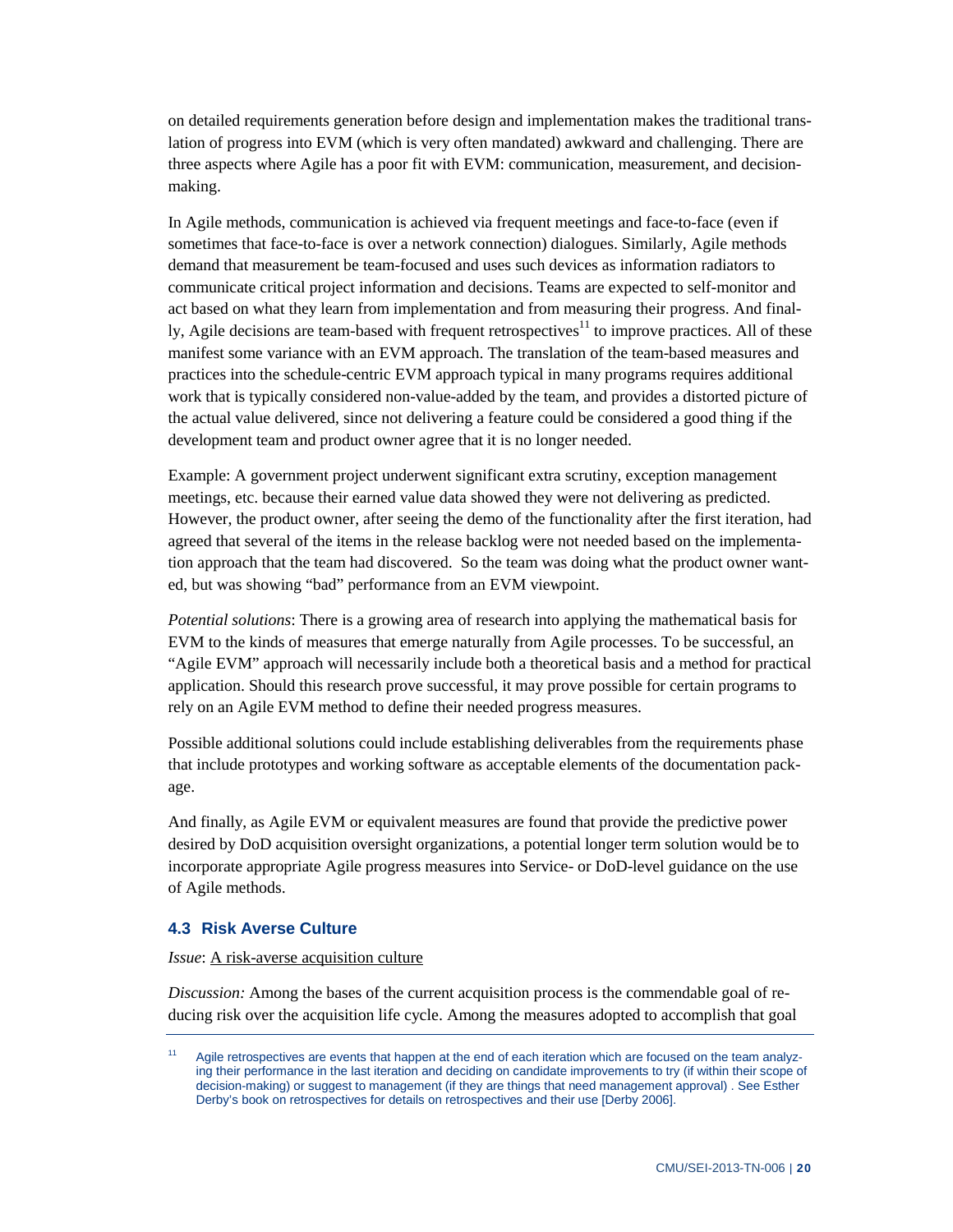has been the incorporation of more and more activities to cope with individual lessons learned on specific programs, rather than limiting general guidance additions to address systemic, common problems. The result is that navigating the DoD's Planning, Programming, Budgeting & Execution (PPBE), JCIDS/requirements process, and MAS acquisition support systems is complex.

One unfortunate side effect of these lengthy processes is an overall environment that is inherently risk-averse; another is that entrenched behaviors are difficult to change. For example, the current cultural tolerance with the long length of time for acquisition programs to complete may have some relation to the fact that many in the government sincerely believe that it must take years to deliver capabilities because in the recent past, it always has taken a long time [Gilligan 2012b]. Another side effect is a tendency of larger programs toward larger increments and less rapid delivery. In their defense, program managers often start with the objective of rapid fielding only to be consumed by the mandated documentation and well-intended oversight activities that quickly erase any hopes of achieving the desired delivery tempo. The bottom line is that risk aversion often leads to behaviors that do not embody the trust that is a hallmark of well-functioning Agile cultures.

*Example: A program hired a SETA contractor to produce the documentation required by their contract, even though the program office and developer had agreed that much of the documentation required was non-value-added and would not be useful, either during or after the initial development. However, the program manager was new to acquisition and felt that producing the documentation (using some of the cost savings he was experiencing through the close collaboration with his users and developer) was less risky from a program compliance viewpoint than trying to get waivers for the non-value-add documentation.* 

*Potential solutions*: Whether through guidance exception or guidance change, our interviews indicate a widespread belief that significant benefit would be achieved if a less risk-averse culture could be attained; our sources indicated further that such technologies as Agile methods, when successfully implemented, could help bring this about. But successful Agile methods adoption requires a move toward more trusting relationships among all stakeholders in acquisition. Potential solutions involve chartering and sustaining support for DoD-level integrated product teams (IPTs) that involve Agile-aware participants working toward the mission of achieving aligned, Agile-aware DoD policies across the existing acquisition processes. As authors who have observed and participated in several similar cultural shifts, we are well aware of the difficulties of achieving this goal.

#### **4.4 Work Breakdown Structure**

#### *Issue*: Work breakdown structures are not compatible with Agile methods.

*Discussion*: Within DoD acquisition programs, work breakdown structures (WBSs) are commonly encouraged as a way of organizing and communicating progress on work. In a document-centric systems engineering approach, a WBS creates a hierarchical decomposition of the system requirements, which constitutes an "is a part of" relationship and a system-level architecture. <sup>12</sup>

<sup>&</sup>lt;sup>12</sup> This issue is of considerably greater scope than the other issues discussed in this section. Therefore, in the following section, where we focus on the relationships between Agile and the acquisition process, we will discuss more fully the question of the relationships between system engineering and software engineering, and their effect on software requirements, whether using Agile or otherwise.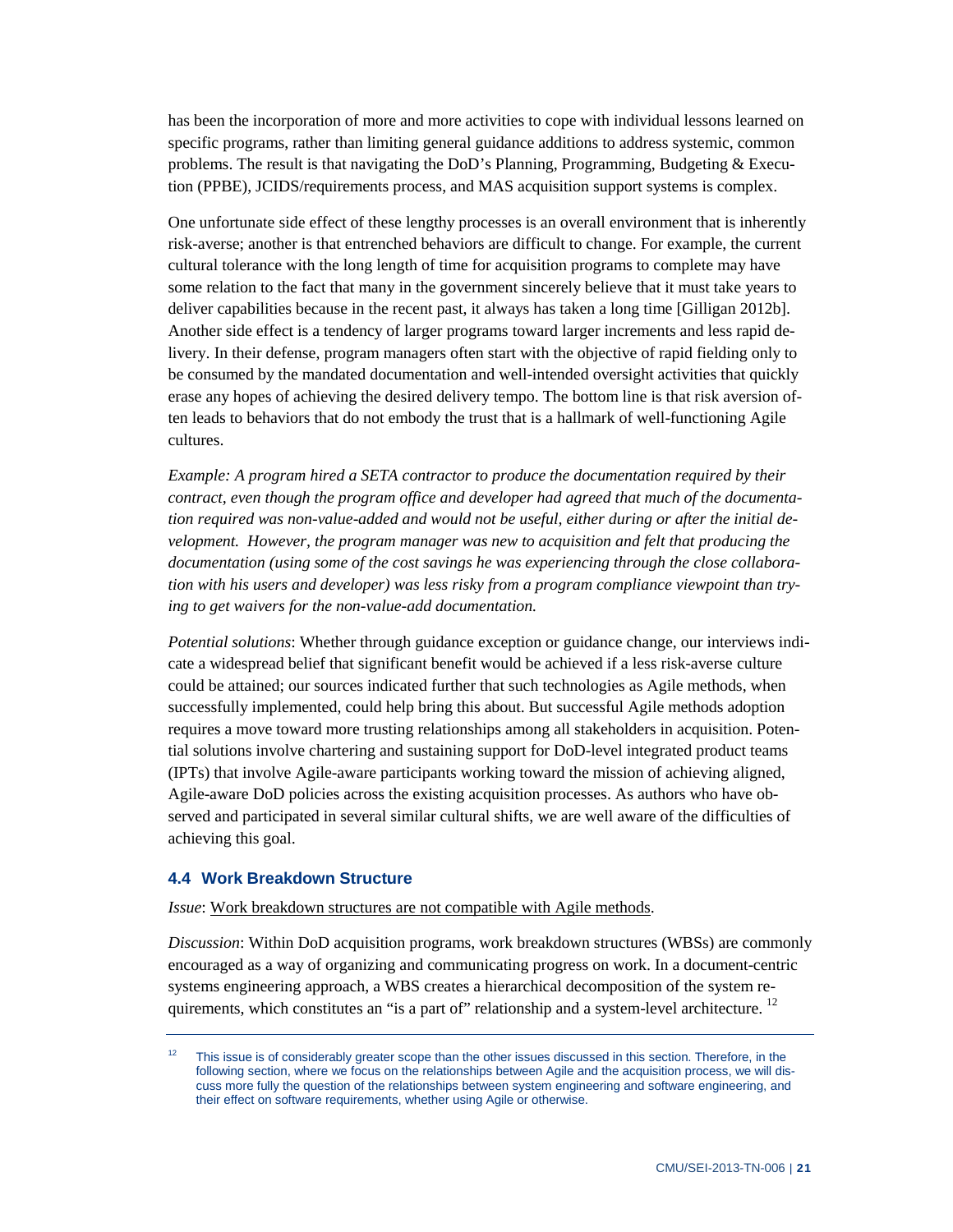For example, an airplane can be decomposed into a wing plus several other components, a wing can be decomposed into an aileron plus other components, and an aileron can be decomposed into a motor plus other components; thus, a motor is part of the aileron, the aileron is part of the wing, and the wing is part of the overall aircraft system. Furthermore, the accomplishment of work would be monitored and controlled based on the accomplishments of the work packages (i.e., via the earned valued management system) related to each component in the WBS hierarchy.

However, when we add the software element, then whether we take a document-centric approach or an Agile one, use of a WBS poses some difficulty for the software engineering processes. First, the systems engineer typically allocates the system's software requirements based on the "is a part of" decomposition (via a software requirements specification) and associated systems-level architecture. The software engineer then takes the allocated software requirements and creates a software architecture by which software requirements are satisfied, which is often based on an "is used by" relationship (e.g., some element of the software "is used by" the aileron and possibly by other elements of the system architecture).

As a result, the system-level, hierarchically decomposed architecture for the hardware does not directly map to the software architecture. This is because a software processor may obtain and provide information and have interfaces at different levels of the system as well as to components that are not directly linked from a physical perspective.

For example, the processor may pass information to the aileron motor; it may also pass information to the gyro navigation system and information from other components of the attitude control system, such as the rudder control system. In this case, information from this processor is used by components that are not at the same level in the work breakdown decomposition and not physically tied together by an "is a part of" relationship.

The differences between the system and software views of the system make communication difficult and imprecise between the users, the system engineers, and the software development teams. It also makes it difficult for the software engineer to effectively use the WBS as a project management tool, since the WBS is a hierarchical decomposition of the system based on "is a part of" relationships versus "is used by" relationships. As a result, the software engineer often gauges the productivity of the teams at the story board level as part of the estimation process and then must map these estimates into the appropriate project work breakdown elements as an extra, non-value added (to the software work) step.

And when we consider an Agile approach to software, Agile requirements management approaches generally do not rely on the WBS approach to define work. Instead, they rely on interaction among the users, stakeholders, and development teams to produce the larger scale commitments, with the Agile teams themselves performing work decomposition.

*Example: A government program has explicitly limited the use of Agile methods to the implementation phase of software system development because they couldn't figure out how to incorporate the cross-functional team aspects of Agile development into the WBS for the architecture and design tasks. This reduced much of the utility of Agile methods in terms of fostering communication across the different system stakeholders.*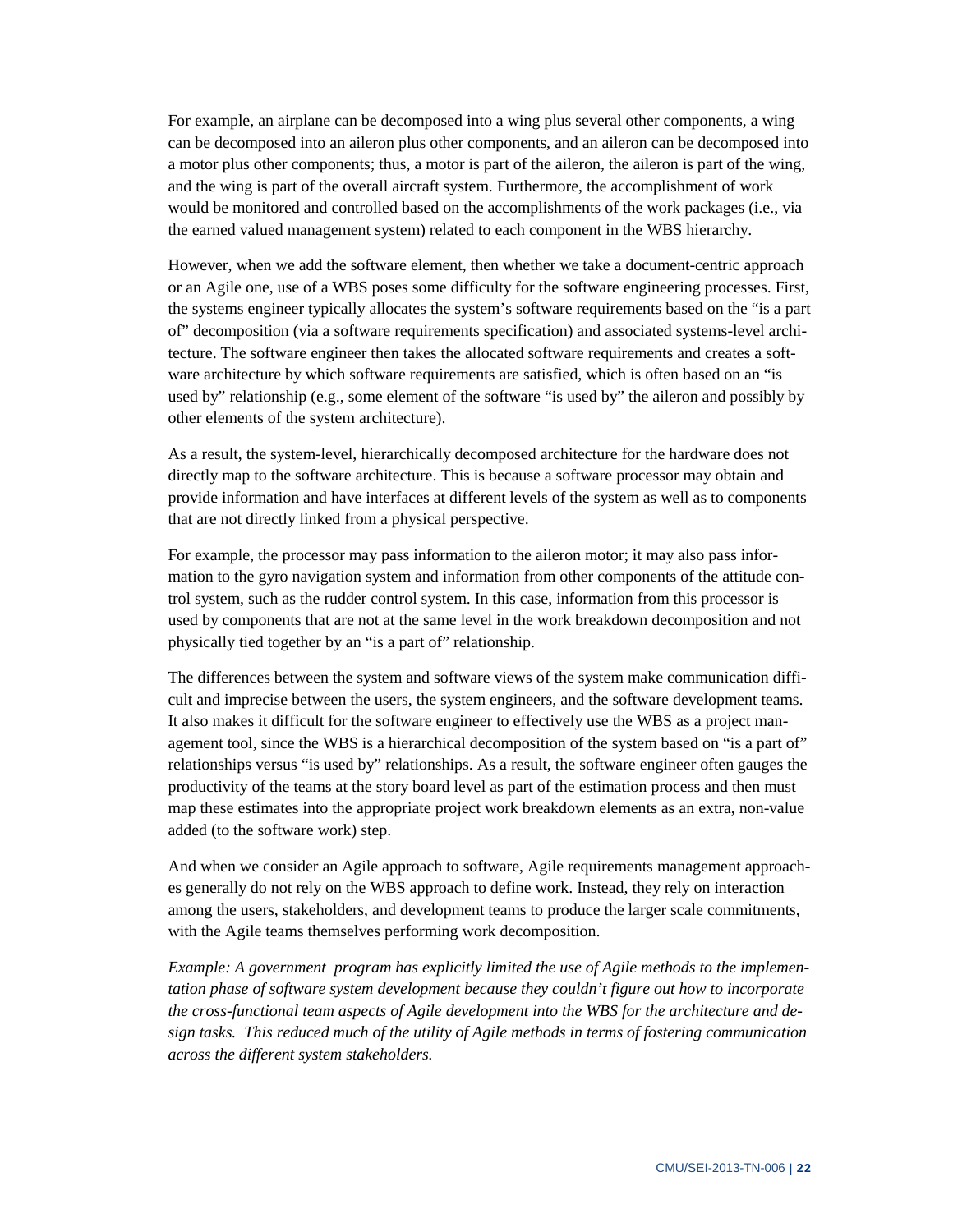*Potential solutions*: Some observers to whom we spoke took the most negative position possible: Agile is simply not suited for use in a system such as the airplane example described above. We do not concur with the position, though we are aware of the inherent misfit between Agile and a complex, hardware-driven WBS.

Our view is that while a "pure" Agile approach may not be reasonable, there are many aspects of Agile that could usefully be borrowed on such a project. In some programs we have seen, Agiletype user stories are accepted as a form of intra-program communication, and some systems engineers have started to think of them as a subset of the "concept of operations," (CONOPS). It is helpful (from an Agile perspective) that user stories can often be associated with different parts of the physical elements, making clearer the conflict between "is used by" and "is a part of" concepts.

Some programs in the sustainment world that we interviewed who are using Agile methods have married the task order structure they use for formulating Agile project scope with the WBS. The task order becomes the WBS item, and below that level the team self-manages using the Agile methods common to their development organization.

However, in the wider sense, as noted above, the WBS approach has always been problematic for software development, since software functionality often is specifically relied on to cross component and system functionality boundaries. As Agile systems engineering approaches become more prevalent, structures other than traditional WBS may become more prevalent. Perhaps they will be structures that focus on capabilities versus components. Research is ongoing on the evolution of systems engineering practices to encompass Agile methods and is the topic of a future SEI technical note in our Agile Adoption series. Even the International Council on Systems Engineering has convened a working on group on the applicability of Agile principles and methods to systems engineering practice.

#### **4.5 Effect of Requirements Change on Contracts**

*Issue*: Requirements change often affects contract terms and conditions.

*Discussion:* As was pointed out in an earlier section, one principal reason for discouraging requirements changes at any point after initial approval is that such changes almost definitely will affect contract terms and conditions. Historically, the outcome of this is most often from terms favorable to the government to terms more favorable to the developer. This is frequent even on large government projects.

Hence, there is an understandable desire to make a painstaking effort to produce a set of requirements that will withstand attempts to change them. In fact, the acquisition community has an abundance of expressions (e.g., "nail down the requirements") that reflect this thinking.

However, the shared experience of decades of software-intensive programs, in fact the very experiences that led to the Agile movement itself, is that attempting to "nail down the requirements" is too often a hopeless task. Agile methods accept as a given that building a system is often accompanied by greater insight into what the system really should do, that people change their minds, that projects are often overtaken by changing technology, that different people in leadership of a program have different ideas about what should be built, and so forth.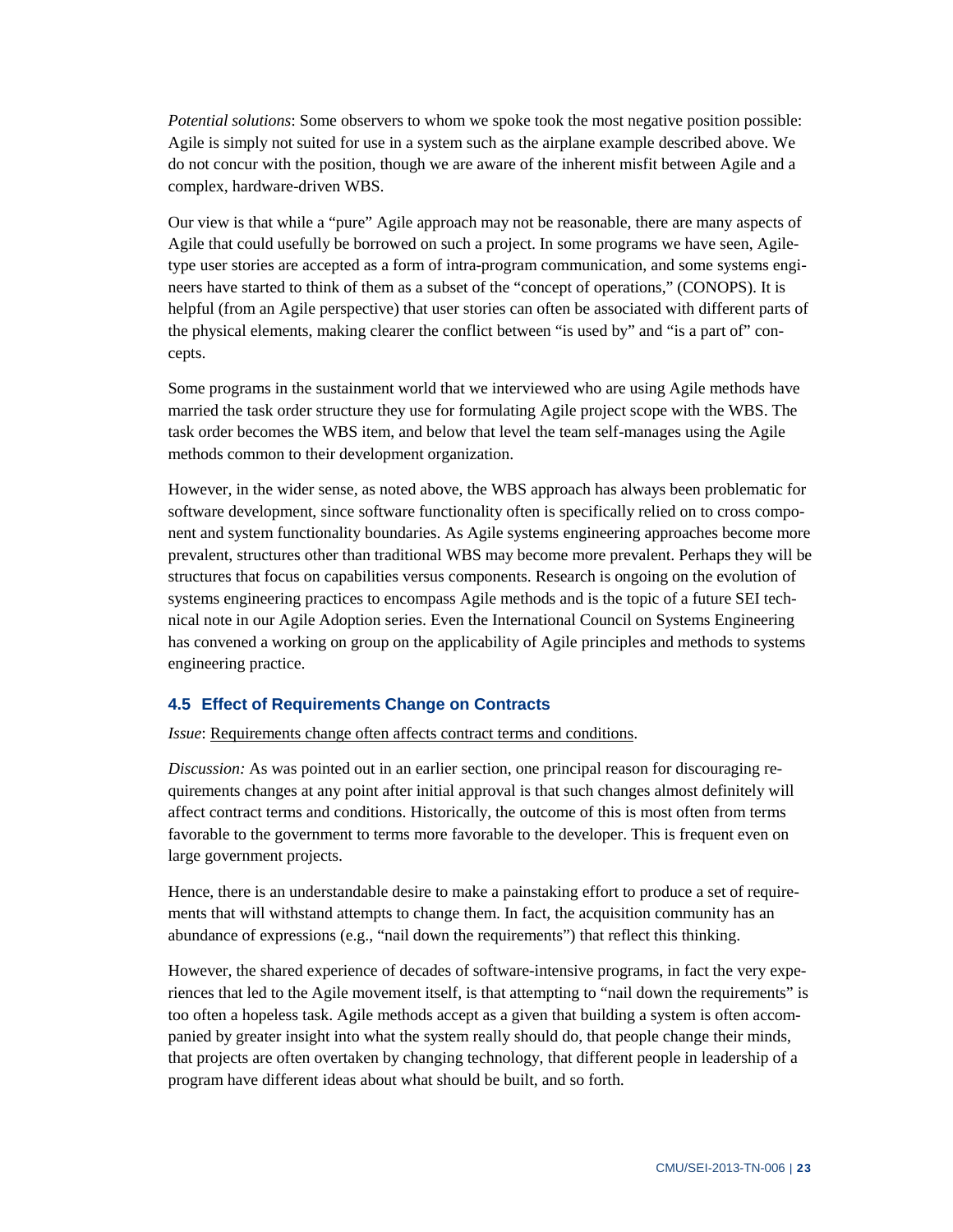Hence, if requirements are written initially at too low a level of abstraction, and then are impossible (or nearly impossible) to change, then the power of Agile methods—to change downstream requirements as more is learned about the system from users, testers, and other stakeholders—is lost.

*Example:* A joint program created a new type of requirements document to ensure that requirements that had to go through the formal change control processes were not written at too detailed a level. Documents that derived from the higher-level requirements document could be changed with the agreement of the product owner and did not need to go through an Engineering Change Proposal (ECP). This eliminated tremendous schedule and dollar costs on the program.

*Potential solutions*: In our interviews, we witnessed several programs that are pursuing adoption of Agile methods. Almost all of them are affected by this issue, and the resultant difficulties it poses. One possible solution might be to view software development as a service to the larger system. If the acquisition program office is sufficiently skilled to manage a software time and materials contract, then Agile requirements management approaches like collaborating on a prioritized backlog are feasible. At least two Air Force programs manage their Agile projects this way. One is more sustainment focused, but the other started out as a major system upgrade. Having an appropriate contracting mechanism for Agile projects can also be useful in mitigating issues related to work breakdown structures.

A longer term solution, as mentioned in previous issue discussions, would be a change in acquisition guidance to recognize that the continuing evolution of requirements could make dealing with requirements change easier, particularly for programs using Agile methods.

#### **4.6 Perception That Reduced Documentation Is a Cause for Concern**

#### *Issue:* Reduced documentation is a cause for concern

*Discussion*: Since much of the requirements documentation in the documentation-driven approach has the purpose of supporting decision-making, it is understandable that any reduction in documentation can be viewed as a cause for concern by those who have program oversight responsibilities.

We argue, however, that this need not be so. Engineering decisions made solely on the basis of documentation often fail to account for the tacit knowledge of the end users and other stakeholders. Further, understanding which documentation is really necessary to support downstream stakeholders (e.g. sustainment-focused, user-focused documentation), and which should be used to record early decisions is often a difficult challenge. Even realizing that these two classes of documentation exist is a helpful first step in establishing the right level of documentation.

It is the latter focus of documentation—the early decisions in the early days of the project—that is deemed not as necessary in Agile projects. Developers are actively communicating at the detailed level with end users, but only on the details of the requirements for the bounded portion of the system being worked on during an iteration. This can succeed only when the appropriate end users are made available to answer developer questions, and to participate in requirements validation. And it can only work when the program office is a willing participant in the process.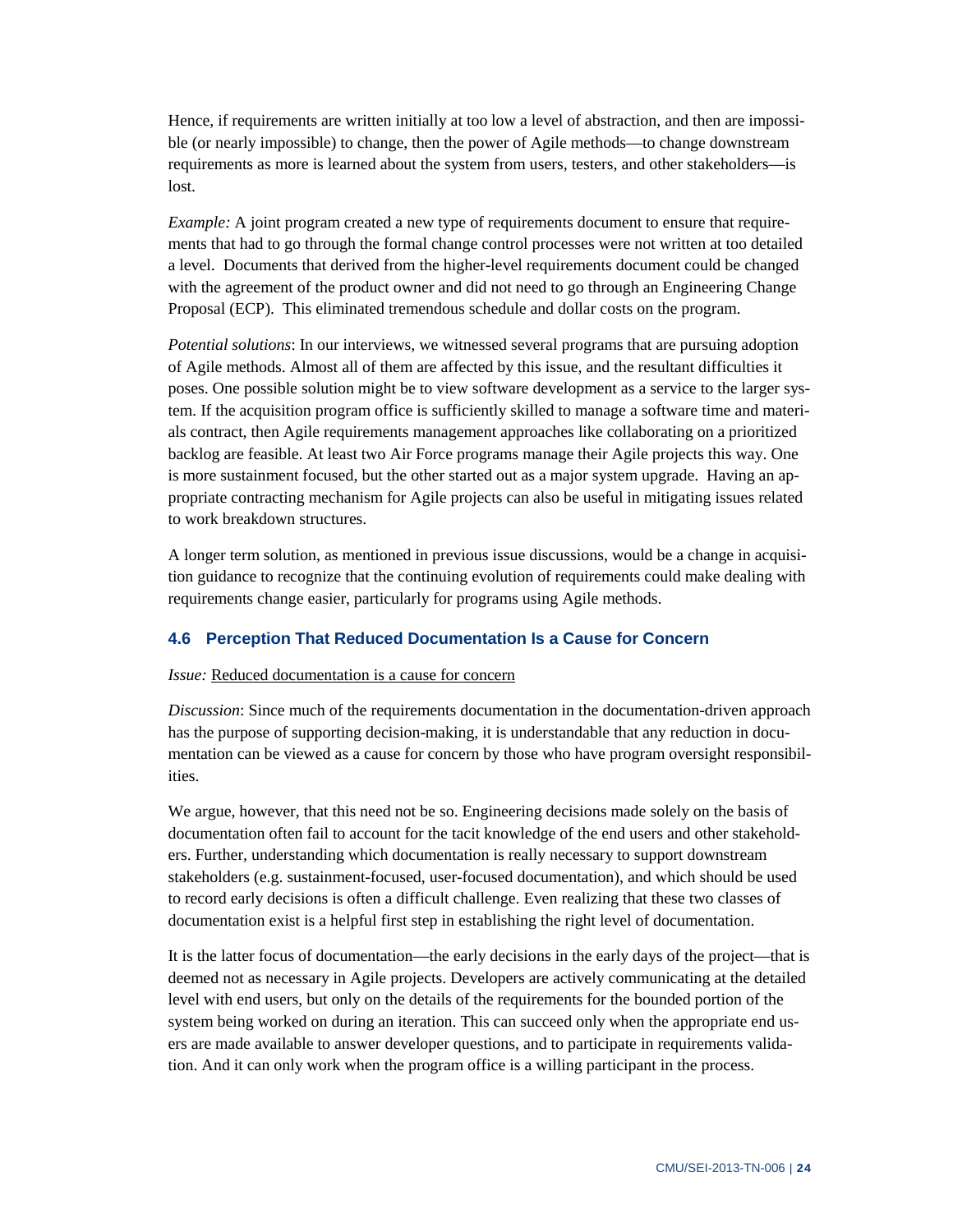*Potential solutions*: In several Agile implementations we have observed, documentation was definitely a significant part of the process, but the generally agreed goal was "just enough documentation." Documentation is still used to capture knowledge that needs to be explicit and codified, such as architecture views, end user documentation, maintenance checklists, and training manuals. Documentation that will be used in operations and sustainment tends to be regarded as extremely important. But where appropriate, conversation often can replace documentation to support some issues of technical decision-making.

One program we participated in provided special training to stakeholders and oversight staff on what to expect from the software part of a program using Agile methods as the preliminary design review approached. This included a description of the levels of abstraction and degree of "doneness" they could expect in the documents that were provided.

A potential longer term solution could focus on adding a specific Agile-aware life cycle choices section in DoD-level acquisition guidance. As experience with Agile projects increases, changes in the norms for how acquisition decisions can be productively made in government settings using Agile methods will be proposed. One program successfully uses a user conference concept to bring end users of their widely deployed software together every one to two years to review and prioritize product backlogs, learn about the strategic direction of the products, and learn from each other tips and tricks for optimizing use in operation. User support as the basis for decision making is a powerful basis for moving forward with implementing requirements.

#### **4.7 Moving Beyond Document-Centric Requirements Definition and Management**

The above discussions focus equally on systems and software acquisition. A key issue that contributes to all of those cited above is that the same acquisition approach is being used to acquire both hardware (software-reliant/embedded/weapon systems) and software-reliant systems (information systems and business systems). Over several decades now, this approach has proven to be ineffective [DSB 2009]. We continue to need an approach that allows for the use of appropriate software development techniques, such as Agile methods, within a large software-reliant systems context.

Jack Ferguson and Michael DeFiso provided the following recommendations with respect to looking at the requirement phase of the acquisition life cycle in their SEI special report titled *Software Acquisition: A Comparison of DoD and Commercial Practices* [Ferguson 2004]. Their recommendations are relevant to several of the issues discussed in this section.

- 1. Reduce ambiguity by extensive simulation and prototyping.
- 2. Specify data model and global standards.
- 3. Maintain prototypes as the baseline throughout the development to quickly analyze changing requirements.
- 4. Eliminate delay and improve quality and efficiency by specifying standard interfaces to minimize data manipulation.
- 5. Perform functionality/cost tradeoffs early in the requirements phase to determine if dramatic time or cost savings can be obtained with relatively small changes to requirements.
- 6. Maximize flexibility by stating system performance and functional requirements as broadly as possible, consistently with supporting the intended mission.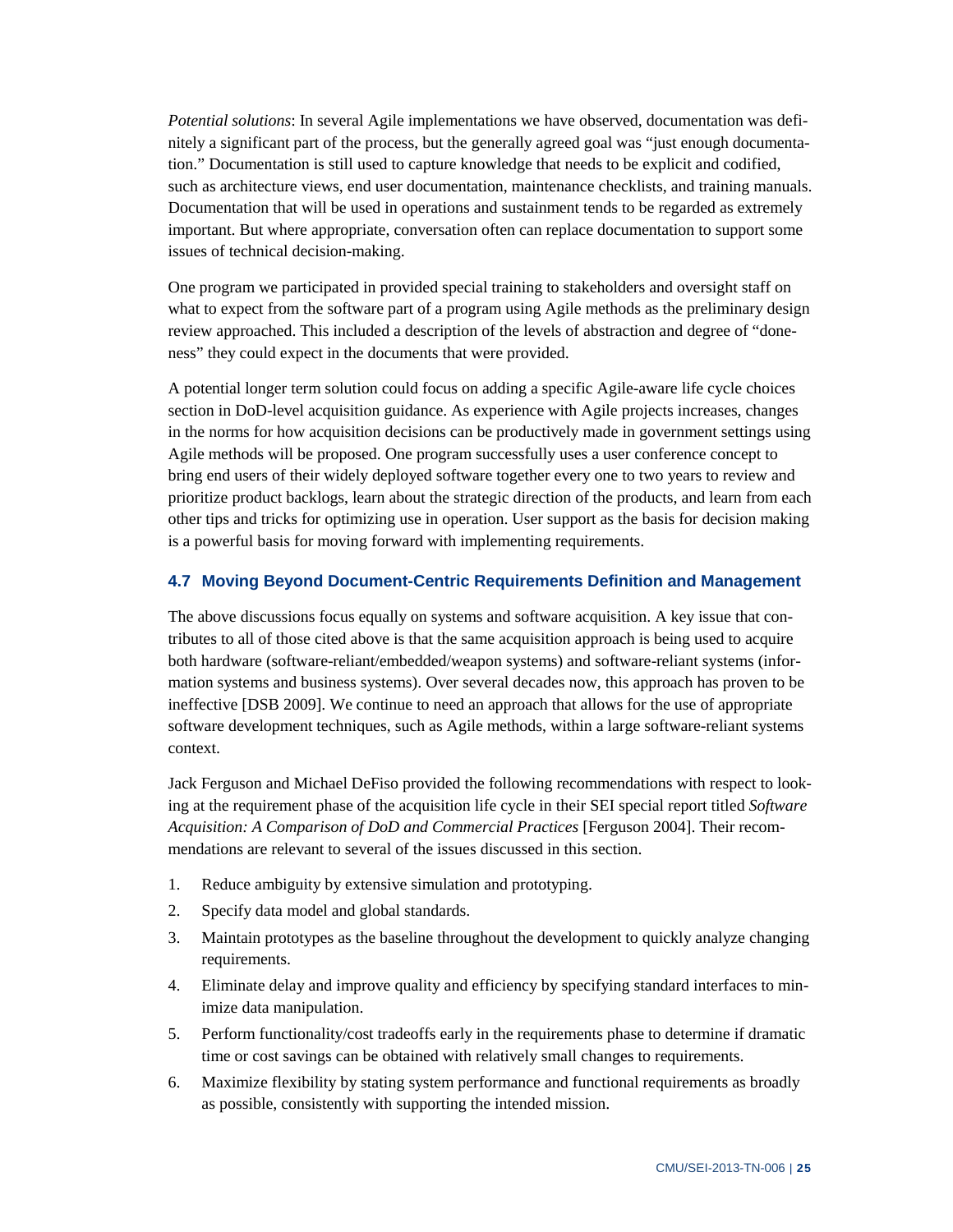7. Tailor documentation requirements to emphasize those items needed by the end user to understand, use, and maintain the final software product and minimize the amount of (often unused) documentation associated with recording each step of the design process.

The above recommendations are consistent with supporting Agile requirements approaches, and although they are generally at a lower level of detail than prior potential solutions, they could contribute to solving some of the issues cited in this section.

In the next section, we will provide a summary of actual interview results, followed by a summary and an Appendix.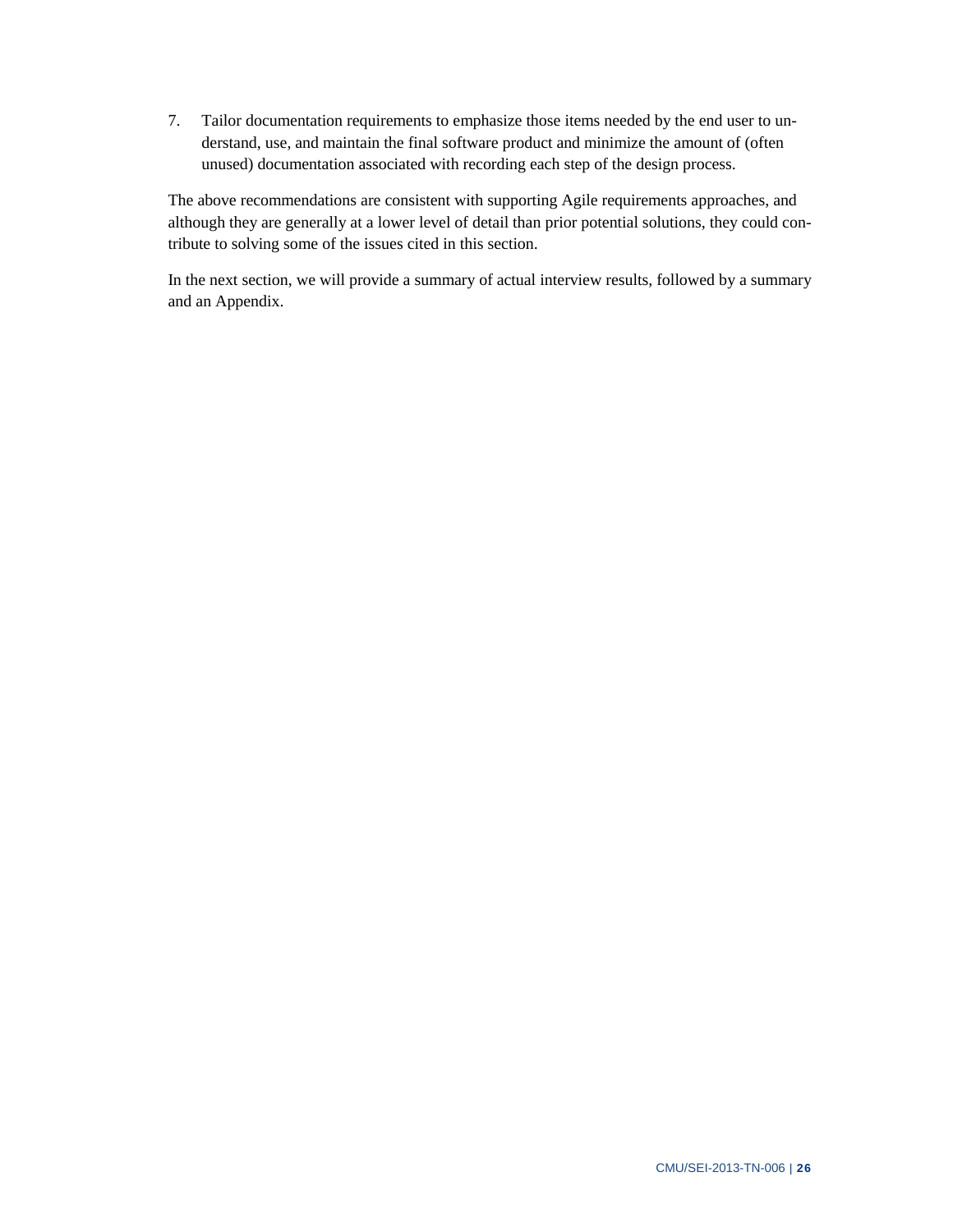### **5 Interview Results: Effective Application of Requirements Development and Management Approaches for DoD Programs**

This section provides a summary of the questions and comments used in the interview portion of this research study. No details on the participants are provided as part of our agreement for confidentiality.

Participants in the interviews included both government and industry representatives. All of the participants had working knowledge of one or more Agile acquisition or development methods and experience in acquiring or developing large, complex software systems used by the DoD. The purpose of each interview was to collect their experiences and perceptions about the effectiveness of the requirements development and management processes reflected in Agile methods as they might apply to the large, complex systems acquired and developed by the DoD. The discussion questions and representative summary-level responses are presented in Table 2. These interview results contributed in large part to our characterization of the issues found in Section 4. The questions in the table are the general questions that we used for getting conversations on various topics started; however, often an interviewee answered in such a way that their comments contributed to understanding of more than one question. When that was the case, we put the responses in line with the question that would have normally elicited that response.

| <b>Representative Interview Questions</b>                                                                                                  | <b>Representative Responses</b>                                                                                                                           |
|--------------------------------------------------------------------------------------------------------------------------------------------|-----------------------------------------------------------------------------------------------------------------------------------------------------------|
| Thrust: Scope of Requirements and Role of<br>Documentation                                                                                 | The overall answer is yes.                                                                                                                                |
| Can a project be reasonably started without explicitly<br>documenting all the functional and nonfunctional<br>requirements for the system? | Requirements will change as the system is decomposed<br>from the top-level requirements to the lower level<br>requirements.                               |
|                                                                                                                                            | In general, it is better if users initially state what they<br>want in terms of capabilities or objectives than if they<br>provide detailed requirements. |
|                                                                                                                                            | Agile does not mean documentation is not required with<br>respect to requirements development and management.<br>It does mean just enough documentation.  |
|                                                                                                                                            | The systems requirements should be stable and<br>documented prior to passing the software-allocated<br>requirements to the software team.                 |
|                                                                                                                                            | The software requirements required for each iteration<br>need to be defined for the pending deliverable software<br>at the end of each iteration.         |
|                                                                                                                                            | Working software and any documentation that is<br>required for that software iteration are deliverable work<br>products.                                  |

#### *Table 2: Interview Results*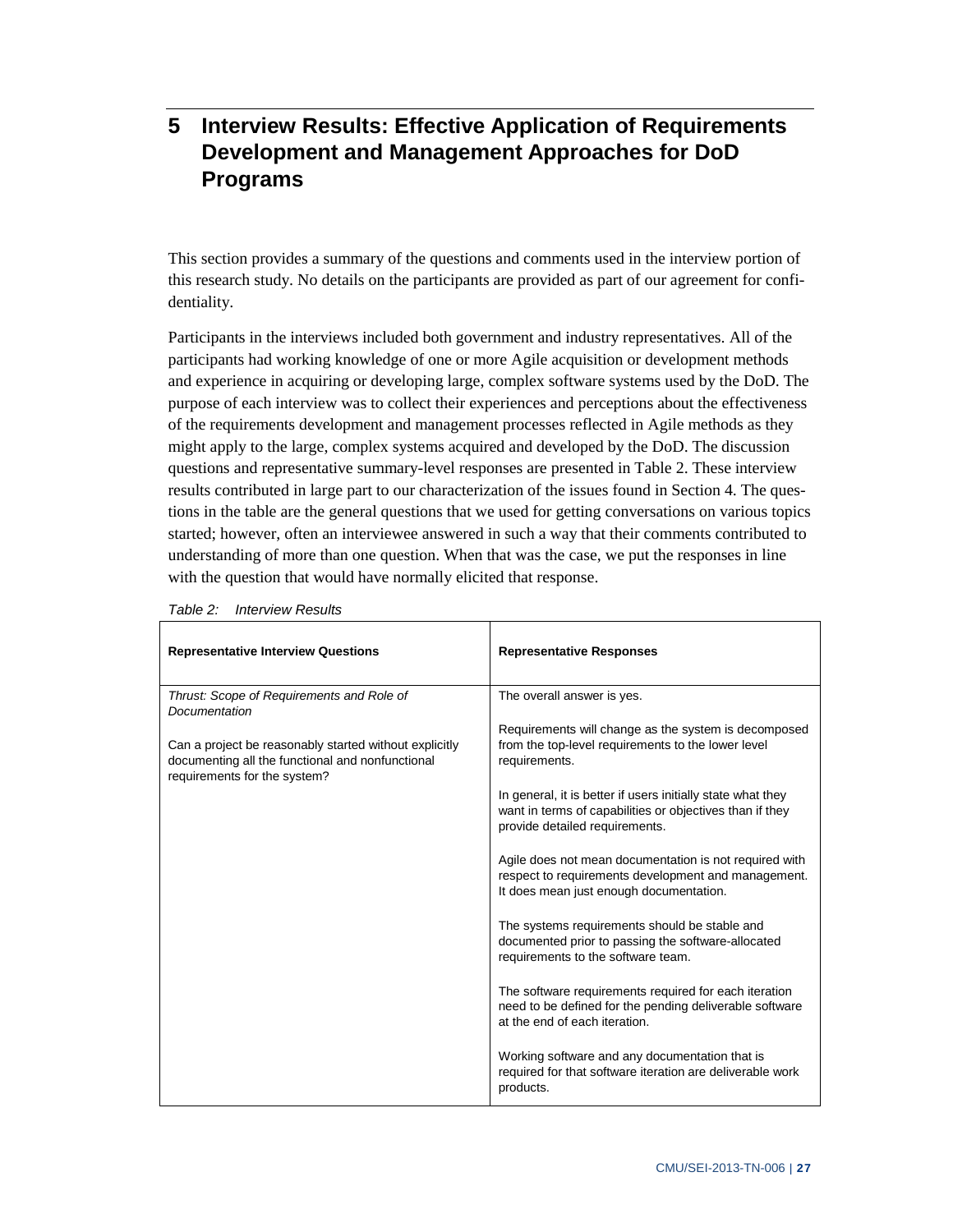| <b>Representative Interview Questions</b>                                                                                                                                                                                                                                            | <b>Representative Responses</b>                                                                                                                                                                                                                                                                                                                                                                              |  |  |
|--------------------------------------------------------------------------------------------------------------------------------------------------------------------------------------------------------------------------------------------------------------------------------------|--------------------------------------------------------------------------------------------------------------------------------------------------------------------------------------------------------------------------------------------------------------------------------------------------------------------------------------------------------------------------------------------------------------|--|--|
| Thrust: Tailoring of Requirements and Leveraging of<br><b>Commercial Practice</b><br>Given your sense of how Agile approaches are being<br>used to develop IT and software-reliant systems in<br>commercial industry, can aspects of their approaches be<br>tailored for use in DoD? | The overall answer is yes.<br>The development of IT systems is leading the way with<br>respect to Agile method implementation and tailoring<br>based on the needs of their customers. Similar<br>warfighter needs exist (e.g., faster delivery of<br>capabilities) within DoD and should drive DoD in<br>implementing Agile method approaches by leveraging<br>the experience of commercial practice.        |  |  |
|                                                                                                                                                                                                                                                                                      | A review of the 12 Agile principles indicate that only a<br>few apply directly to software; the remaining are good<br>business principles that are either being applied or could<br>be applied on DoD programs.                                                                                                                                                                                              |  |  |
| Thrust: Requirements Evolution and Learning                                                                                                                                                                                                                                          | The overall answer is yes.                                                                                                                                                                                                                                                                                                                                                                                   |  |  |
| Is it best to evolve the requirements as more is learned<br>about the system and deliver incremental capabilities<br>based on this knowledge versus the more prescriptive<br>approach of defining and satisfying all the requirements<br>in one major delivery?                      | Modern software systems are becoming more complex,<br>and the environment where these systems operate is<br>becoming more and more dynamic. A consequence of<br>this trend is that the average number of requirements for<br>a software system increases and changes continually as<br>more knowledge about the system and user needs is<br>gained.                                                          |  |  |
|                                                                                                                                                                                                                                                                                      | Requirements, design, and development phases are<br>mechanisms for "knowledge acquisition."                                                                                                                                                                                                                                                                                                                  |  |  |
|                                                                                                                                                                                                                                                                                      | A concern was raised that the type of contract can be a<br>business factor. Fixed price contracts with firm<br>requirements limit requirements evolution and learning.                                                                                                                                                                                                                                       |  |  |
|                                                                                                                                                                                                                                                                                      | A more agile contracting approach is needed, versus the<br>current document-centered approach for the engineering<br>of product requirements to rapidly respond to and exploit<br>changing conditions in incremental deliveries.                                                                                                                                                                             |  |  |
|                                                                                                                                                                                                                                                                                      | The Agile approach to requirements must be systematic,<br>especially with respect to accommodating legal and<br>nonfunctional requirements.                                                                                                                                                                                                                                                                  |  |  |
| Thrust: Incremental Software Requirements<br>Decomposition and Delivery Schedule Impacts                                                                                                                                                                                             | The overall answer is yes to Question 1 and is "it<br>depends" to Question 2.                                                                                                                                                                                                                                                                                                                                |  |  |
| Question 1: Given stable system requirements, can<br>software requirements for large projects be broken down<br>such that a program can incrementally develop<br>capabilities?<br>Question 2: Can this incremental requirements                                                      | On prescriptive software development projects, we talk<br>about capturing the requirements in documents. What is<br>actually meant by this phrase is producing documents<br>that specify a system in sufficient detail that software<br>development can proceed by reference to these<br>documents alone. Four general points were made with                                                                 |  |  |
| decomposition approach be used and still deliver all the<br>capabilities in less time than current prescriptive<br>methods?                                                                                                                                                          | respect to this line of reasoning:<br>(1) Although it is theoretically possible to capture user<br>knowledge about requirements in a document from<br>which the software engineer can extract the same<br>knowledge without distortion, this may not be a practical<br>or efficient way to communicate requirements for<br>complex software systems.<br>(2) Requirements can and are usually decomposed into |  |  |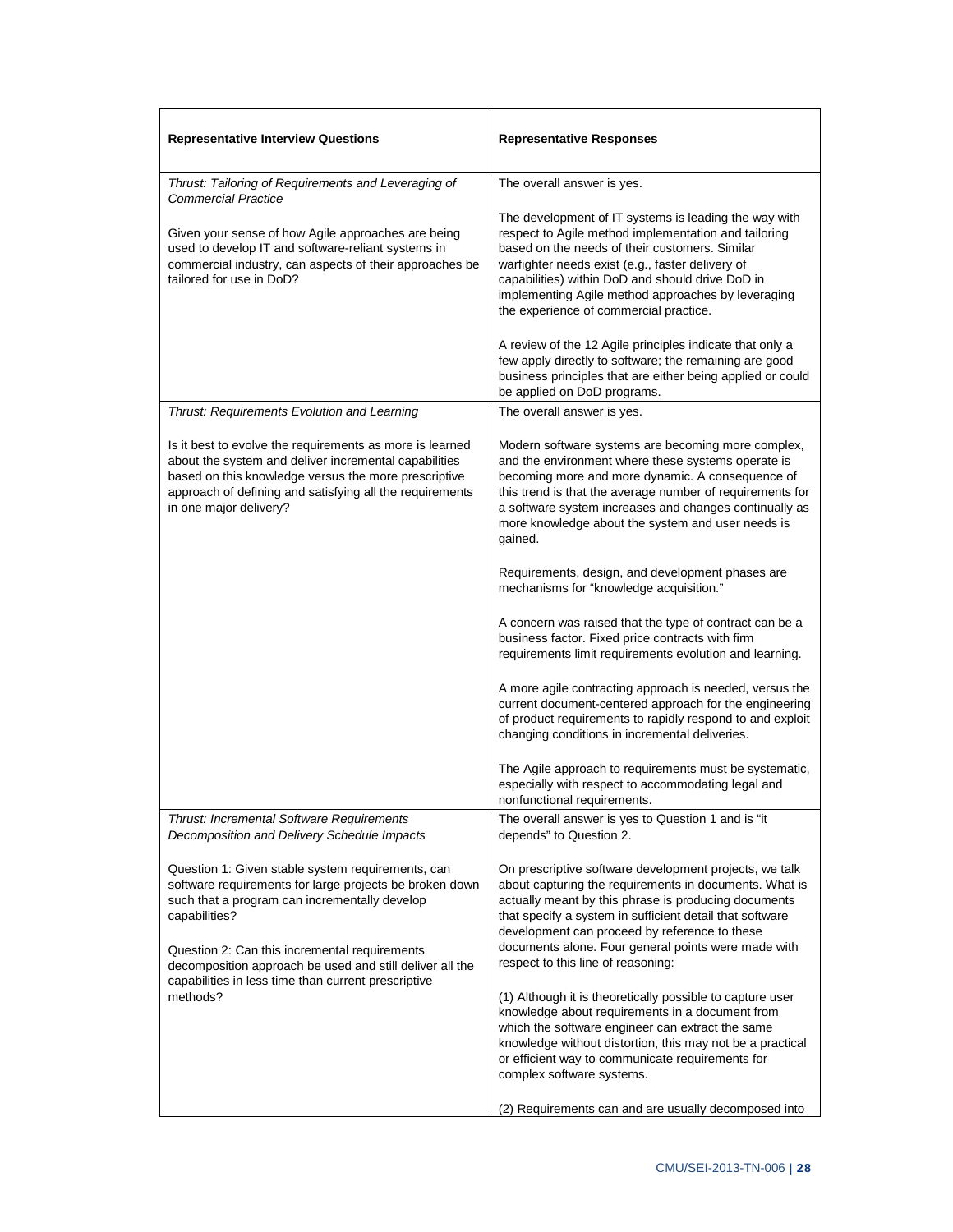| <b>Representative Interview Questions</b>                                                                                                                                                                                                          | <b>Representative Responses</b>                                                                                                                                                                                                                                                                                                                         |  |  |  |
|----------------------------------------------------------------------------------------------------------------------------------------------------------------------------------------------------------------------------------------------------|---------------------------------------------------------------------------------------------------------------------------------------------------------------------------------------------------------------------------------------------------------------------------------------------------------------------------------------------------------|--|--|--|
|                                                                                                                                                                                                                                                    | incremental capabilities (e.g., computer software<br>configuration items).                                                                                                                                                                                                                                                                              |  |  |  |
|                                                                                                                                                                                                                                                    | (3) In determining a requirements process, it is important<br>to remember that the primary purpose of a development<br>project is to deliver a software system that generates<br>value to a business and/or warfighter.                                                                                                                                 |  |  |  |
|                                                                                                                                                                                                                                                    | (4) Although the time to deliver the entire set of required<br>capabilities may or may not be longer using Agile<br>methods, an incremental set of capabilities delivered in a<br>timely manner is usually more satisfying from a cost-<br>benefit perspective to the user than waiting for the entire<br>set of required capabilities to be delivered. |  |  |  |
| <b>Thrust: Requirements and Architecture Evolution</b><br>Considerations                                                                                                                                                                           | The overall answer is yes.                                                                                                                                                                                                                                                                                                                              |  |  |  |
|                                                                                                                                                                                                                                                    | Requirements drive the architecture.                                                                                                                                                                                                                                                                                                                    |  |  |  |
| Given that requirements evolve during development, is it<br>important not to lock down a requirement until it<br>becomes architecturally or functionally significant to do<br>so?                                                                  | Requirements evolve for a number of reasons, including<br>the changing vision of the user for the system. As a<br>result, architectures evolve.                                                                                                                                                                                                         |  |  |  |
|                                                                                                                                                                                                                                                    | There needs to be sufficient definition of requirements at<br>any point in time so that the resultant architecture is<br>everything that needs to be consistent throughout a<br>software system. Stated another way, the architecture is<br>everything that is expensive to change later.                                                               |  |  |  |
|                                                                                                                                                                                                                                                    | There are risks associated with requirement and<br>architecture evolution versus having all the requirements<br>defined and a fixed architecture defined upfront;<br>however, it is usually not realistic to assume that all the<br>requirements can be defined.                                                                                        |  |  |  |
|                                                                                                                                                                                                                                                    | The functional requirements are easier to manage than<br>the nonfunctional or quality requirements. As a result, it<br>is important to identify the most important nonfunctional<br>requirements as soon as possible so that they can be<br>managed and incorporated into the architecture as<br>appropriate.                                           |  |  |  |
| Thrust: Agile Shareholder Requirement Communication                                                                                                                                                                                                | The overall answer is "it depends."                                                                                                                                                                                                                                                                                                                     |  |  |  |
| Relative to the communication of requirements among<br>stakeholders, does the use of Agile methods make<br>communication clearer among the users, the system<br>engineers, and the software development teams<br>compared to prescriptive methods? | Communication is one of the fundamental values of<br>Agile methods, although it would be more accurate to<br>say that effective communication is what Agile methods<br>deem critical to a developer's and acquirer's success. In<br>Agile methods, developers and users must communicate<br>if they are executing the practices.                        |  |  |  |
|                                                                                                                                                                                                                                                    | Given that DoD's acquisition processes are centered on<br>weapon system acquisitions where the ongoing<br>communication of the user and developer is not<br>designed into the acquisition approach, introduction of<br>new Agile approaches that require ongoing<br>communication will meet with cultural resistance.                                   |  |  |  |
|                                                                                                                                                                                                                                                    | There is a fundamental communication barrier among<br>software engineering and other forms of engineering,                                                                                                                                                                                                                                              |  |  |  |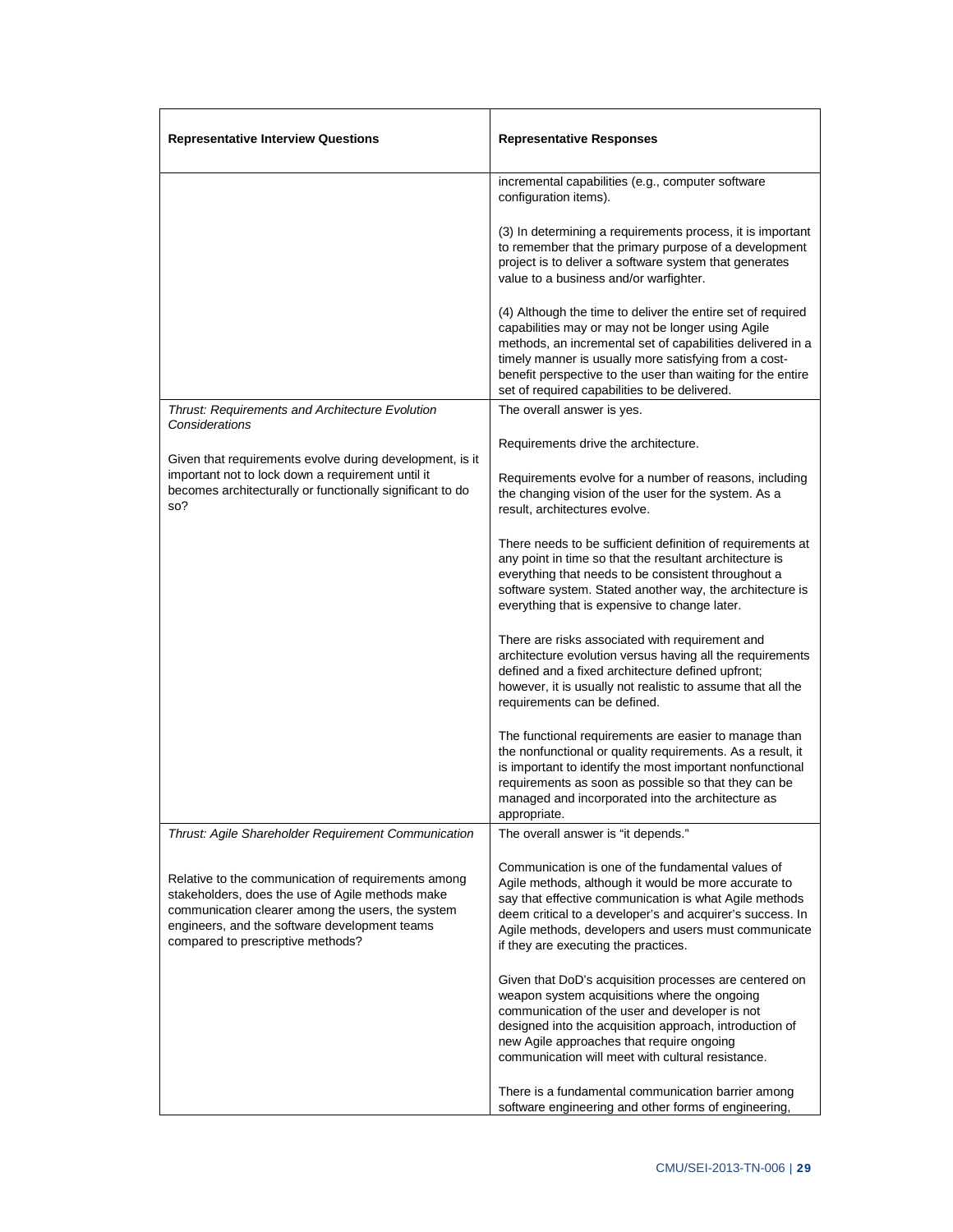| <b>Representative Interview Questions</b>                                                                                                                                                                                                                                                                                                                                                                                                                                                                                           | <b>Representative Responses</b>                                                                                                                                                                                                                                                                                                                                                                                                                                                                                                                                                                                                                                                                                                                                                                                                                                                                                                                                          |  |  |
|-------------------------------------------------------------------------------------------------------------------------------------------------------------------------------------------------------------------------------------------------------------------------------------------------------------------------------------------------------------------------------------------------------------------------------------------------------------------------------------------------------------------------------------|--------------------------------------------------------------------------------------------------------------------------------------------------------------------------------------------------------------------------------------------------------------------------------------------------------------------------------------------------------------------------------------------------------------------------------------------------------------------------------------------------------------------------------------------------------------------------------------------------------------------------------------------------------------------------------------------------------------------------------------------------------------------------------------------------------------------------------------------------------------------------------------------------------------------------------------------------------------------------|--|--|
|                                                                                                                                                                                                                                                                                                                                                                                                                                                                                                                                     | such as systems engineering, due to the inherent nature<br>of the software (e.g., software's invisibility, changeability,<br>complexity for its size, need to conform to its host<br>environment). Stated another way, software engineering<br>in unlike other forms of engineering as other forms of<br>engineering are like unto themselves. These inherent<br>attributes of software lead the software engineer to<br>approach requirements development, architecture<br>(logical design), and physical design differently than<br>other forms of engineering. These two different<br>approaches among the engineering communities can<br>lead to communication issues independent of the use of<br>Agile methods. Introducing some new approach may<br>lead to confusion, but this is not likely since software<br>engineers have been using Agile methods for a long<br>time and have found mechanisms to report results<br>regardless of the acquisition approach. |  |  |
| Thrust: Perception of Prescriptive Process as It Relates<br>to the Length of Time It Takes from Requirements<br>Formulation to Delivery of Capabilities<br>Does it take too long to deliver IT system capabilities to<br>the warfighter largely because the current DoD<br>acquisition, requirements, and budgeting approaches do<br>not adequately support the delivery of incremental<br>capabilities?                                                                                                                            | The overall answer is yes.<br>There needs to be a better alignment among the three<br>major DoD decision support systems (i.e., PPBE, JCIDS,<br>MAS) in order to reduce the acquisition cycle time.<br>Although the Defense Acquisition System gets most of<br>the blame for the excessive acquisition delays, the other<br>components, such as the JCIDS requirements process,<br>are also significant contributors.                                                                                                                                                                                                                                                                                                                                                                                                                                                                                                                                                    |  |  |
|                                                                                                                                                                                                                                                                                                                                                                                                                                                                                                                                     | One of the significant factors in fully implementing Agile<br>methods within the DoD is culture change with respect to<br>the three major DoD decision support systems.<br>When the decision makers feel that the operational<br>requirements are urgent due to an impending threat, the<br>three major DoD decision support systems can be<br>modified to permit a more Agile environment; however,<br>this situation is rare in today's environment.                                                                                                                                                                                                                                                                                                                                                                                                                                                                                                                   |  |  |
| Thrust: Perception of Cultural Change Needed Within<br>DoD to Implement More Effective Requirements<br>Formulation to Delivery Acquisition Life-Cycle Processes<br><b>Based on Agile Methods</b><br>Can a large DoD program use components of the Agile<br>methods, processes, and tools where (1) authority for<br>making decisions is further from project execution (i.e.,<br>JCIDS), (2) decisions take longer to make, and (3) the<br>people who are doing the work are geographically<br>dispersed across multiple companies? | The overall answer is yes.<br>Currently there are some ongoing Air Force program<br>pilots that are successfully delivering capabilities. These<br>programs are tailoring their Agile method approaches<br>based on the developer's and acquirer's needs.<br>The former issues associated with geographically<br>dispersed teams are decreasing in importance in<br>implementing Agile methods due to maturation of<br>communication tools.                                                                                                                                                                                                                                                                                                                                                                                                                                                                                                                              |  |  |
| <b>Thrust: Requirements Satisfaction and Technology</b><br>Transfer<br>Relative to initial demonstration of requirements<br>satisfaction, are there types or classes of systems that<br>should be considered first for the transfer of Agile<br>methods: (1) IT, (2) business systems, (3) weapon<br>systems, (4) cyber systems, (5) large systems, (6) small<br>systems, (7) systems of systems, and (8) other types of                                                                                                            | The overall answer is yes.<br>Based on the interviews, the following types of systems<br>should be considered first for the transfer of Agile<br>methods: information systems, cyber systems, and small<br>systems.<br>One of the key discriminators was the ability of these<br>systems to adapt commercial capabilities and                                                                                                                                                                                                                                                                                                                                                                                                                                                                                                                                                                                                                                            |  |  |
| systems?                                                                                                                                                                                                                                                                                                                                                                                                                                                                                                                            | technologies for military needs and the relatively lower                                                                                                                                                                                                                                                                                                                                                                                                                                                                                                                                                                                                                                                                                                                                                                                                                                                                                                                 |  |  |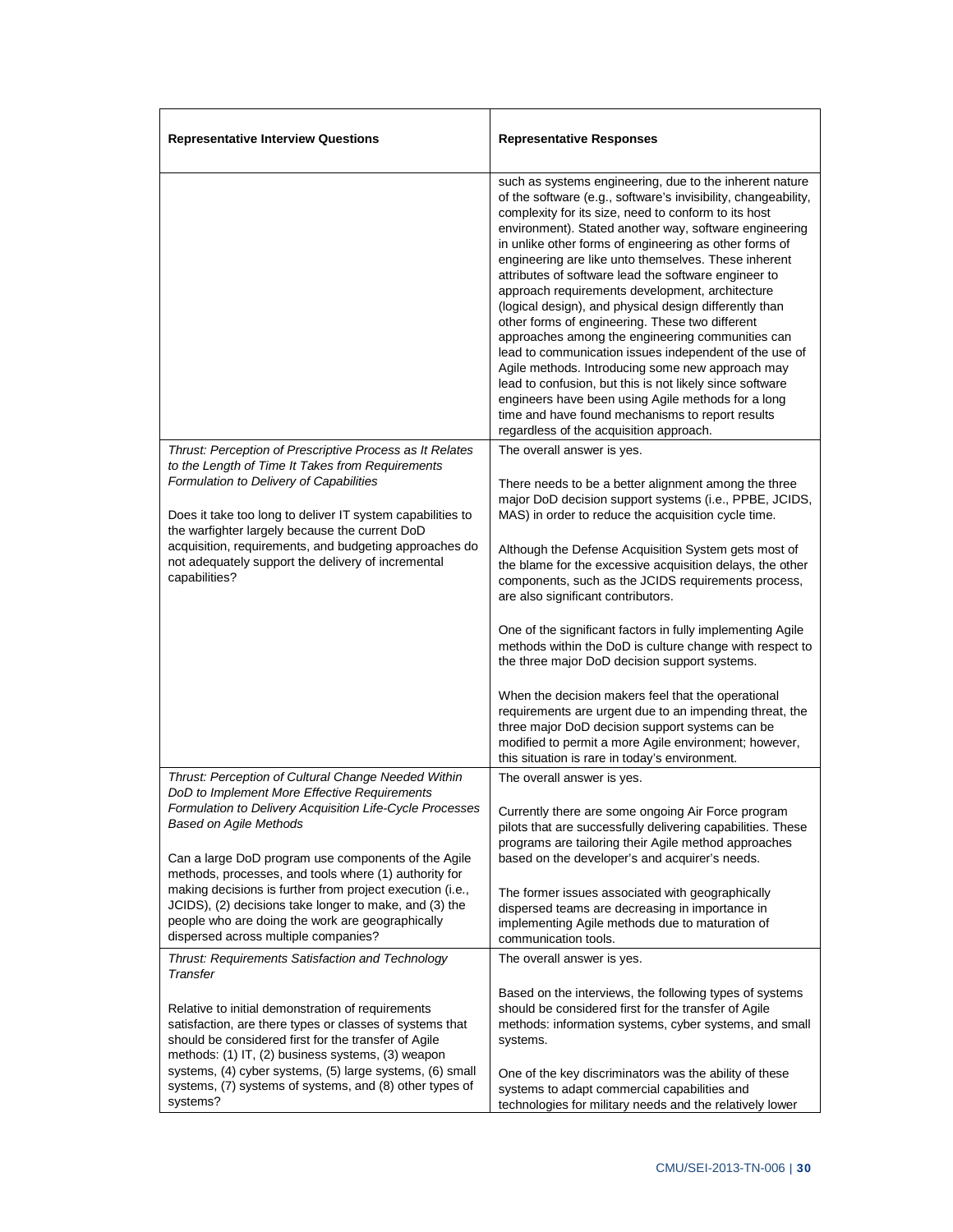| <b>Representative Interview Questions</b>                                                                                                                              | <b>Representative Responses</b>                                                                                                                                                                                                                         |
|------------------------------------------------------------------------------------------------------------------------------------------------------------------------|---------------------------------------------------------------------------------------------------------------------------------------------------------------------------------------------------------------------------------------------------------|
|                                                                                                                                                                        | acquisition cost.                                                                                                                                                                                                                                       |
| <b>Thrust: Requirements Satisfaction and Business</b><br><b>Fffectiveness</b>                                                                                          | The overall answer is no.                                                                                                                                                                                                                               |
| From a business perspective, should the use of Agile<br>methods be determined based on a trade-space analysis<br>of the organization's desire for productivity and the | OSD is a huge organizational enterprise with formal<br>structures that are difficult to change and its acquisition<br>practices are risk adverse.                                                                                                       |
| organization's tolerance for ambiguity, flux, and<br>uncertainty?                                                                                                      | While this type of trade-space analysis may be desirable<br>for commercial industry, the DoD cultural limitations<br>inhibit its effectiveness.                                                                                                         |
|                                                                                                                                                                        | It may be better to encourage DoD Agile method<br>advocates to encourage decision makers to first<br>prototype systems where the benefits of Agile methods<br>on DoD programs can be demonstrated and provide the<br>results to senior decision makers. |

Although there were nuances in perspective among the interviewees, the overwhelming view was that acknowledging the incompleteness of requirements at the beginning of development and using implementation-driven methods to learn as you build the system are both productive steps toward improving the timing and quality of software-reliant system delivery. The associated viewpoint was that making this shift is one of the more difficult aspects of Agile implementation in the DoD.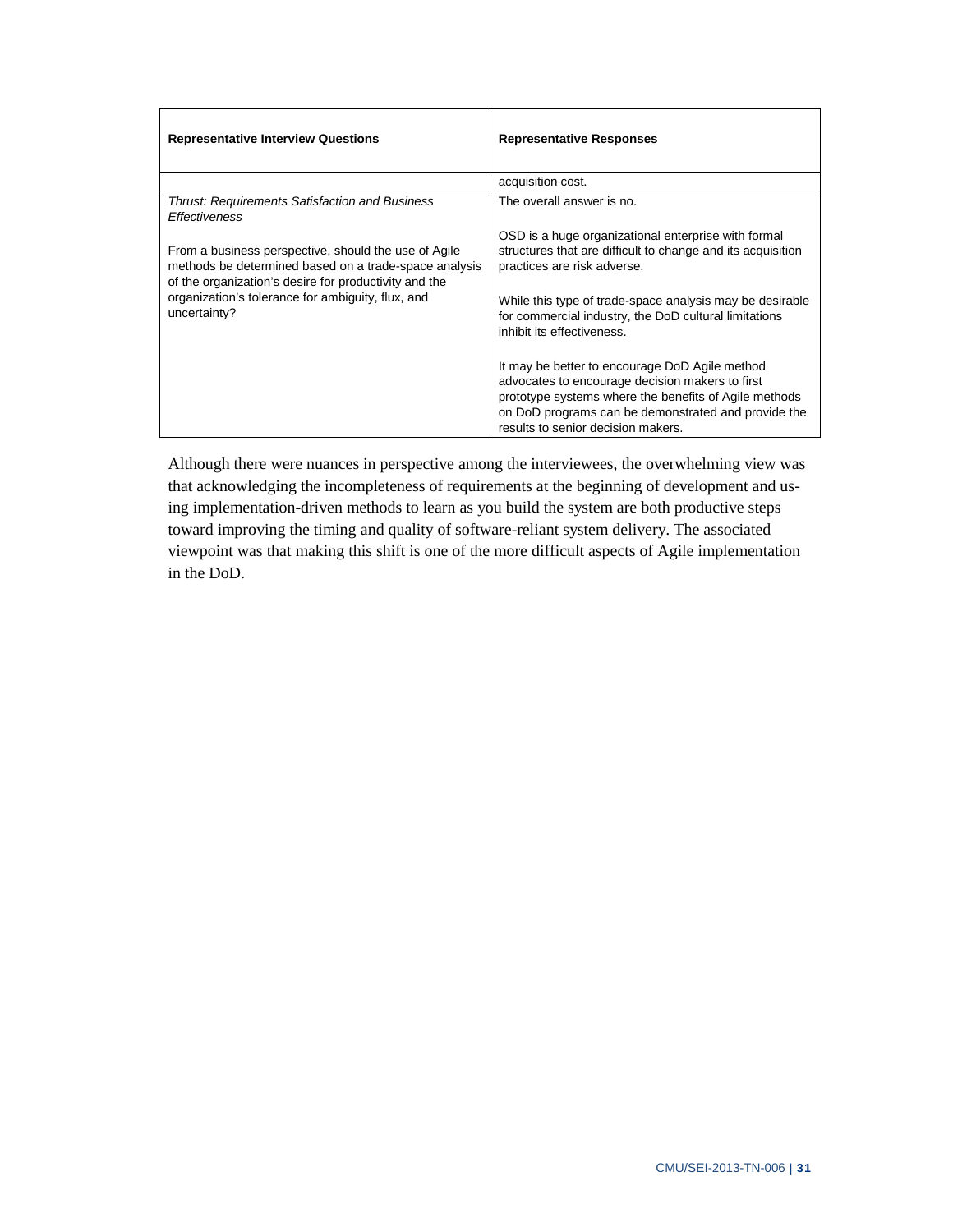### **6 Summary**

This technical note has provided results of an investigation into Agile methods with a special focus on requirements development and management in support of DoD acquisition professionals. It leveraged relationships with industry and DoD early adopters of Agile method approaches to address the effective application of requirements development and management approaches for large and small DoD programs, in addition to leveraging an extensive literature search. Our most significant finding was that making a significant change in DoD to better align its existing PPBE, JCIDS, and MAS document-centric acquisition support systems from a requirements top-down prescriptive delivery focus to a more agile, implementation-driven focus where requirement changes are more welcome across the entire the acquisition life cycle is one that, if pursued, will require a significant cultural shift [Lapham 2011].

Even though commercial industry has successfully made this transition and recent federal laws like the 2010 and 2011 Defense Authorization Acts use wording that heads in this direction, progress has been slow, partly because this change represents a dramatic change in requirements development and management approaches and an associated cultural shift [DAA 2010, 2011]. Namely, a document-centric orientation focuses the various activities to generate and baseline the full set of requirements in a specification document and associated documentation required throughout the acquisition life cycle, while the implementation-driven orientation focuses on the delivery of required capabilities via executable software. In the former, governance is achieved through measurement of artifact production and activity completion, and in the latter, governance is achieved through measurement of incremental outcomes and progress and quality trends. This governance change represents a significant cultural shift in terms of DoD oversight responsibilities.

It is not just the requirements development and management activities that must be done more quickly to achieve faster deliveries; contracting, testing, and project oversight decisions will need to align with this objective. Although those activities are not the focus of this technical note, we concur with our interviewees that a holistic, systematic cultural change approach will need to occur that has full stakeholder commitment to achieve widespread Agile methods implementation.<sup>13</sup> DoD's history in making large scale cultural changes is variable, making it understandable that senior officials and program office personnel alike are hesitant to embark on such a change. This is not to say that Agile methods have not or cannot be implemented within the current environment, as some programs within OSD have already proven with their successful implementations of Agile methods. Communications with some of these early adopters indicate they have overcome some resistance but still face varying levels of resistance to implementation-driven approaches.

An increasing number of commercial organizations have embraced one or more of the Agile methods approaches, producing software with less documentation under conditions of rapid change to the high satisfaction of the user. However, DoD is one of the largest and most complex

<sup>&</sup>lt;sup>13</sup> Other technical notes from the SEI focus on some of these issues, and future research is planned for topics like testing and contracting.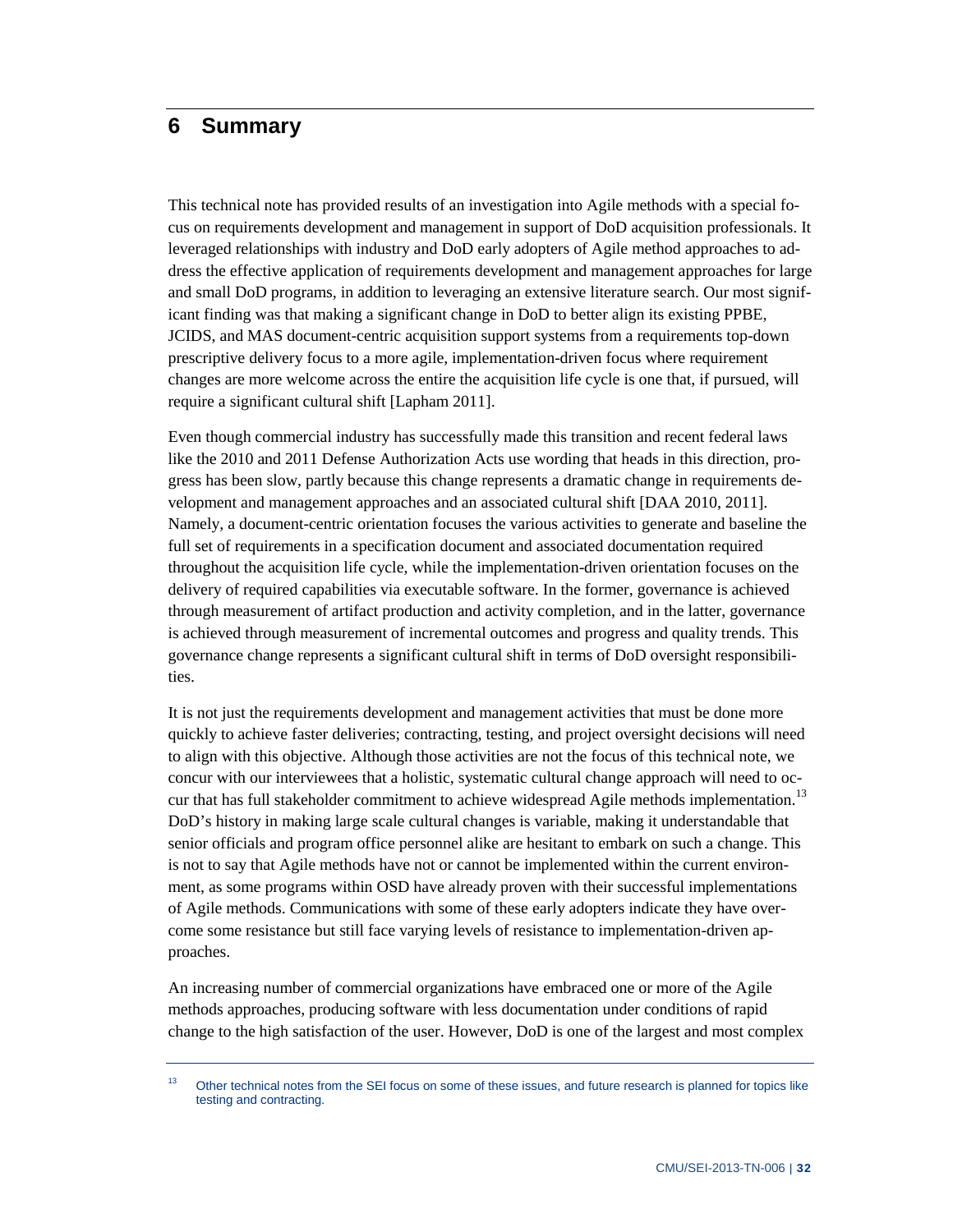organizations on the planet, which, for some good reasons, has instantiated a risk averse acquisition framework. As a result, DoD acquisition decision makers are perplexed about the risks involved in using Agile methods on large programs even though the potential benefits (as seen at least in unregulated commercial settings) are very attractive. In an effort to support DoD acquisition professionals in the use of Agile methods, this research investigation disclosed a set of requirement development and management acquisition issues that inhibit Agile method usage within DoD. Note that some of these requirements issues also plague acquisition practitioners in document-centric programs. The difference is that, over time, conventions have arisen for dealing with requirements development issues in traditional software-intensive acquisition environments that, though not covered by DoD guidance, are generally accepted in practice.

The acquisition issues we raise in this paper are most productively considered when a program is formulating its acquisition strategy, and we are seeing cases across the military services where projects that want to effectively use Agile methods are being given waivers to some regulatory constraints so that they have the opportunity to demonstrate their ability to deliver needed capabilities in an implementation-driven setting. As mentioned in relation to several of the issues, longer term solutions to the issues that negatively affect DoD adoption of Agile requirements development and management techniques will require DoD-level policy and guidance changes, and those who have embraced a risk averse acquisition culture will surely wait until those changes occur to change their own behavior. Early adopters like the U.S. Food and Drug Administration and Department of Homeland Security have already published local guidance for use of Agile methods as an alternative to their traditional life cycle approaches. In addition, interaction with individuals from the SEI Agile Collaboration Group and interaction with other government staff who are implementing Agile in their settings make us hopeful that their successful use of Agile methods will speed the guidance transitions that will make Agile methods use easier for the programs to which they are most relevant.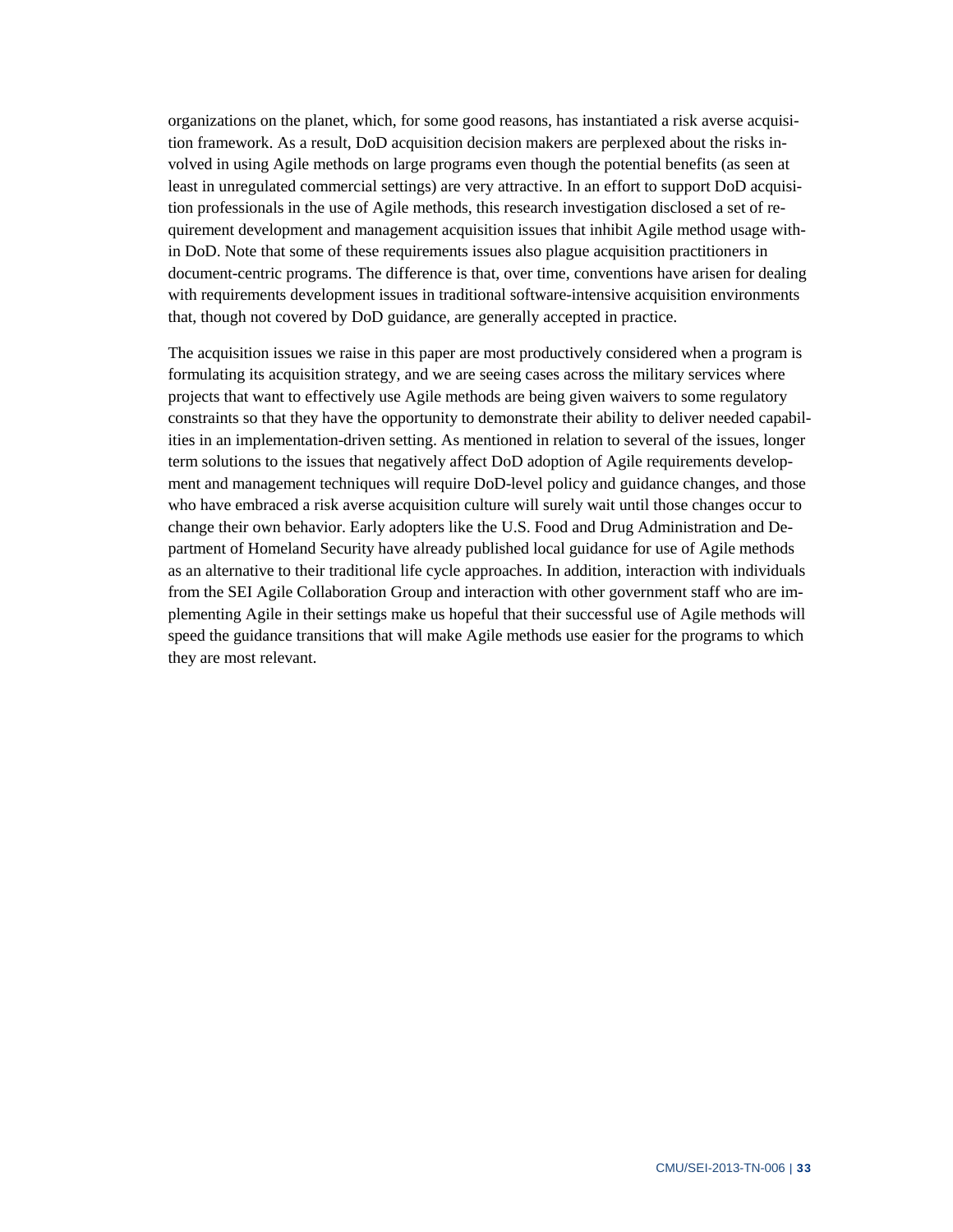### **Appendix: The DoD Acquisition Challenge**

The DoD has the acquisition challenge to deliver to the warfighter new capabilities based on user requirements with speed, efficiency, and effectiveness [NAS 2010]. DoD also has challenges to ensure equitable distribution of funds and protect skills in the industrial base. The current prescriptive Acquisition Management System and associated major support systems, the DoD requirements system (Joint Capabilities Integration and Development System [JCIDS]) and budgeting system (Planning, Programming, Budgeting, and Execution [PPBE]) are currently not agile enough to effectively and efficiently meet these challenges, based on government reports [DSB 2009].

There is a difference of views on how to tailor the current major acquisition support systems to meet DoD needs; however, there is no disagreement that the current approach needs to be changed [DSB 2009]. As a result, DoD organizations have been mandated to develop alternative life-cycle approaches in order to deliver IT capabilities to the end user more effectively and efficiently [NDAA 2011]. Currently there is neither supporting policy interpretation nor sufficient supporting transition mechanisms for alternative life-cycle methods, such as Agile approaches [DoD 2010]. A fundamental area of concern is in the area of requirements development and management. There is skepticism among some DoD decision makers that some aspects used in current Agile methods for requirements development and management approaches used on small projects will scale for usage on the larger, complex DoD developmental efforts. As a result, the views of some key DoD stakeholders are that the lack of documented benefits of using Agile method approaches on large DoD systems and the associated lack of documented guidance on appropriate implementation mechanisms for addressing scalable Agile approaches are showstoppers for Agile adoption [Stober 2010]. On large programs the OSD Office of Cost Assessment and Program Evaluation and service-level costing organizations can go deep in their costing methodologies where it is impossible to get an approved cost position (which is required) without doing a deliberate design up front, which can take an extensive amount of time. Other dimensions that make Agile adoption difficult in DoD are addressed in other SEI technical notes.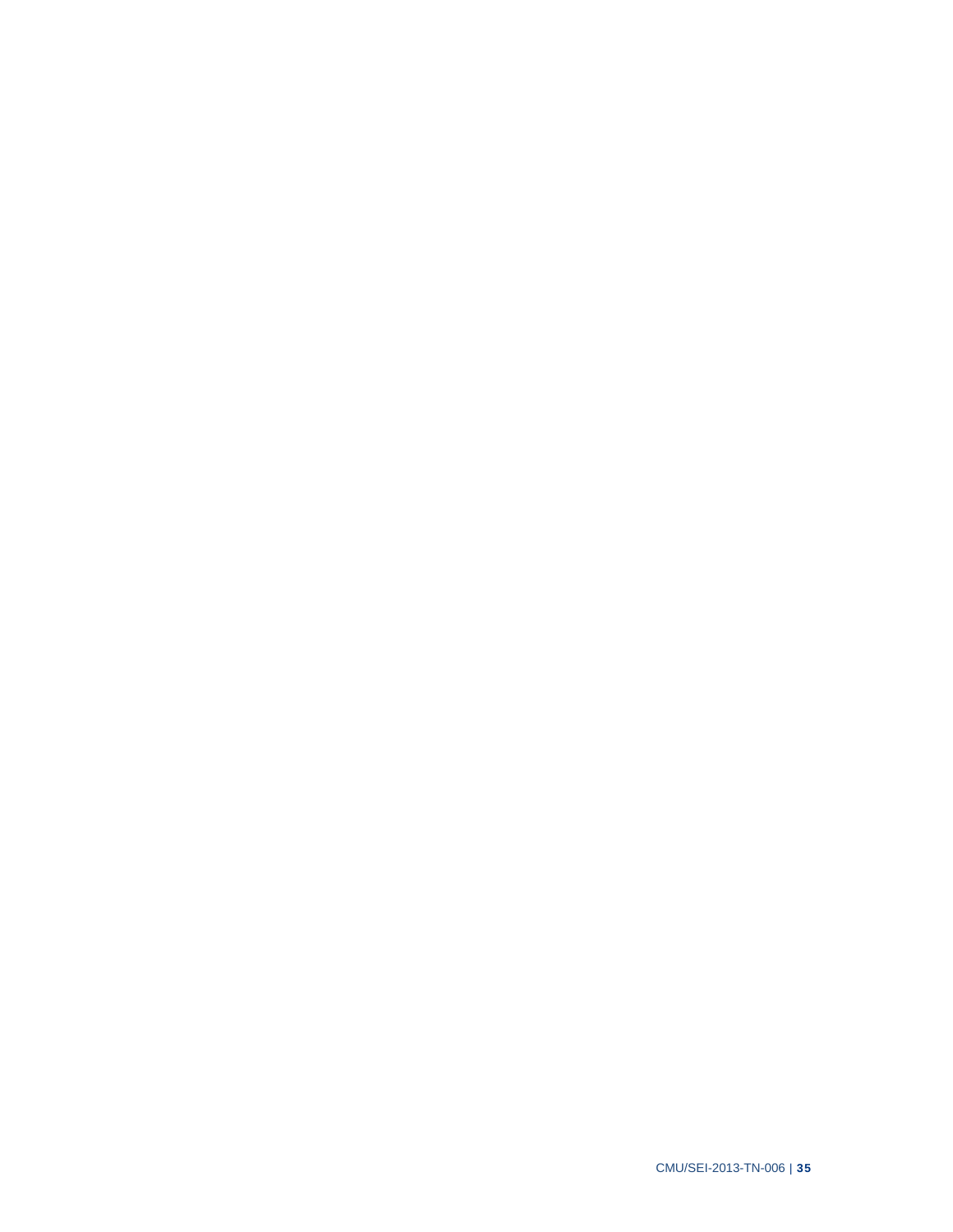### **References/Bibliography**

*URLs are valid as of the publication date of this document.* 

#### **Primary References**

#### **[Agile Manifesto 2001]**

Cockburn, Alistair et al. *Manifesto for Agile Software Development*. 2001. <http://www.agilemanifesto.org>

#### **[Ambler 2013]**

Ambler, Scott. *Disciplined Agile Delivery: A Practitioner's Guide to Agile Software Delivery in the Enterprise,* IBM Press, 2013.

#### **[Beck 1999]**

Beck, K. *eXtreme Programming Explained: Embrace Change*. Addison-Wesley, 1999.

#### **[BENS 2009]**

Business Executives for National Security (BENS) Task Force on Defense Acquisition Law and Oversight. *Getting to Best: Reforming the Defense Acquisition Enterprise*. July 2009.

#### **[Boehm 2004]**

Boehm, B. & Turner, Rich. *Balancing Agility and Discipline: A Guide for the Perplexed*. Addison-Wesley, 2004.

#### **[Cockburn 2000]**

Cockburn, Alistair. *Writing Effective Use Cases*. Addison-Wesley, 2000.

#### **[Cohn 2004]**

Cohn, Mike. *User Stories Applied: For Agile Software Development*. Addison-Wesley, 2004.

#### **[DAA 2010]**

U.S. Congress. Defense Authorization Act 2010.

#### **[DAA 2011]**

U.S. Congress. Defense Authorization Act 2011.

#### **[DAR 2010]**

House Armed Services Committee Panel on Defense Acquisition Reform. "Interim Findings and Recommendations," *DAR Interim Report.* March 4, 2010.

#### **[Derby 2006]**

Derby, Esther & Larsen, Diane. *Agile Retrospectives: Making Good Teams Great.* The Pragmatic Programmers, LLC, July 1, 2006.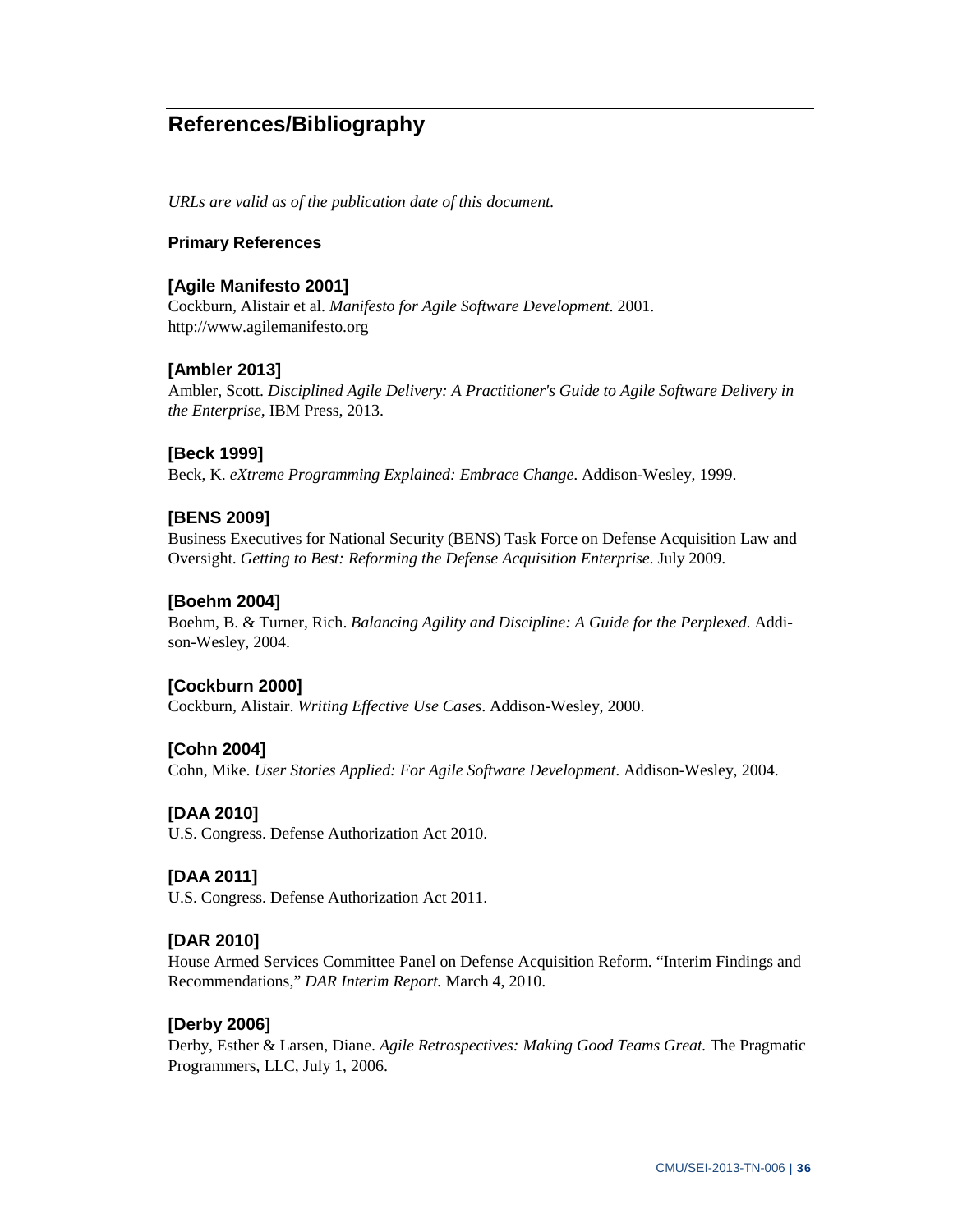#### **[DSB 2009]**

Defense Science Board. *Report of the Defense Science Board Task Force on Department of Defense Policies and Procedures for the Acquisition of Information Technology*. Office of the Under Secretary of Defense for Acquisition, Technology and Logistics, March 2009.

#### **[DoD 2010]**

Department of Defense. *A New Approach for Delivering Information Technology Capabilities in the Department of Defense* (OSD Report 13744-10). December 9, 2010.

#### **[DoD 2012]**

Department of Defense. Definitions, *DoD Instruction 1035*. April 4, 2012.

#### **[Fairley 2009]**

Fairley, Richard. *Managing and Leading Software Projects*. Wiley, 2009.

#### **[Ferguson 2004]**

Ferguson, Jack & DeRiso, Michael. *Software Acquisition: A Comparison of DoD and Commercial Practices* (CMU/SEI-94-SR-009). Software Engineering Institute, Carnegie Mellon University, 2004.

<http://www.sei.cmu.edu/library/abstracts/reports/94sr009.cfm>

#### **[Gilligan 2012b]**

Gilligan, John. *A Roadmap for Reforming the DoD's Acquisition Information Technology Programs, Defense (DoD) Information Analysis Center (IAC)*. April 2012.

#### **[Highsmith 2000]**

Highsmith, Jim. *Agile Project Management: Creating Innovative Products*. Pearson Education, 2000.

#### **[Lapham 2011]**

Lapham, Mary Ann, Miller, Suzanne, Adams, Lorraine, Brown, Nanette, Hackemack, Bart, Hammons, Charles (Bud), Levine, Linda, & Schenker, Alfred. *Agile Methods: Selected DoD Management and Acquisition Concerns* (CMU/SEI-2011-TN-002). Software Engineering Institute, Carnegie Mellon University, 2011.

<http://www.sei.cmu.edu/library/abstracts/reports/11tn002.cfm>

#### **[Larman 2003]**

Larman, Craig. *Agile and Iterative Development: A Manager's Guide*. Pearson Education, 2003.

#### **[Larman 2010]**

Larman, Craig & Vodde, Bas. *Practices for Scaling Lean and Agile Development: Large, Multisite, and Offshore Product Development with Large-Scale Scrum*. Addison-Wesley, 2010.

#### **[Leffingwell 2007]**

Leffingwell, Dean. *Scaling Software Agility: Best Practices for Large Enterprises*. Pearson Education, 2007.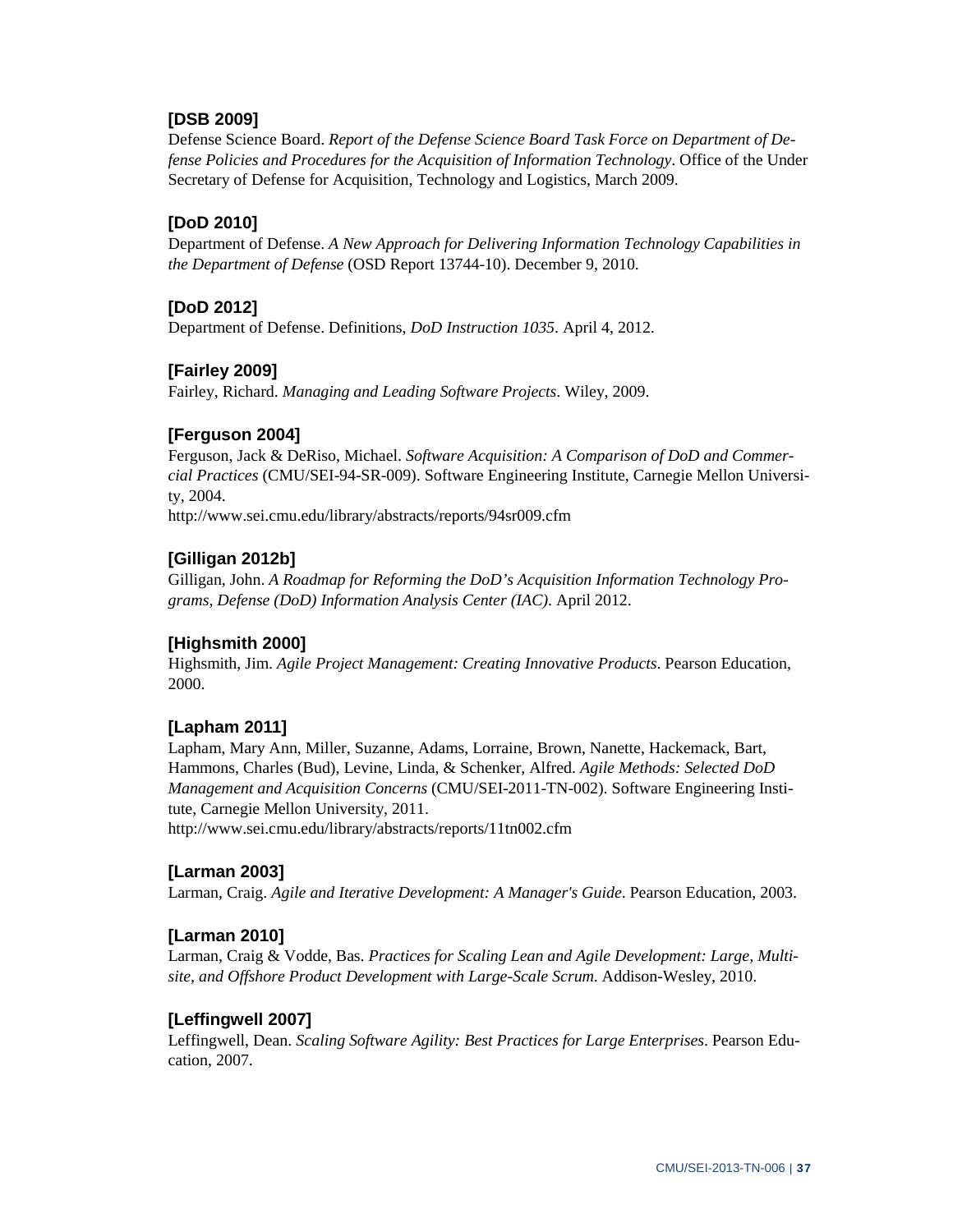#### **[Leffingwell 2010]**

Leffingwell, Dean. *Agile Software Requirements: Lean Requirements Practices for Teams, Programs, and the Enterprise*. Addison-Wesley Professional, 2010

#### **[Mistrik 2010]**

Mistrik, Ivan, et al. *Collaborative Software Engineering*. Springer, 2010.

#### **[MITRE 2012a]**

MITRE. *DoD Agile IT Handbook*. March 2012.

#### **[NAS 2010]**

National Academy of Science. *Critical Code—Software Producibility for Defense*. Report of Committee on Advancing Software-Intensive Systems Producibility (ASISP), 2010.

#### **[NDAA 2011]**

National Defense Authorization Act for Fiscal 2010. "Section 804: Implementation of New Acquisition Process for Information Technology Systems." January 7, 2011.

#### **[NRC 2010]**

National Research Council, Committee on Improving Processes and Policies for the Acquisition and Test of Information Technologies in the Department of Defense. *Achieving Effective Acquisition of Information Technology in the Department of Defense.* 2010.

#### **[Reinertsen 2009]**

Reinertsen, Donald. *The Principles of Product Development Flow: Second Generation Lean Product Development*. Celeritas Publishing, May 29, 2009.

#### **[Stober 2010]**

Stober, Thomas & Uwe, Hansmann. *Agile Software Development: Best Practices for Large Software Development Projects.* Springer, 2010.

#### **[Tech America 2010]**

Tech America. *Recommendations on Information Technology Acquisition Reform.* Report to the Defense Acquisition Reform Panel of the House Armed Services Committee. February 23, 2010.

#### **[Vannucci 2010]**

[http://www.dtic.mil/ndia/2010systemengr/ThursdayTrack1\\_10812Vannucci.pdf](http://www.dtic.mil/ndia/2010systemengr/ThursdayTrack1_10812Vannucci.pdf) 

#### **Version One 2012]**

Version One. *7th Annual State of Agile Dev Survey,* Version One, 2012.

#### **Bibliography**

Adolph, Steve, Bramble, Paul, Cockburn, Alistair, & Pols, Andy. *Patterns for Effective Use Cases.* Addison-Wesley, 2002.

Anderson, David. *Kanban.* Blue Hole Press, 2010.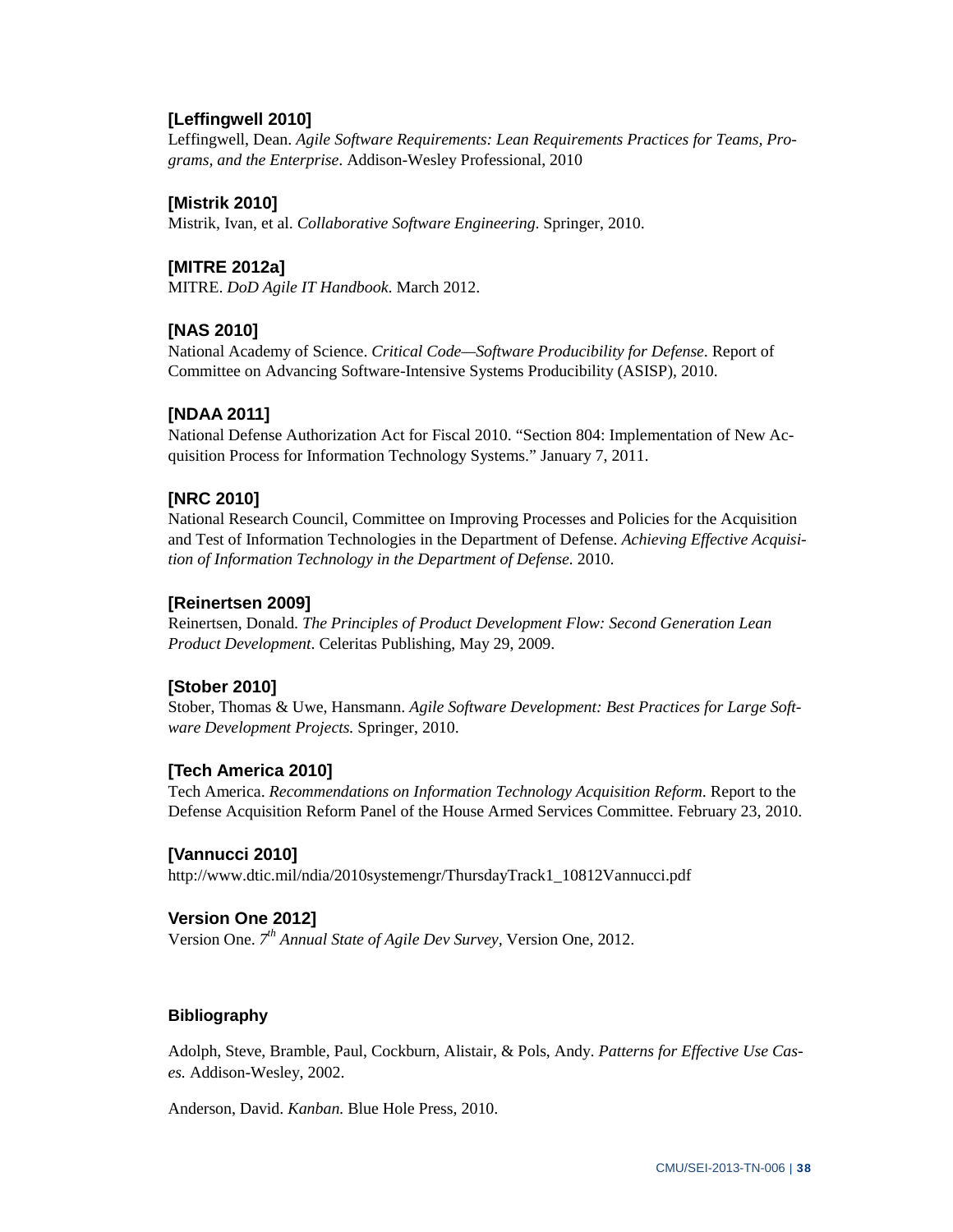Black, S. E., Boca., P. P., Bowen, J. P., Gorman, J., & Hinchey, M. G. "Formal Versus Agile: Survival of the Fittest." *IEEE Computer 42,* 9 (September 2009): 37-45.

Blank, Steven Gary. *The Four Steps to the Epiphany: Successful Strategies for Products that Win*. Cafepress.com, 2005.

Brooks, Fred. *The Mythical Man-Month: Essays on Software Engineering.* Addison-Wesley, 1975.

Brown, Nanette, Nord, Robert, & Ozkaya, Ipek. "Enabling Agility Through Architecture." *Cross-Talk* Nov/Dec (2010): 12-17.

<http://www.crosstalkonline.org/storage/issue-archives/2010/201011/201011-Brown.pdf>

Chow, T. & Cao, D.-B. "A Survey Study of Critical Success Factors in Agile Software Projects." *Journal of Systems and Software, 81,* 6 (2008): 961-971.

Clements, Paul et al. *Documenting Software Architectures*. Addison Wesley, 2010.

Cockburn, Alistair. *Crystal Clear: A Human-Powered Methodology for Small Teams*. Addison-Wesley, 2004.

Cockburn, Alistair. *Agile Software Development: The Cooperative Game*, 2nd ed. Addison-Wesley, 2008.

Cohn, Mike. *Succeeding with Agile: Software Development Using Scrum*. Addison-Wesley, 2009.

Cooke, N. J., Salas, E., Cannon-Bowers, J. A., & Stout, R. "Measuring Team Knowledge." *Human Factors 42,* 1 (Spring 2000): 151-173.

Dettmer, H. William. *Goldratt's Theory of Constraints: A Systems Approach to Continuous Improvement*. ASQ Quality Press, 1997.

Gilligan, John, McCoy, Diann, & Heitkamp, Kenneth. *Rapid IT Acquisition: A New Model for Acquiring Government Information Technology*. Acquisition Solutions, November 2009. [http://www.asigovernment.com/documents/RAPID\\_IT\\_SPECIAL\\_Advisory.pdf](http://www.asigovernment.com/documents/RAPID_IT_SPECIAL_Advisory.pdf) 

Gilligan, John. *Reforming Acquisition of DoD Information Technology – Now*. August 29, 2012.

Goldwater-Nichols Act. *DoD Re-Organization Act*, 1986, Public Law 99-433.

Hantos, Peter & Kern, Nancy. *Life Cycle Alignment Concerns in Acquisition of Software Intensive Systems*. 2010 COCOMO International Forum. Aerospace Corporation, 2010.

Henderson, Derek E. & Gabb, Andrew P. *Using Evolutionary Acquisition for the Procurement of Complex Systems*. Technical Report # DSTO-TR-0481. Salisbury: DSTO Electronics and Surveillance Laboratory, 1997.

Herbsleb, James D. & Mockus, Audris. "An Empirical Study of Speed and Communication in Globally Distributed Software Development." *IEEE Transactions on Software Engineering 29,* 6 (June 2003): 481-494.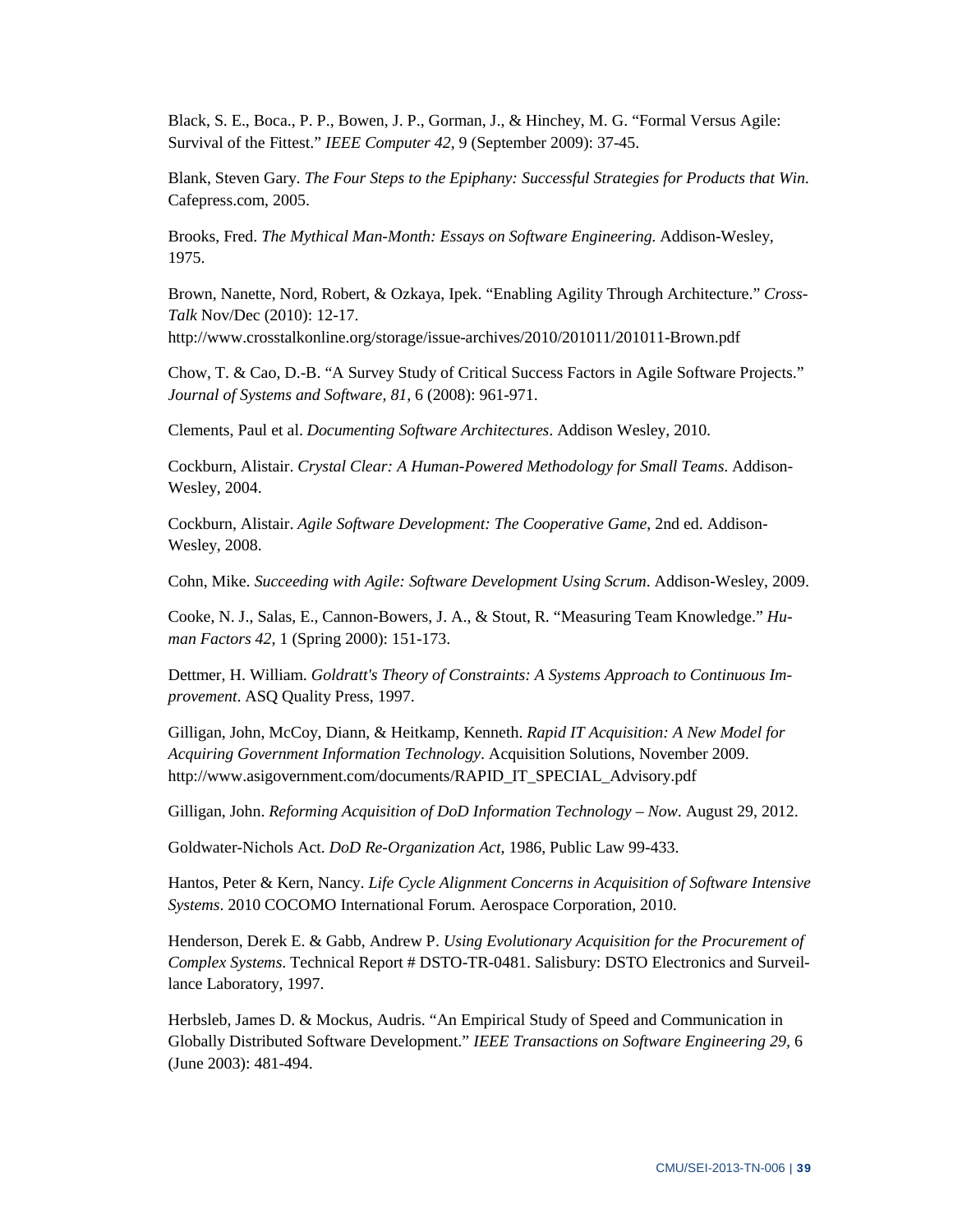Kennedy, Michael N. *Product Development for the Lean Enterprise: Why Toyota's System is Four Times More Productive and How You Can Implement It*. Oaklea Press, 2010.

Lapham, Mary Ann, Williams, Ray, Hammons, Charles (Bud), Burton, Daniel, & Schenker, Alfred. *Considerations for Using Agile in DoD Acquisition* (CMU/SEI-2010-TN-002). Software Engineering Institute, Carnegie Mellon University, 2010. <http://www.sei.cmu.edu/library/abstracts/reports/10tn002.cfm>

Larman, Craig &Vodde, Bas. *Practices for Scaling Lean and Agile Development: Large, Multisite, and Offshore Product Development with Large-Scale Scrum*. Addison-Wesley, 2010.

Leffingwell, Dean. *Scaling Software Agility: Best Practices for Large Enterprises*. Addison-Wesley, 2007.

Martens, Ryan. Ch. 7, "The Essence of Agile with Ryan Martens." *Scaling Software Agility: Best Practices for Large Enterprises*, Addison Wesley, 2007.

McMaster et al. "The SEI's Capability Maturity Model: A Critical Survey of Adoption Experiences in a Cross-Section of Typical UK Companies." 319-334. *Proceedings of IFIP TC8 WG 8.6 International Working Conference on Diffusion*, 1997 .

National Institutes of Standards and Technology (NIST). *Guide for the Security Certification and Accreditation of Federal Information Systems*, NIST Special Publication 800-37. September 24, 2010.

Naur, Peter. "Programming as Theory Building." Jan 12, 2001.

National Defense Industrial Association. *Top Five Systems Engineering Issues Within DoD and Defense Industry.* Systems Engineering Division Task Group Report, 2006.

Office of the Joint Chiefs of Staff. *Joint Capabilities Integration and Development System (JCIDS) Manual.* February 19, 2012.

Pontius , Ronald W. *Acquisition of Information Technology*. Director, Command and Control, Programs and Policy (OSD), 2012.

Poppendieck, Mary & Poppendieck, Tom. *Lean Software Development: An Agile Toolset*. Addison-Wesley , 2003.

Reinertsen, Donald G. *Managing the Design Factory*, *A Product Developer's Toolbox.* Free Press, 1997.

Ries, Eric. *The Lean Startup: How Today's Entrepreneurs Use Continuous Innovation to Create Radically Successful Businesses.* Crown Business, 2011.

The Standish Group , *CHAOS Manifesto 2011*. March 3, 2011.

Steinberg, Daniel H. & Palmer, Daniel W. *Extreme Software Engineering*. Pearson Education, 2003.

United Kingdom Consortium. *Dynamic System Development Method*. 1995.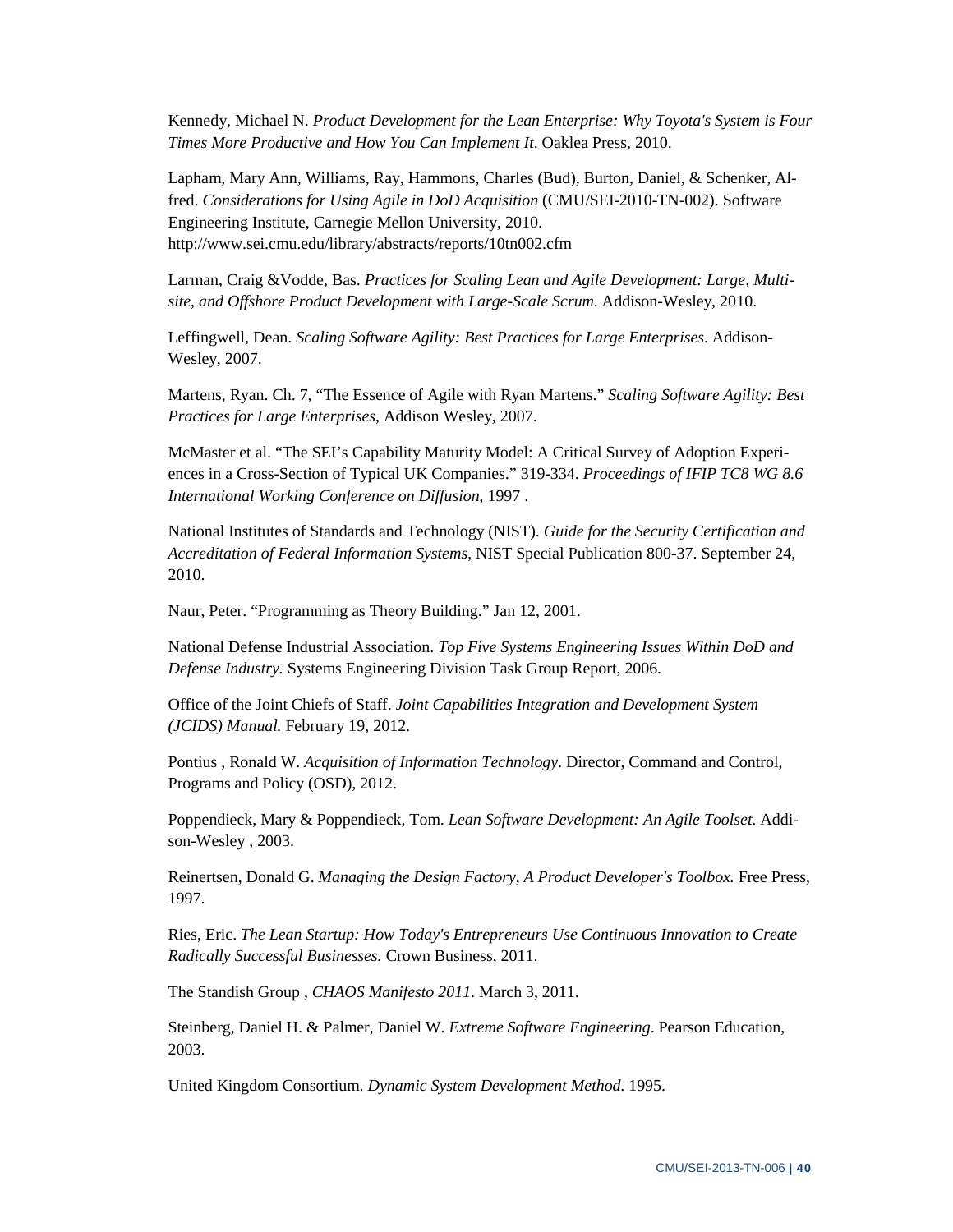Waters, Kelly. "10 Key Principles of Agile Development." [http://www.allaboutagile.com \(F](http://www.allaboutagile.com)ebruary 10, 2007).